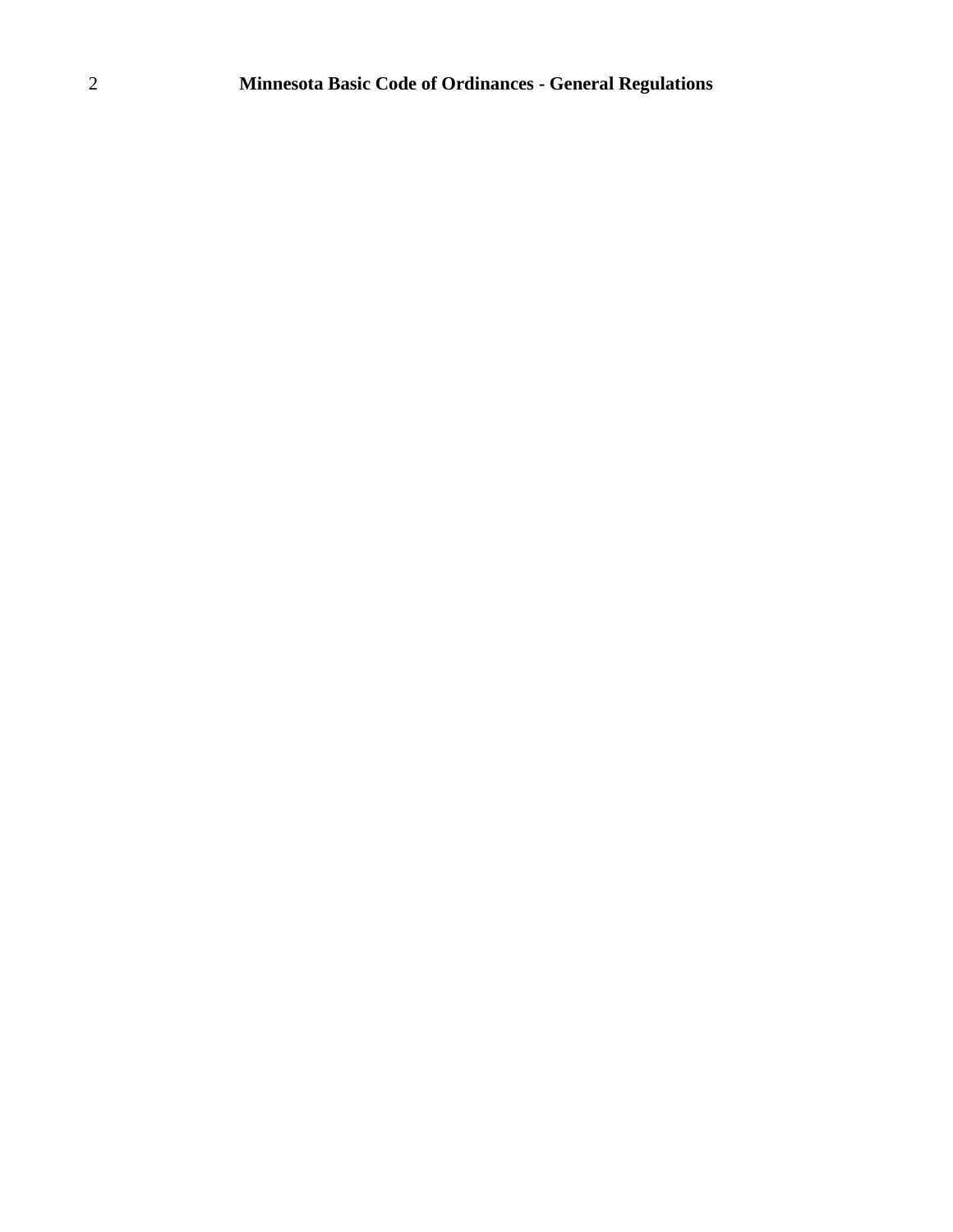# **CHAPTER 90: ABANDONED PROPERTY**

# Section

# *General Provisions*

90.01 Disposition of abandoned property

# *Abandoned Vehicles*

- 90.15 Findings and purpose
- 90.16 Definitions
- 90.17 Violation to abandon motor vehicle
- 90.18 Authority to impound vehicles
- 90.19 Sale; waiting periods
- 90.20 Notice of taking and sale
- 90.21 Right to reclaim
- 90.22 Operator's deficiency claim; consent to sale
- 90.23 Disposition by impound lot
- 90.24 Disposal authority
- 90.25 Contracts; reimbursement by MPCA

## *City Employee Purchase of Abandoned Property or Abandoned Vehicles*

90.40 May purchase at auction

# *GENERAL PROVISIONS*

# **' 90.01 DISPOSITION OF ABANDONED PROPERTY.**

(A) *Procedure.* Except for abandoned and junked vehicles, all property lawfully coming into possession of the city shall be disposed of as provided in this section which is adopted pursuant to M.S. ' 471.195, as it may be amended from time to time. Abandoned and junked vehicles shall be disposed of according to the procedures of '' 90.15 et seq.

(B) *Storage.* The department of the city acquiring possession of the property shall arrange for its storage. If city facilities are unavailable or inadequate, the department may arrange for storage at a privately-owned facility.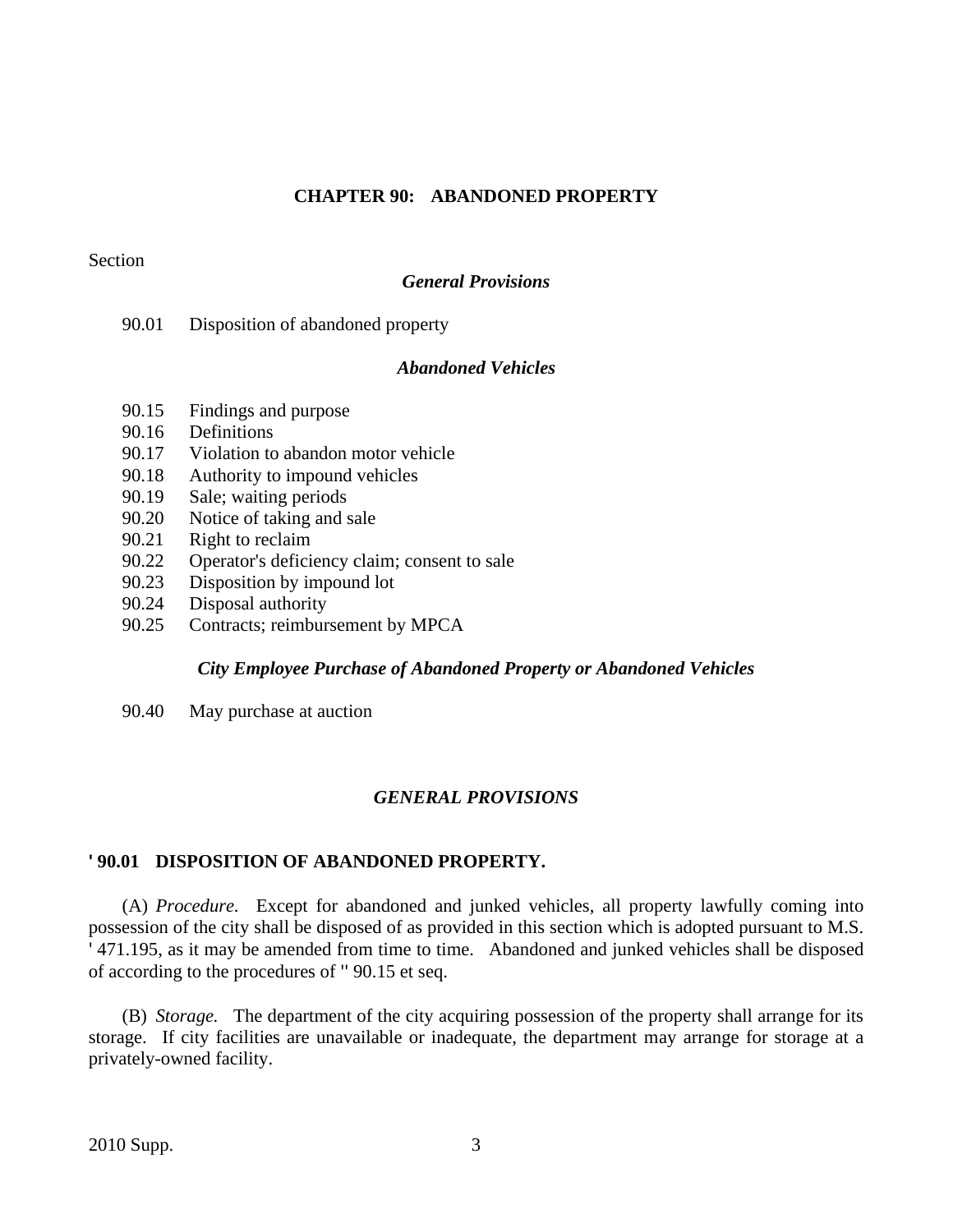(C) *Claim by owner.* The owner may claim the property by exhibiting satisfactory proof of ownership and paying the city any storage or maintenance costs incurred by it. A receipt for the property shall be obtained upon release to the owner.

(D) *Sale.* If the property remains unclaimed in the possession of the city for 60 days, the property shall be sold to the highest bidder at a public auction conducted by the City Clerk or his or her designee after two weeks' published notice setting forth the time and place of the sale and the property to be sold.

(E) *Disposition of proceeds.* The proceeds of the sale shall be placed in the general fund of the city. If the former owner makes application and furnishes satisfactory proof of ownership within six months of the sale, the former owner shall be paid the proceeds of the sale of the property less the costs of storage and the proportionate part of the cost of published notice and other costs of the sale.

# *ABANDONED VEHICLES*

#### **' 90.15 FINDINGS AND PURPOSE.**

M.S. Ch. 168B, and Minn. Rules Ch. 7035, as they may be amended from time to time, are hereby adopted by reference. Sections 90.15 through 90.25 of this code are adopted under the authority of M.S. ' 168B.09, Subd. 2, as it may be amended from time to time. If any of these provisions are less stringent that the provisions of M.S. ' 168B or Minn. Rules Ch. 7035, as it may be amended from time to time, the statute or rule shall take precedence.

#### **' 90.16 DEFINITIONS.**

For the purpose of this chapter, the following definitions shall apply unless the context clearly indicates or requires a different meaning.

# *ABANDONED VEHICLE.*

(1) A motor vehicle, as defined in M.S. ' 169.011, Subd. 42 as it may be amended from time to time, that:

(a) Has remained illegally:

1. For a period of more than 48 hours on any property owned or controlled by a unit of government, or more than four hours on that property when it is properly posted; or

2. On private property for a period of time, as determined under ' 90.18(B), without the consent of the person in control of the property; and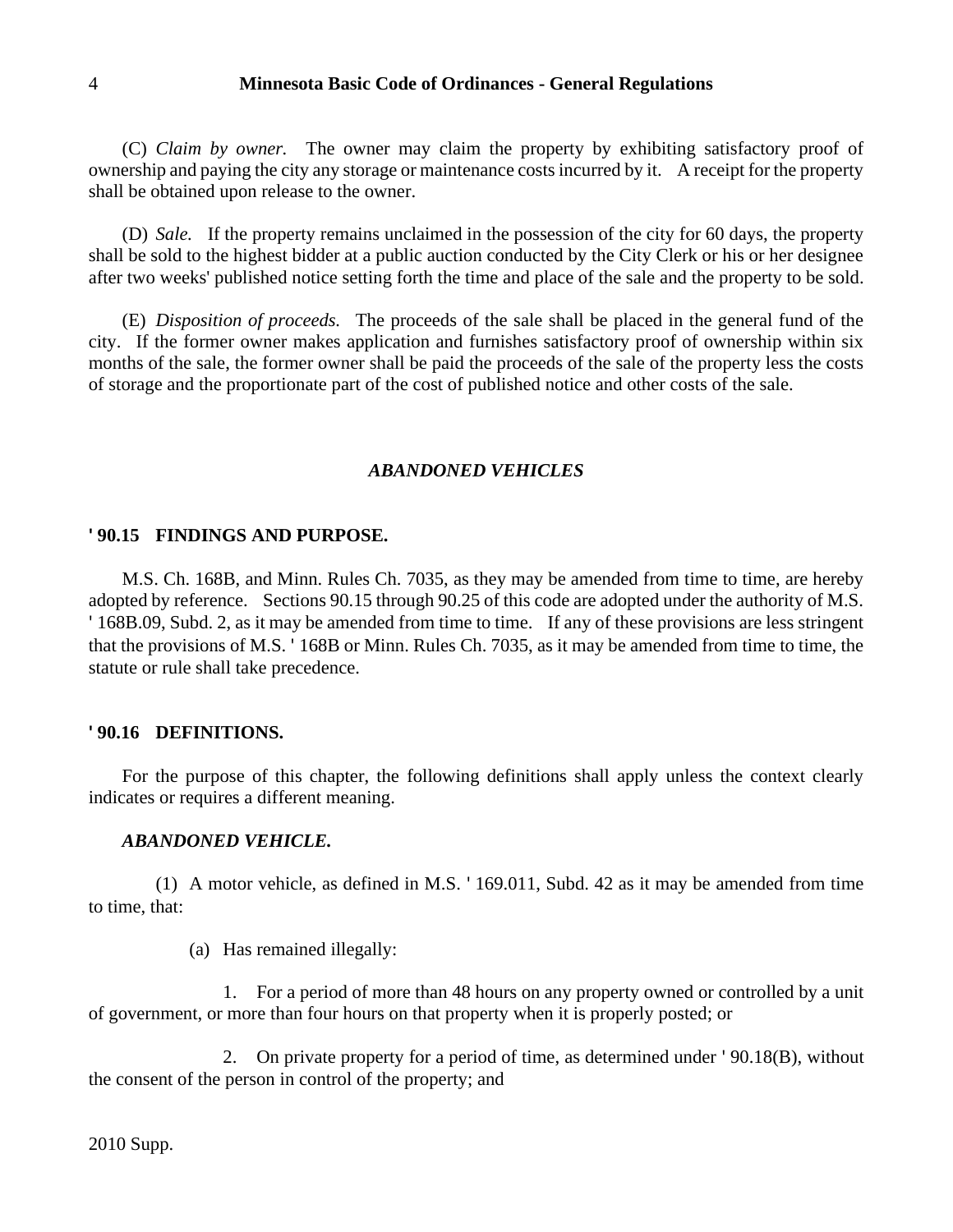(b) Lacks vital component parts or is in an inoperable condition that it has no substantial potential for further use consistent with its usual functions, unless it is kept in an enclosed garage or storage building.

(2) A classic car or pioneer car, as defined in M.S. ' 168.10 as it may be amended from time to time, is not considered an abandoned vehicle.

(3) Vehicles on the premises of junk yards and automobile graveyards that are defined, maintained, and licensed in accordance with M.S. ' 161.242 as it may be amended from time to time, or that are licensed and maintained in accordance with local laws and zoning regulations, are not considered abandoned vehicles.

(4) A vehicle being held for storage by agreement or being held under police authority or pursuant to a writ or court order is not considered abandoned, nor may it be processed as abandoned while the police hold, writ or court order is in effect.

*DEPARTMENT.* The Minnesota Department of Public Safety.

*IMPOUND.* To take and hold a vehicle in legal custody. There are two types of impounds: public and nonpublic.

*IMPOUND LOT OPERATOR* or *OPERATOR.* A person who engages in impounding or storing, usually temporarily, unauthorized or abandoned vehicles. *OPERATOR* includes an operator of a public or nonpublic impound lot, regardless of whether tow truck service is provided.

# *JUNK VEHICLE.* A vehicle that:

(1) Is three years old or older;

(2) Is extensively damaged, with the damage including things as broken or missing wheels, motor, drive train or transmission;

(3) Is apparently inoperable;

(4) Does not have a valid, current registration plate; and

(5) Has an approximate fair market value equal only to the approximate value of the scrap in it.

*MOTOR VEHICLE* or *VEHICLE.* Has the meaning given Amotor vehicle@ in M.S. ' 169.011, Subd. 42, as it may be amended from time to time.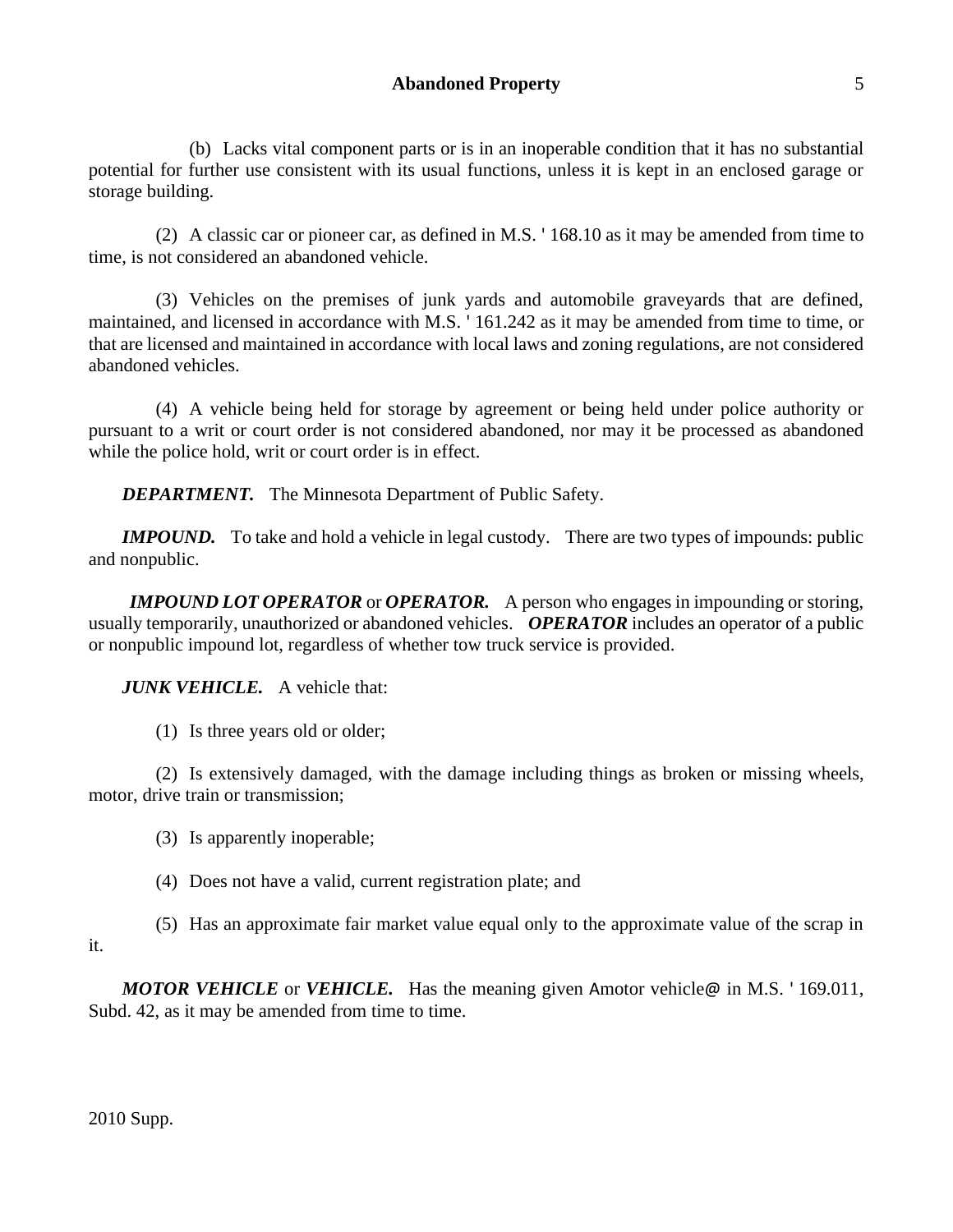*MOTOR VEHICLE WASTE.* Solid waste and liquid wastes derived in the operation of or in the recycling of a motor vehicle, including such things as tires and used motor oil, but excluding scrap metal.

*MPCA* or *AGENCY.* The Minnesota Pollution Control Agency.

*NONPUBLIC IMPOUND LOT.* An impound lot that is not a public impound lot.

*PUBLIC IMPOUND LOT.* An impound lot owned by or contracting with a unit of government under ' 90.24.

*UNAUTHORIZED VEHICLE.* A vehicle that is subject to removal and impoundment pursuant to ' 90.18(B), or M.S. ' 168B.035 as it may be amended from time to time, but is not a junk vehicle or an abandoned vehicle.

*UNIT OF GOVERNMENT.* Includes a state department or agency, a special purpose district, and a county, statutory or home rule charter city, or town.

*VITAL COMPONENT PARTS.* Those parts of a motor vehicle that are essential to the mechanical functioning of the vehicle, including such things as the motor, drive train and wheels.

# **' 90.17 VIOLATION TO ABANDON MOTOR VEHICLE.**

Any person who abandons a motor vehicle on any public or private property, without the consent of the person in control of the property, is guilty of a misdemeanor. Penalty, see '10.99

# **' 90.18 AUTHORITY TO IMPOUND VEHICLES.**

(A) *Abandoned or junk vehicles.* The City Clerk or his or her designee or any peace officer employed or whose services are contracted for by the city may take into custody and impound any abandoned or junk vehicle if the vehicle is on public property. If the abandoned or junk vehicle is located on private property, the vehicle shall not be removed or impounded until the provisions of ' 90.18(C) are complied with.

(B) *Unauthorized vehicles.* The City Clerk, or his or her designee or any peace officer employed or whose services are contracted for by the city may take into custody and impound any unauthorized vehicle under M.S. ' 168B.035 as it may be amended from time to time. A vehicle may also be impounded after it has been left unattended in one of the following public or private locations for the indicated period of time:

(1) In a public location not governed by M.S. ' 168B.035 as it may be amended from time to time: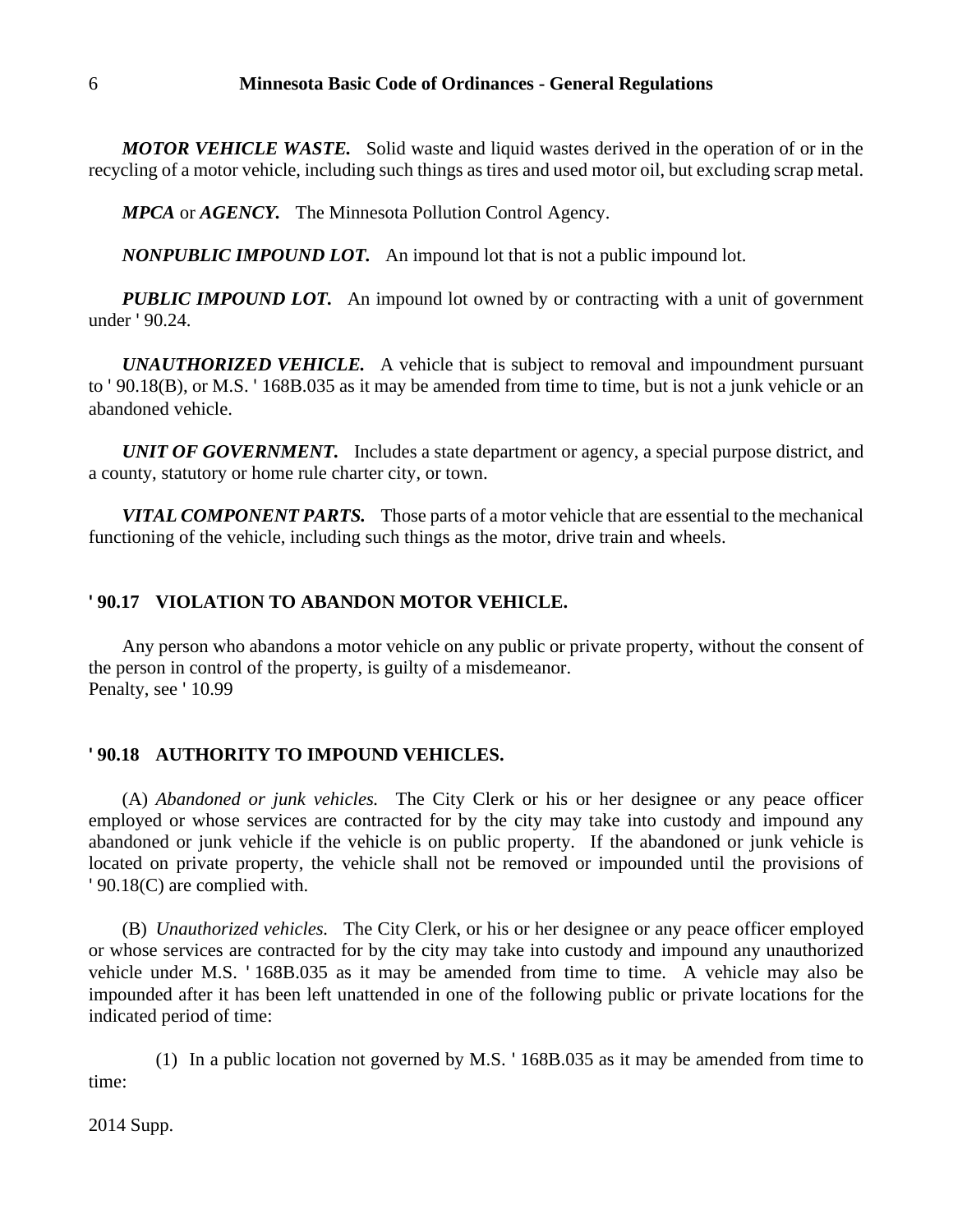(a) On a highway and properly tagged by a peace officer, four hours;

(b) Located so as to constitute an accident or traffic hazard to the traveling public, as determined by a peace officer, immediately; or

(c) That is a parking facility or other public property owned or controlled by a unit of government, properly posted, four hours; or

(2) On private property, only with the express permission of the owner of the property, a resident or other person in control of the premises:

- (a) That is single-family or duplex residential property, immediately;
- (b) That is private, nonresidential property, properly posted, immediately;
- (c) That is private, nonresidential property, not posted, 24 hours; or
- (d) That is any residential property, properly posted, immediately.

(3) If under division (B)(2) of this section, permission is not granted, then the city shall not remove and impound any vehicle until the procedure established in division (C) of this section has been followed.

(C) If the vehicle is on private property, the City Clerk or his or her designee or any peace officer employed or whose services are contracted for by the city may take into custody and impound any abandoned or junk vehicle on private property only with the permission of the owner of the property, a resident, or other person in control of the premises. If permission is denied, the city may declare the existence of the abandoned or junk vehicle to be a nuisance and proceed to abate the nuisance as provided for in '' 92.15 through 92.21. Once the abatement procedure has been completed, the city may apply for an order from a court of competent jurisdiction authorizing the removal and impoundment of the vehicle and, after the order has been granted, the city may then remove and impound the vehicle.

# **' 90.19 SALE; WAITING PERIODS.**

(A) *Sale after 15 days.* An impounded vehicle is eligible for disposal or sale under ' 90.23, 15 days after notice to the owner, if the vehicle is determined to be:

(1) A junk vehicle, except that it may have a valid, current registration plate and still be eligible for disposal or sale under this subdivision; or

(2) An abandoned vehicle.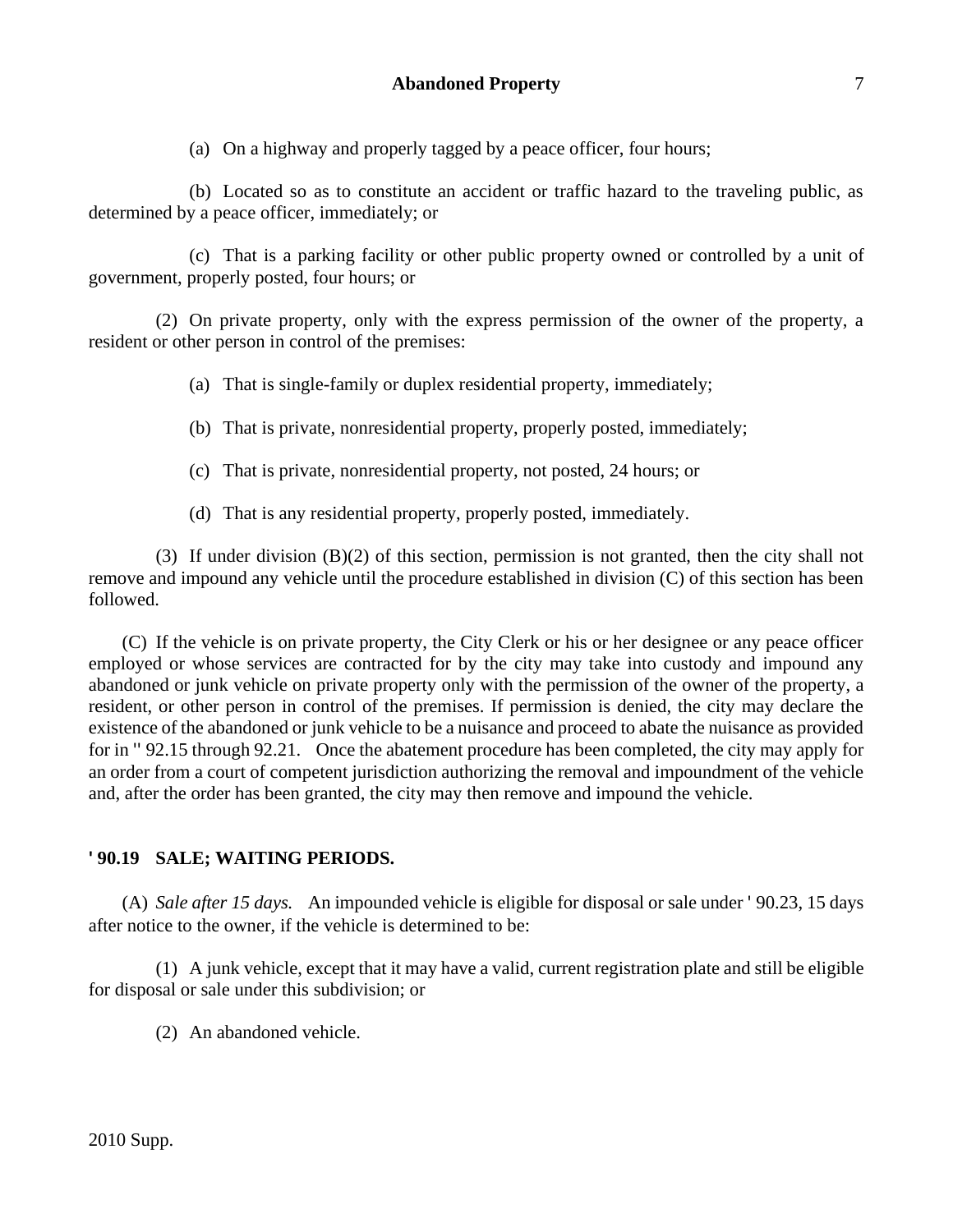(B) *Sale after 45 days.* An impounded vehicle is eligible for disposal or sale under ' 90.23, 45 days after notice to the owner, if the vehicle is determined to be an unauthorized vehicle or upon the date of a voluntary written title transfer by the registered owner to the impound lot operator.

## **' 90.20 NOTICE OF TAKING AND SALE.**

(A) *Contents; notice given within five days.* When an impounded vehicle is taken into custody, the city or impound lot operator taking it into custody shall give notice of the taking to the registered owner and any registered lien holders within five days. The notice shall:

(1) Set forth the date and place of the taking; the year, make, model and serial number of the impounded motor vehicle if the information can be reasonably obtained; and the place where the vehicle is being held;

(2) Inform the owner and any lien holders of their right to reclaim the vehicle under ' 90.21; and

(3) State that failure of the owner or lien holders to exercise their right to reclaim the vehicle and contents within the appropriate time allowed under ' 90.19 shall be deemed a waiver by them of all right, title and interest in the vehicle and contents and a consent to the transfer of title to and disposal or sale of the vehicle and contents pursuant to ' 90.23.

(4) State that the vehicle owner who provides to the impound lot operator documentation from a government or nonprofit agency or legal aid office that the owner is homeless, receives relief based on need, or is eligible for legal aid services, has the unencumbered right to retrieve any and all contents of the vehicle without charge.

(B) *Notice by mail or publication.* The notice shall be sent by mail to the registered owner, if any, of an impounded vehicle and to all readily identifiable lien holders of record. The Department makes this information available to impound lot operators for notification purposes. If it is impossible to determine with reasonable certainty the identity and address of the registered owner and all lien holders, the notice shall be published once in a newspaper of general circulation in the area where the motor vehicle was towed from or abandoned. Published notices may be grouped together for convenience and economy.

(C) *Unauthorized vehicles; notice.* If an unauthorized vehicle remains unclaimed after 30 days from the date the notice was sent under division (B) of this section, a second notice shall be sent by certified mail, return receipt requested, to the registered owner, if any, of the unauthorized vehicle and to all readily identifiable lien holders of record.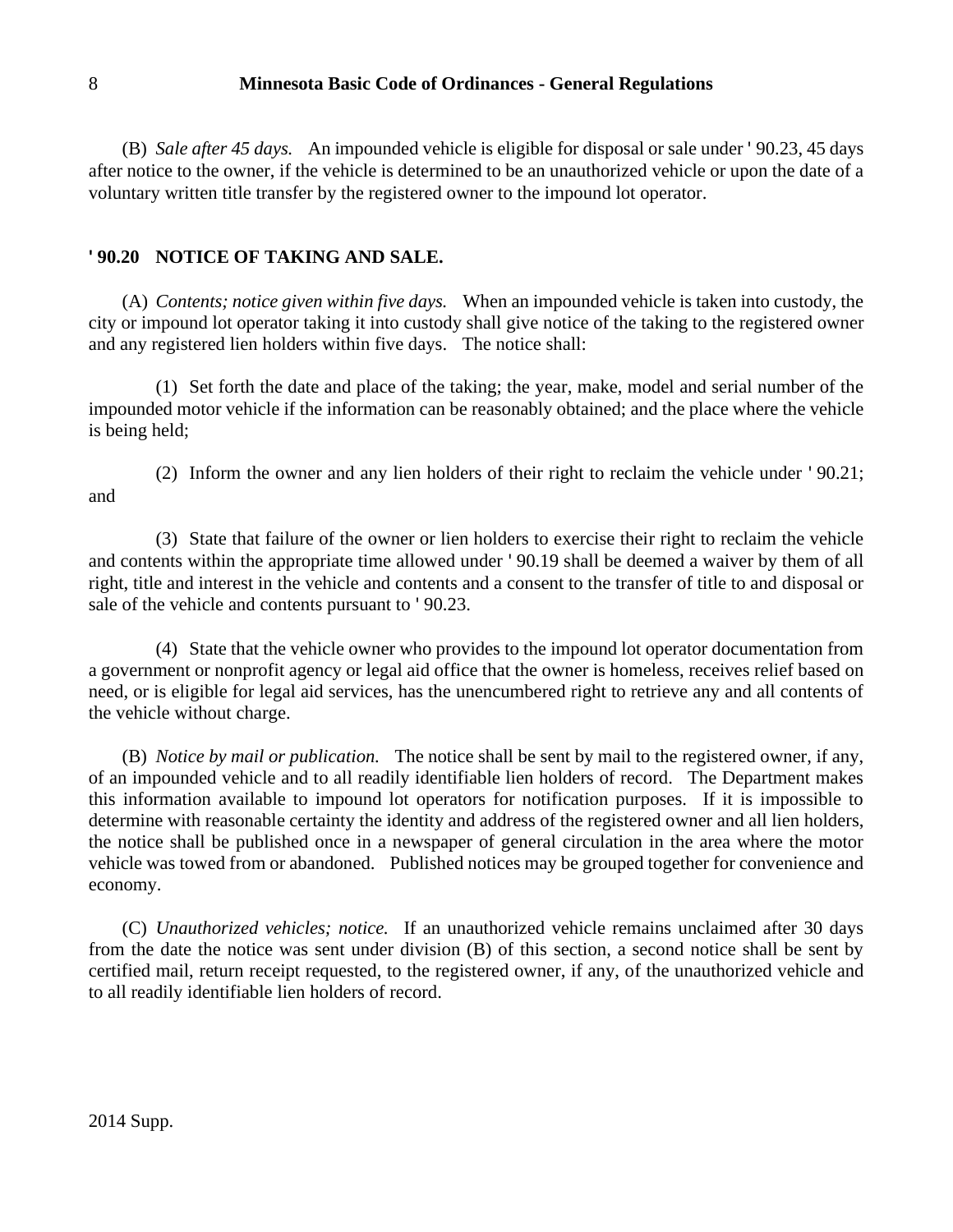## **' 90.21 RIGHT TO RECLAIM.**

(A) *Payment of charges.* The owner or any lien holder of an impounded vehicle shall have a right to reclaim the vehicle from the city or impound lot operator taking it into custody upon payment of all towing and storage charges resulting from taking the vehicle into custody within 15 or 45 days, as applicable under ' 90.19, after the date of the notice required by ' 90.20.

(B) *Lien holders.* Nothing in this chapter shall be construed to impair any lien of a garagekeeper under the laws of this state, or the right of a lien holder to foreclose. For the purposes of this section, *GARAGEKEEPER* is an operator of a parking place or establishment, an operator of a motor vehicle storage facility, or an operator of an establishment for the servicing, repair or maintenance of motor vehicles.

(C) At any time before the expiration of the waiting periods provided in ' 90.21 a registered owner who provides documentation from a government or nonprofit agency or legal aid office that the registered owner is homeless, receives relief based on need, or is eligible for legal aid service, has the unencumbered right to retrieve any and all contents without charge and regardless of whether the registered owner pays incurred charges or fees, transfers title, or reclaims the vehicle. For the purposes of this section:

(1) *CONTENTS* does not include any permanently affixed mechanical or nonmechanical automobile parts; automobile body parts; or automobile accessories, including audio or video players; and

(2) *RELIEF BASED ON NEED* includes, but is not limited to, receipt of MFIP and Diversionary Work Program, medical assistance, general assistance, general assistance medical care, emergency general assistance, Minnesota supplemental aid, MSA-emergency assistance, MinnesotaCare, Supplemental Security Income, energy assistance, emergency assistance, Supplemental Nutrition Assistance Program, earned income tax credit, or Minnesota working family tax credit. The city or impound lot operator shall establish reasonable procedures for retrieval of vehicle contents under this section, and may establish reasonable procedures to protect the safety and security of the impound lot and its personnel.

### **' 90.22 OPERATOR'S DEFICIENCY CLAIM; CONSENT TO SALE.**

(A) *Deficiency claim.* The nonpublic impound lot operator has a deficiency claim against the registered owner of the vehicle for the reasonable costs of services provided in the towing, storage and inspection of the vehicle minus the proceeds of the sale or auction. The claim for storage costs may not exceed the costs of:

(1) 25 days storage for a vehicle described in ' 90.19(A); and

(2) 55 days storage for a vehicle described in ' 90.19(B).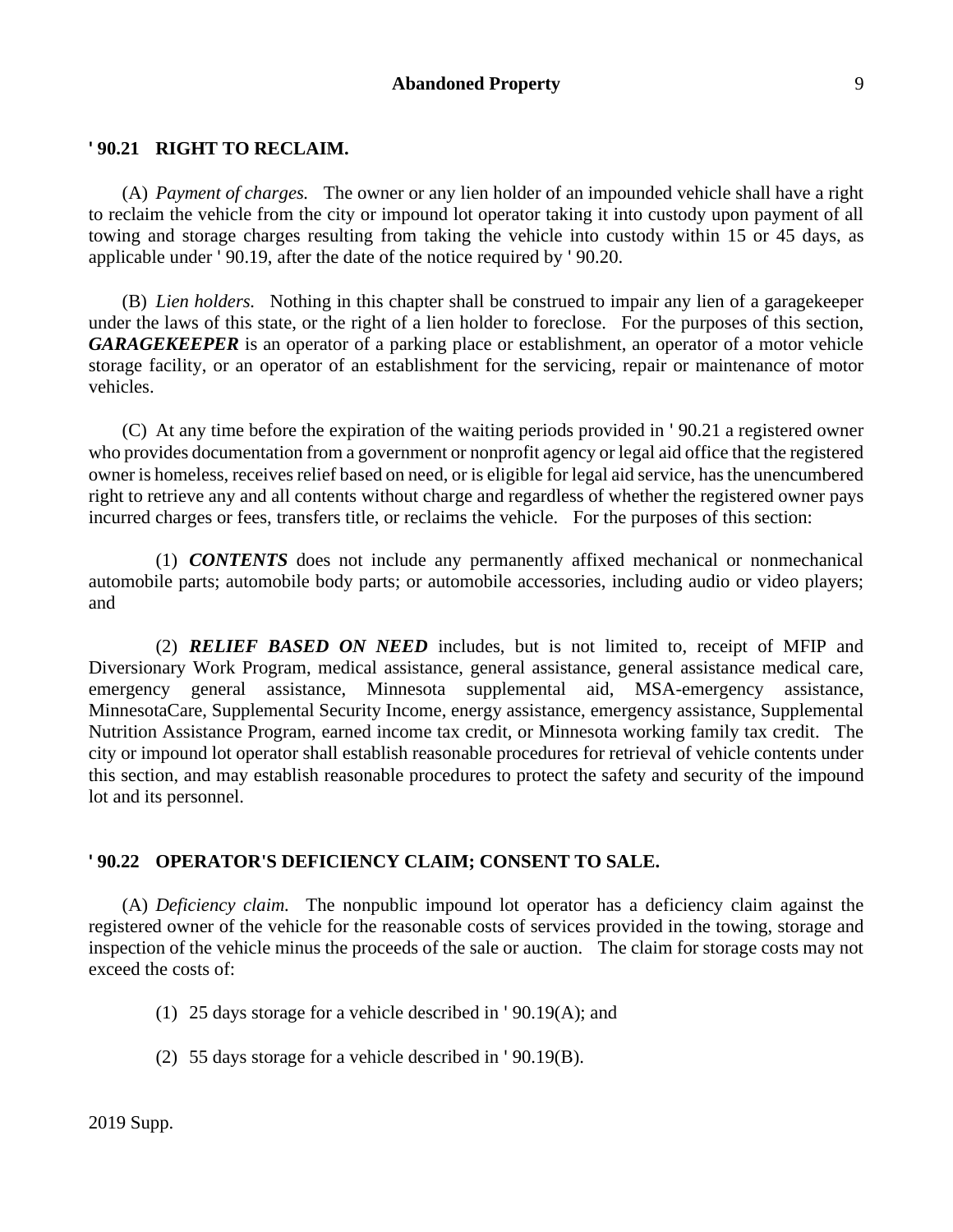(B) *Implied consent to sale.* A registered owner who fails to claim the impounded vehicle within the applicable time period allowed under ' 90.19 is deemed to waive any right to reclaim the vehicle and consents to the disposal or sale of the vehicle and its contents and transfer of title. The failure to exercise rights to claim contents under ' 90.21(C) constitutes a waiver of all right, title and interest in the contents of the vehicle and a consent to the transfer of title to and disposal or sale of the contents.

# **' 90.23 DISPOSITION BY IMPOUND LOT.**

# (A) *Auction or sale.*

(1) If an abandoned or unauthorized vehicle and contents taken into custody by the city or any impound lot is not reclaimed under ' 90.21, it may be disposed of or sold at auction or sale when eligible pursuant to '' 90.20 and 90.21.

(2) The purchaser shall be given a receipt in a form prescribed by the Registrar of Motor Vehicles which shall be sufficient title to dispose of the vehicle. The receipt shall also entitle the purchaser to register the vehicle and receive a certificate of title, free and clear of all liens and claims of ownership. Before a vehicle is issued a new certificate of title, it must receive a motor vehicle safety check.

(B) *Unsold vehicles.* Abandoned or junk vehicles not sold by the city or public impound lots pursuant to division (A) of this section shall be disposed of in accordance with ' 90.24.

(C) *Sale proceeds; public entities.* From the proceeds of a sale under this section by the city or public impound lot of an abandoned or unauthorized motor vehicle, the city shall reimburse itself for the cost of towing, preserving and storing the vehicle, and all administrative, notice and publication costs incurred in handling the vehicle pursuant to this chapter. Any remainder from the proceeds of a sale shall be held for the owner of the vehicle or entitled lienholder for 90 days and then shall be deposited in the treasury of the city.

(D) *Sale proceeds; nonpublic impound lots.* The operator of a nonpublic impound lot may retain any proceeds derived from a sale conducted under the authority of division (A) of this section. The operator may retain all proceeds from sale of any personal belongings and contents in the vehicle that were not claimed by the owner or the owner's agent before the sale, except that any suspected contraband or other items that likely would be subject to forfeiture in a criminal trial must be turned over to the appropriate law enforcement agency.

# **' 90.24 DISPOSAL AUTHORITY.**

The city may contract with others or may utilize its own equipment and personnel for the inventory of impounded motor vehicles and abandoned scrap metal and may utilize its own equipment and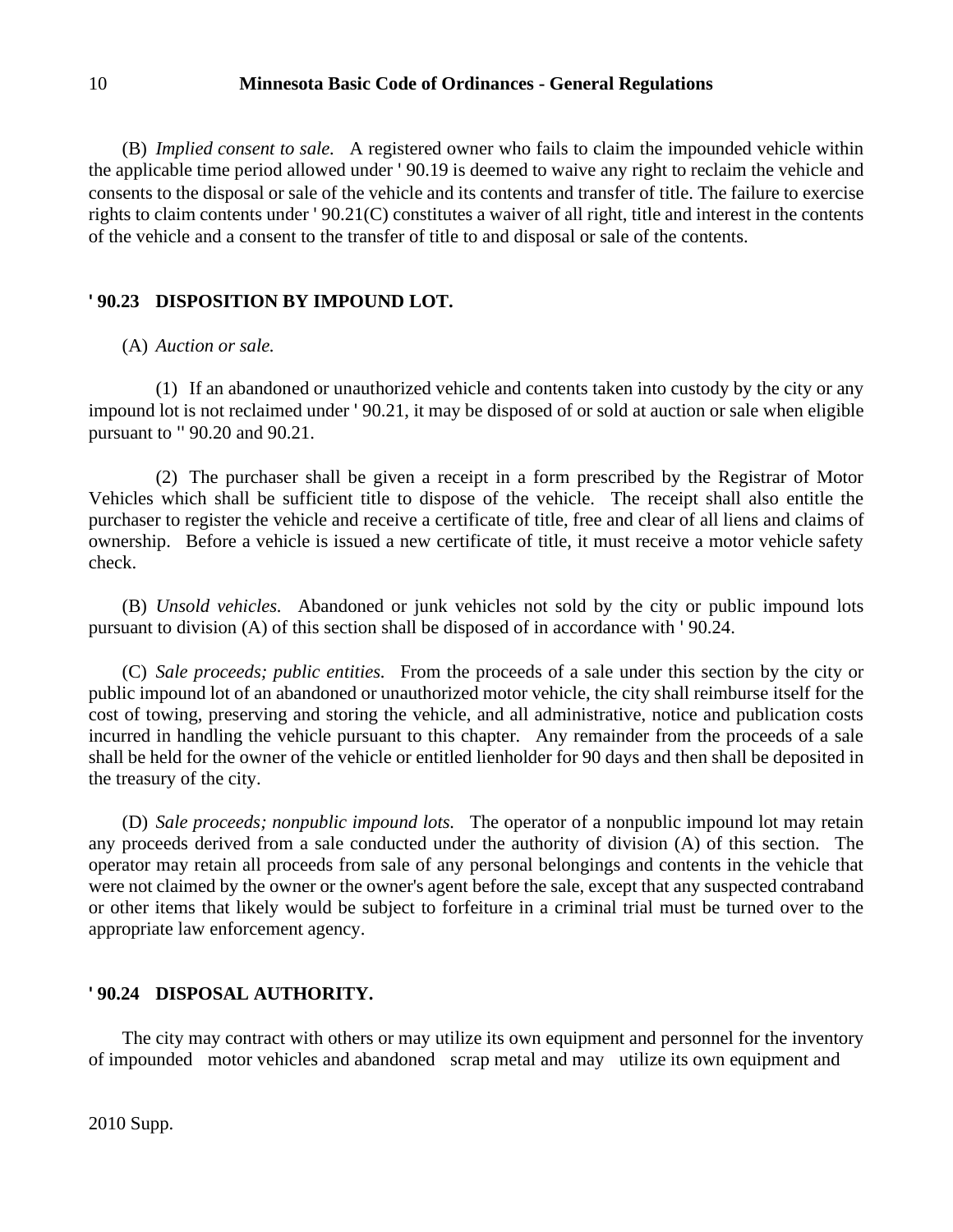personnel for the collection, storage and transportation of these vehicles and abandoned scrap metal. The city may utilize its own equipment and personnel only for the collection and storage of not more than five abandoned or unauthorized vehicles without advertising for or receiving bids in any 120-day period.

# **' 90.25 CONTRACTS; REIMBURSEMENT BY MPCA.**

(A) *MPCA review and approval.* If the city proposes to enter into a contract with a person licensed by the MPCA pursuant to this section or a contract pursuant to ' 90.24, the MPCA may review the proposed contract before it is entered into by the city, to determine whether it conforms to the MPCA's plan for solid waste management and is in compliance with MPCA rules. A contract that does so conform may be approved by the MPCA and entered into by the city. Where a contract has been approved, the MPCA may reimburse the city for the costs incurred under the contract that have not been reimbursed under ' 90.23. Except as otherwise provided in ' 90.24, the MPCA shall not approve any contract that has been entered into without prior notice to and without a request for bids from all persons duly licensed by the MPCA to be a party to a disposal contract pursuant to M.S. ' 116.07, as it may be amended from time to time; nor that does not provide for a full performance bond; or does not provide for total collection and transportation of abandoned motor vehicles, except that the MPCA may approve a contract covering solely collection or transportation of abandoned motor vehicles where the MPCA determines total collection and transportation to be impracticable and where all other requirements herein have been met and the unit of government, after proper notice and request for bids, has not received any bid for total collection and transportation of abandoned motor vehicles.

(B) *The city may perform work.* If the city utilizes its own equipment and personnel pursuant to its authority under ' 90.24, and the use of the equipment and personnel conforms to the MPCA's plan for solid waste management and is in compliance with MPCA rules, the city may be reimbursed by the MPCA for reasonable costs incurred which are not reimbursed under ' 90.23.

(C) *The city required to contract work.* The MPCA may demand that the city contract for the disposal of abandoned motor vehicles and other scrap metal pursuant to the MPCA's plan for solid waste disposal. If the city fails to contract within 180 days of the demand, the MPCA, through the Department of Administration and on behalf of the city, may contract with any person duly licensed by the MPCA for the disposal.

# *CITY EMPLOYEE PURCHASE OF ABANDONED PROPERTY OR ABANDONED VEHICLES*

## **' 90.40 MAY PURCHASE AT AUCTION.**

Pursuant to M.S. ' 15.054, as it may be amended from time to time, no officer or employee of the city shall sell or procure for sale or possess or control for sale to any other officer or employee of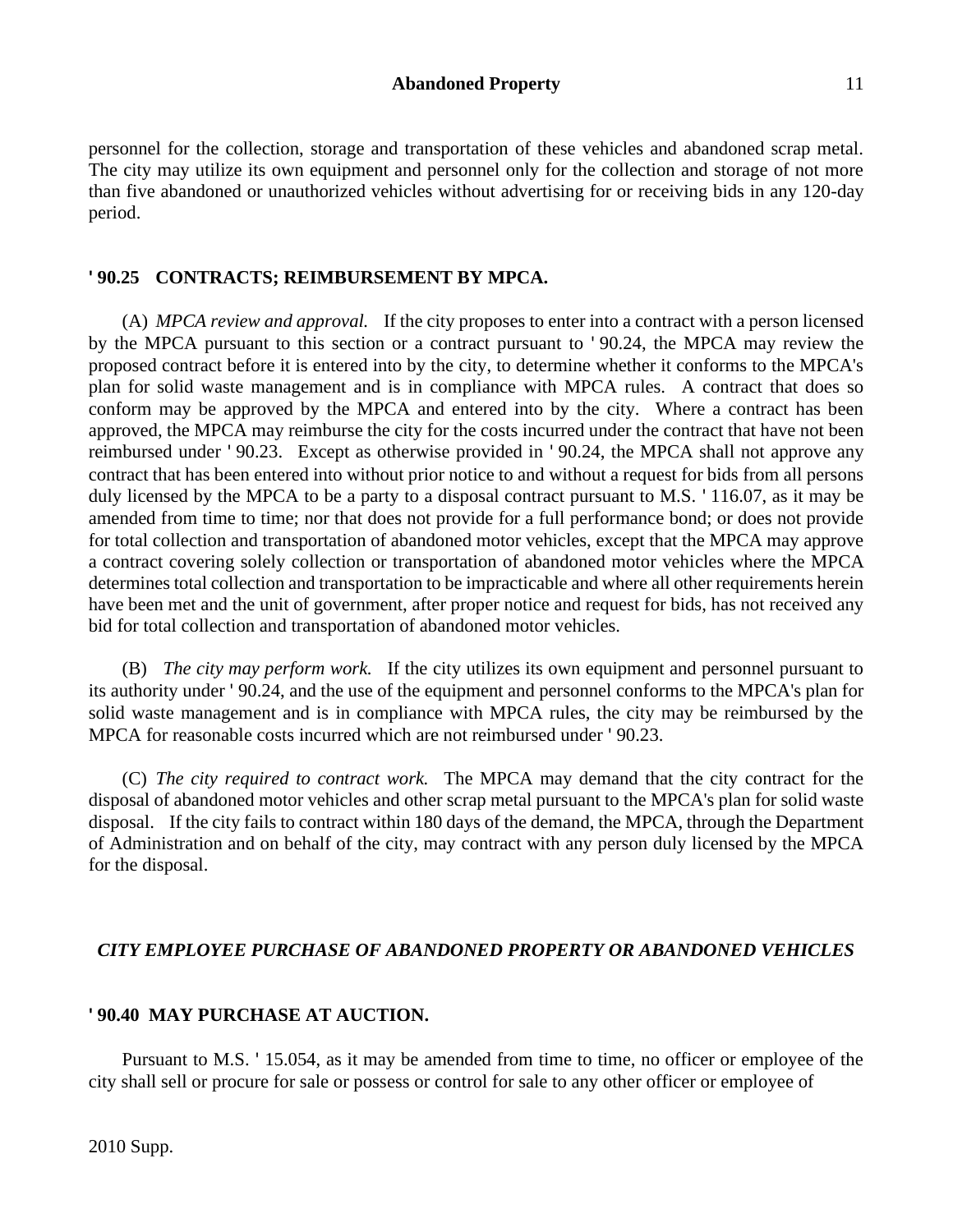the city, any property or materials owned by the city except pursuant to conditions provided in this section. Property or materials owned by the city and not needed for public purposes, may be sold to an employee of the city after reasonable public notice at a public auction or by sealed response, if the employee is not directly involved in the auction or process pertaining to the administration and collection of sealed responses. Prior to such auction or collection of sealed responses, public notice of at least one week=s published notice must be provided. An employee of the city may purchase no more than one motor vehicle from the city at any one auction. This section shall not apply to the sale of property or materials acquired or produced by the city for sale to the general public in the ordinary course of business. Nothing in this section shall prohibit an employee of the city from selling or possessing for sale public property if the sale or possession for sale is in the ordinary course of business or normal course of the employee=s duties.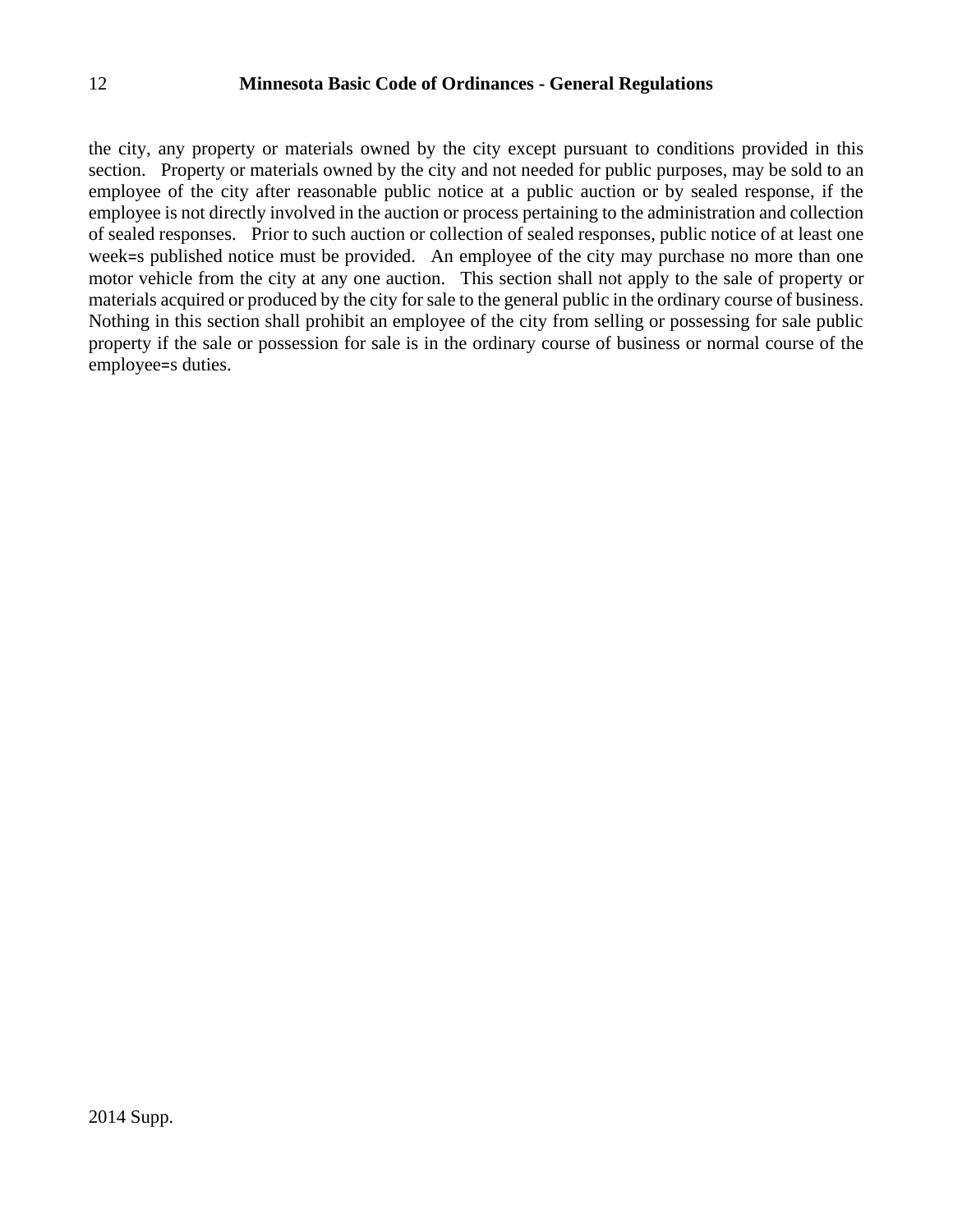# **CHAPTER 91: ANIMALS**

## Section

- 91.01 Definitions
- 91.02 Dogs and cats
- 91.03 Non-domestic animals
- 91.04 Farm animals
- 91.05 Impounding
- 91.06 Kennels
- 91.07 Nuisances
- 91.08 Seizure of animals
- 91.09 Animals presenting a danger to health and safety of city
- 91.10 Diseased animals
- 91.11 Dangerous and potentially dangerous dogs
- 91.12 Dangerous animals (excluding dogs)
- 91.13 Basic care
- 91.14 Breeding moratorium
- 91.15 Enforcing officer
- 91.16 Pound
- 91.17 Interference with officers
- 91.18 Fighting animals
- 91.19 Feeding stray cats and dogs
- 91.99 Penalty

# **' 91.01 DEFINITIONS.**

For the purpose of this chapter, the following definitions shall apply unless the context clearly indicates or requires a different meaning.

*ANIMAL.* Any mammal, reptile, amphibian, fish, bird (including all fowl and poultry) or other member commonly accepted as a part of the animal kingdom. Animals shall be classified as follows:

(1) *DOMESTIC ANIMALS.* Those animals commonly accepted as domesticated household pets. Unless otherwise defined, domestic animals shall include dogs, cats, caged birds, gerbils, hamsters, guinea pigs, domesticated rabbits, fish, non-poisonous, non-venomous and non-constricting reptiles or amphibians, and other similar animals.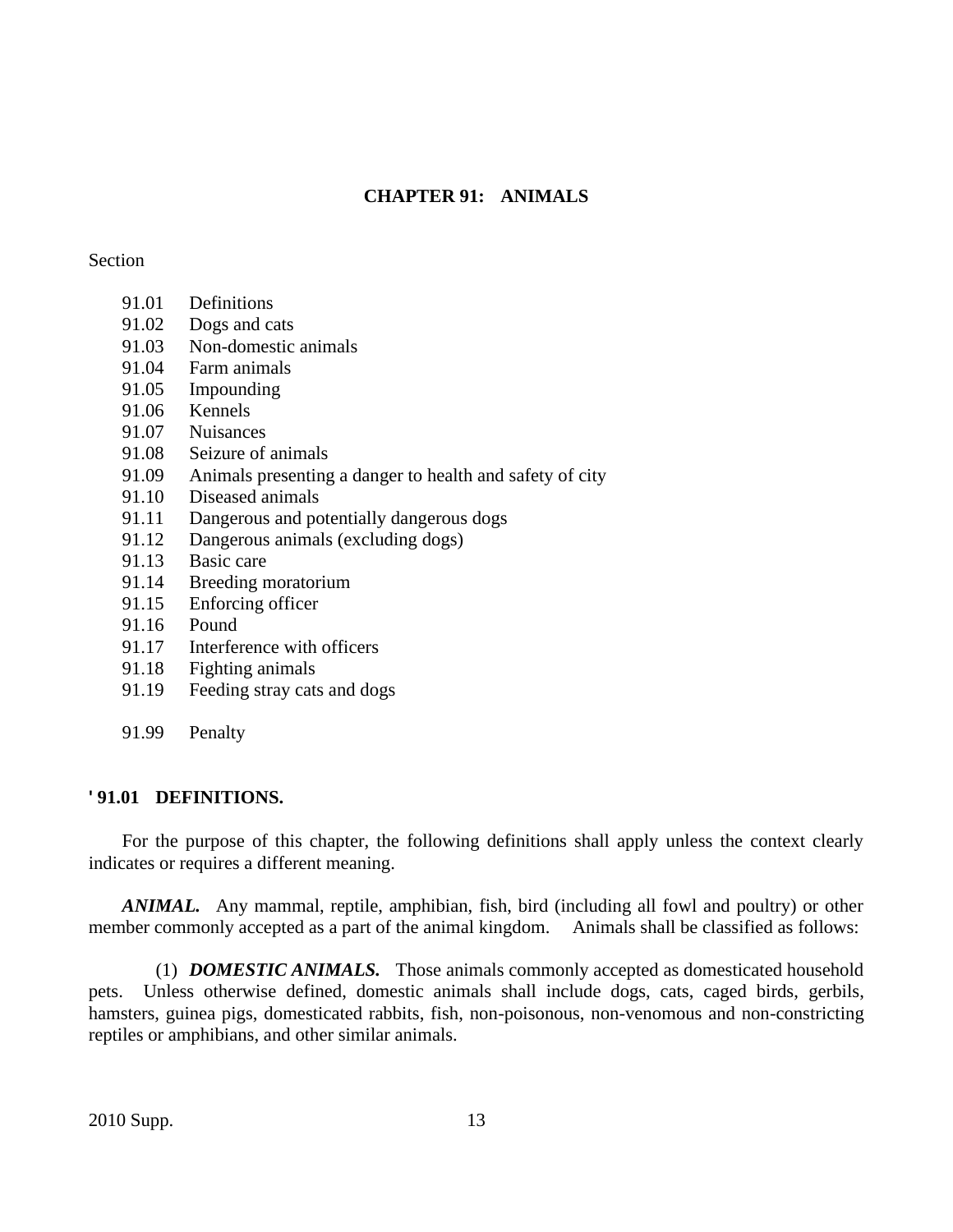(2) *FARM ANIMALS.* Those animals commonly associated with a farm or performing work in an agricultural setting. Unless otherwise defined, farm animals shall include members of the equine family (horses, mules), bovine family (cows, bulls), sheep, poultry (chickens, turkeys), fowl (ducks, geese), swine (including Vietnamese pot-bellied pigs), goats, bees, ratitae (ostriches and emus), farm raised cervidae (caribous and mule deer), llamas and alpacas and other animals associated with a farm, ranch, or stable.

(3) *NON-DOMESTIC ANIMALS.* Those animals commonly considered to be naturally wild and not naturally trained or domesticated, or which are commonly considered to be inherently dangerous to the health, safety, and welfare of people. Unless otherwise defined, non-domestic animals shall include:

(a) Any member of the large cat family (family felidae) including lions, tigers, cougars, bobcats, leopards and jaguars, but excluding commonly accepted domesticated house cats.

(b) Any naturally wild member of the canine family (family canidae) including wolves, foxes, coyotes, dingoes, and jackals, but excluding commonly accepted domesticated dogs.

(c) Any crossbreeds such as the crossbreed between a wolf and a dog, unless the crossbreed is commonly accepted as a domesticated house pet.

(d) Any member or relative of the rodent family including any skunk (whether or not descented), raccoon, squirrel, or ferret, but excluding those members otherwise defined or commonly accepted as domesticated pets.

(e) Any poisonous, venomous, constricting, or inherently dangerous member of the reptile or amphibian families including rattlesnakes, boa constrictors, pit vipers, crocodiles and alligators.

(f) Any other animal which is not explicitly listed above but which can be reasonably defined by the terms of this section, including but not limited to bears, deer, monkeys and game fish.

*AT LARGE.* Off the premises of the owner and not under the custody and control of the owner or other person, either by leash, cord, chain, or otherwise restrained or confined.

*CAT.* Both the male and female of the felidae species commonly accepted as domesticated household pets.

*DOG.* Both the male and female of the canine species, commonly accepted as domesticated household pets, and other domesticated animals of a dog kind.

*OWNER.* Any person or persons, firm, association or corporation owning, keeping, or harboring an animal.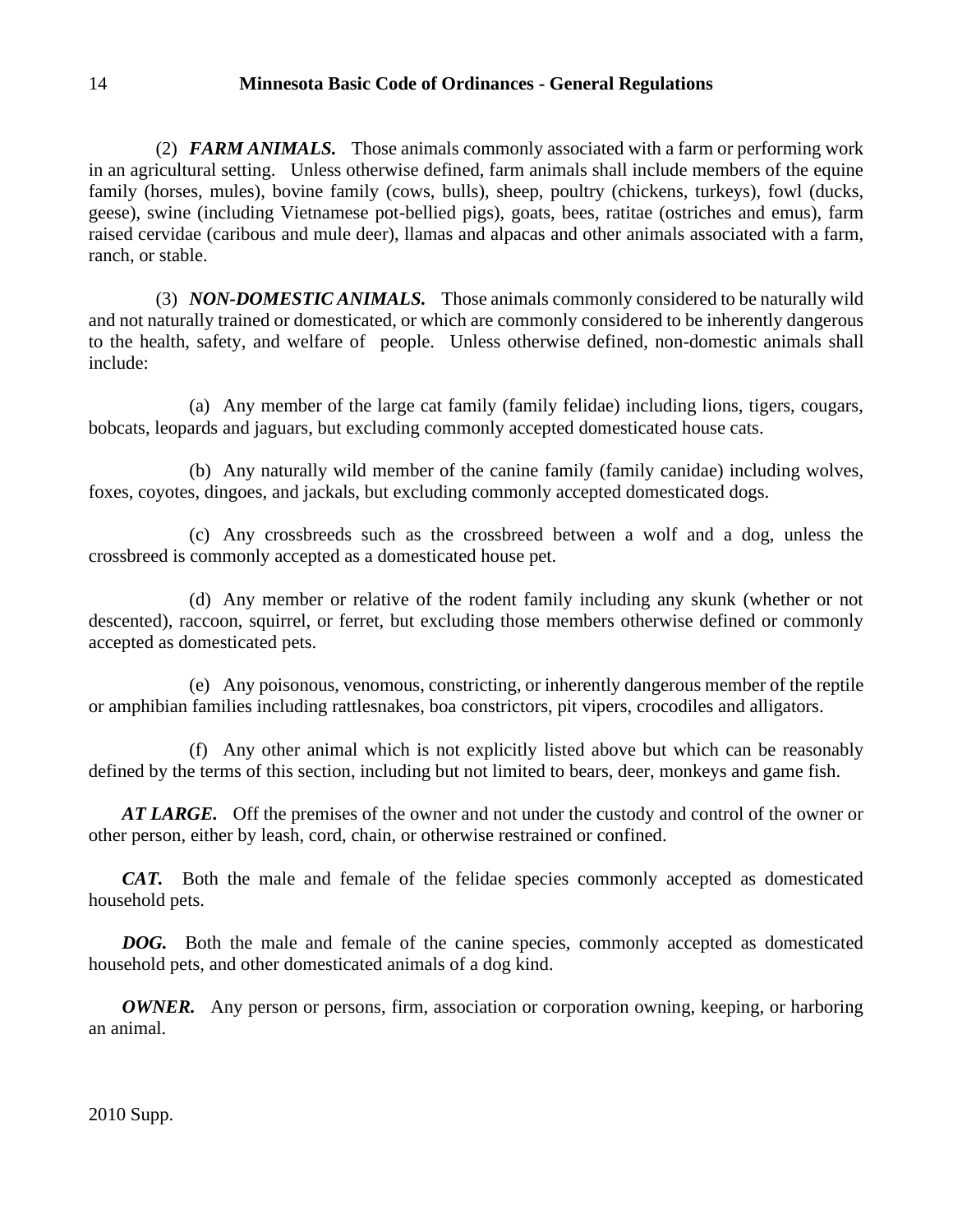*RELEASE PERMIT.* A permit issued by the Animal Control Officer or other person in charge of the pound for the release of any animal that has been taken to the pound. A release permit may be obtained upon payment of a fee to the City Clerk in accordance with the regular license requirement if the animal is unlicensed, payment of a release fee, and any maintenance costs incurred in capturing and impounding the animal. The release fee shall be as established in the Ordinance Establishing Fees and Charges adopted pursuant to ' 30.11, as it may be amended from time to time.

### **' 91.02 DOGS AND CATS.**

(A) *Running at large prohibited.* It shall be unlawful for the dog or cat of any person who owns, harbors, or keeps a dog or cat, to run at large. A person, who owns, harbors, or keeps a dog or cat which runs at large shall be guilty of a misdemeanor. Dogs or cats on a leash and accompanied by a responsible person or accompanied by and under the control and direction of a responsible person, so as to be effectively restrained by command as by leash, shall be permitted in streets or on public land unless the city has posted an area with signs reading ADogs or Cats Prohibited.@

#### (B) *License required.*

(1) All dogs over the age of six months kept, harbored, or maintained by their owners in the city, shall be licensed and registered with the city. Dog licenses shall be issued by the City Clerk upon payment of the license fee as established by the Ordinance Establishing Fees and Charges adopted pursuant to ' 30.11 of this code, as that ordinance may be amended from time to time. The owner shall state, at the time application is made for the license and upon forms provided, his or her name and address and the name, breed, color, and sex of each dog owned or kept by him or her. No license shall be granted for a dog that has not been vaccinated against distemper and rabies, as evidenced by a certificate by a veterinarian qualified to practice in the state in which the dog is vaccinated.

(2) It shall be the duty of each owner of a dog subject to this section to pay to the City Clerk the license fee established in the Ordinance Establishing Fees and Charges adopted pursuant to ' 30.11, as it may be amended from time to time.

(3) Upon payment of the license fee as established by the Ordinance Establishing Fees and Charges adopted pursuant to ' 30.11 of this code, as that ordinance may be amended from time to time, the Clerk shall issue to the owner a license certificate and metallic tag for each dog licensed. The tag shall have stamped on it the year for which it is issued and the number corresponding with the number on the certificate. Every owner shall be required to provide each dog with a collar to which the license tag must be affixed, and shall see that the collar and tag are constantly worn. In case a dog tag is lost or destroyed, a duplicate shall be issued by the City Clerk. A charge shall be made for each duplicate tag in an amount established in the Ordinance Establishing Fees and Charges adopted pursuant to ' 30.11, as it may be amended from time to time. Dog tags shall not be transferable from one dog to another and no refunds shall be made on any dog license fee or tag because of death of a dog or the owner's leaving the city before the expiration of the license period.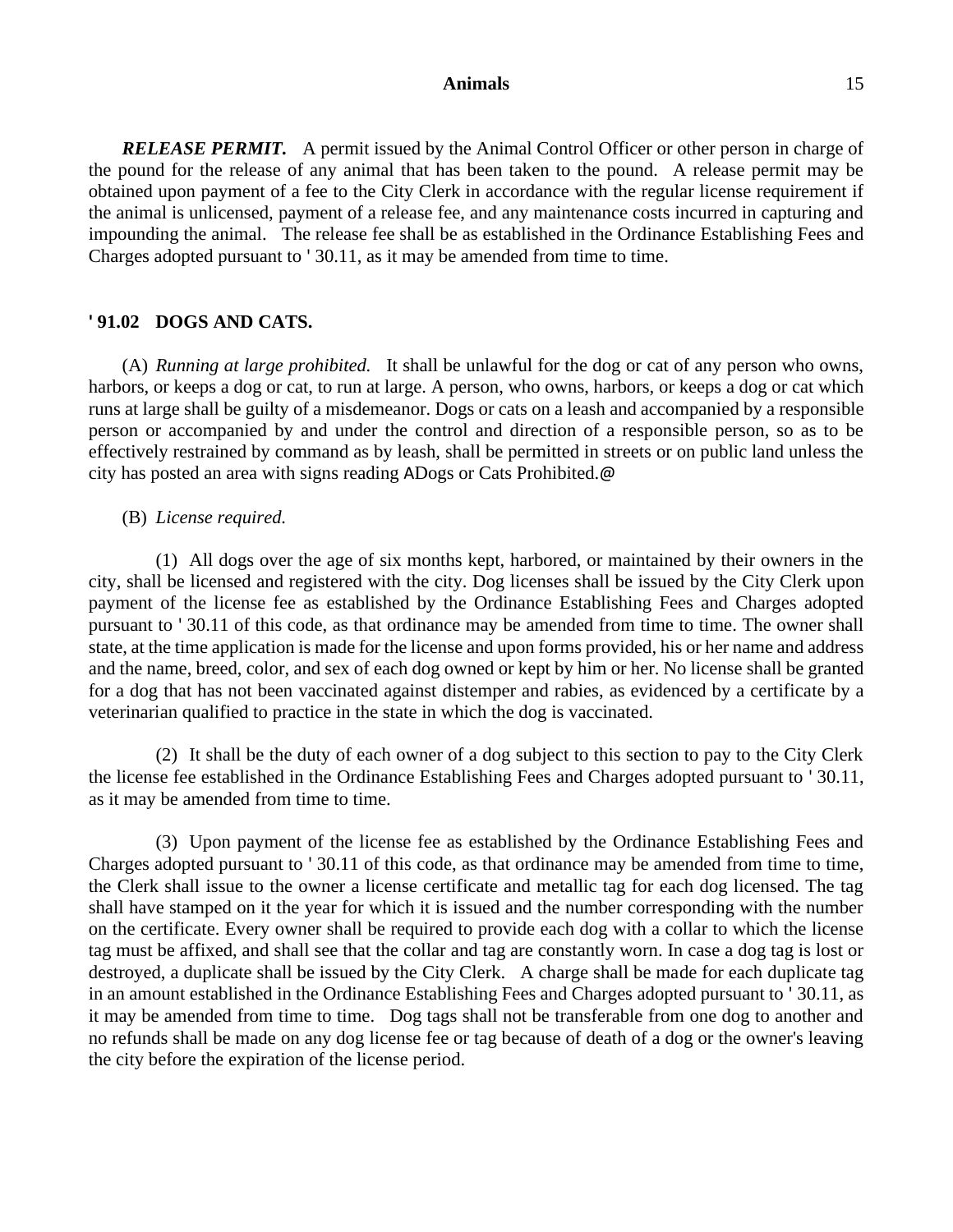(4) The licensing provisions of this division (B) shall not apply to dogs whose owners are nonresidents temporarily within the city, nor to dogs brought into the city for the purpose of participating in any dog show. Service animals do not require a license.

(5) The funds received by the City Clerk from all dog licenses and metallic tags fees as established by the Ordinance Establishing Fees and Charges adopted pursuant to ' 30.11 of this code, as that ordinance may be amended from time to time, shall first be used to defray any costs incidental to the enforcement of this chapter; including, but not restricted to, the costs of licenses, metallic tags, and impounding and maintenance of the dogs.

(C) *Cats*. Cats shall be included as controlled by this division nsofar as running-at-large, pickup, impounding, boarding, licensing and proof of anti-rabies vaccine is concerned. All other provisions of this section shall also apply to cats unless otherwise provided.

(D) *Vaccination.*

(1) All dogs and cats kept harbored, maintained, or transported within the city shall be vaccinated at least once every three years by a licensed veterinarian for:

- (a) Rabies with a live modified vaccine; and
- (b) Distemper.

(2) A certificate of vaccination must be kept on which is stated the date of vaccination, owner's name and address, the animal's name (if applicable), sex, description and weight, the type of vaccine, and the veterinarian's signature. Upon demand made by the City Clerk, the Animal Control Officer or a police officer, the owner shall present for examination the required certificate(s) of vaccination for the animal(s). In cases where certificates are not presented, the owner or keeper of the animal(s) shall have seven days in which to present the certificate(s) to the City Clerk or officer. Failure to do so shall be deemed a violation of this section.

Penalty, see ' 91.99

# **' 91.03 NON-DOMESTIC ANIMALS.**

Except as provided in M.S.' 346.155, as it may be amended from time to time, it shall be illegal for any person to own, possess, harbor, or offer for sale, any non-domestic animal within the city. Any owner of a non-domestic animal at the time of adoption of this code shall have 30 days in which to remove the animal from the city after which time the city may impound the animal as provided for in this section. An exception shall be made to this prohibition for animals specifically trained for and actually providing assistance to the handicapped or disabled, and for those animals brought into the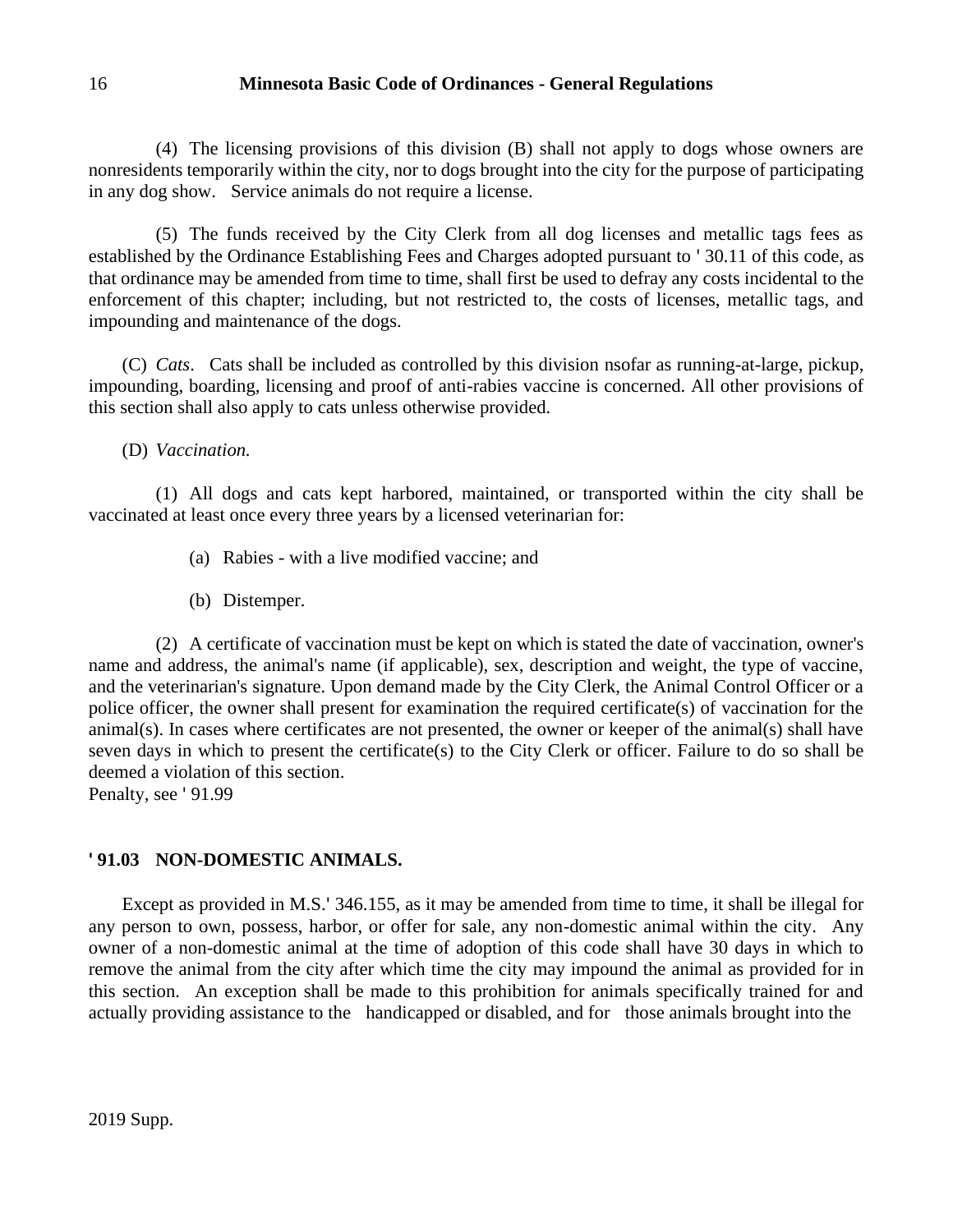city as part of an operating zoo, veterinarian clinic, scientific research laboratory, or a licensed show or exhibition. Penalty, see ' 91.99

# **' 91.04 FARM ANIMALS.**

Farm animals shall only be kept in an agricultural district of the city, or on a residential lot of at least ten acres in size provided that no animal shelter shall be within 300 feet of an adjoining piece of property. An exception shall be made to this section for those animals brought into the city as part of an operating zoo, veterinarian clinic, scientific research laboratory, or a licensed show or exhibition.

## **' 91.041 CHICKENS.**

- (A)DEFINITIONS. The term "chicken coop" means a structure for housing chickens made of wood or other similar materials that provides shelter from the elements. The term "chicken run" means an enclosed outside yard for keeping chickens. The term "premises" means any platted lot or group of contiguous lots, parcels or tracts of land.
- (B) CHICKENS LIMITED. It is unlawful for any person to keep or harbor chickens on any premises without a permit. No permit should be issued for the keeping or harboring of more than six hen chickens on any premises. No permit shall be issued for the keeping of any rooster chickens on any premises.
- (C) PERMIT. No person shall maintain a chicken coop and run unless they have been granted a permit. The permit shall be subject to all terms and conditions of this chapter and any additional conditions deemed necessary by the Council to protect the public health, safety and welfare. The necessary permit applications will be available in the City Clerk's office. Included with the completed application shall be a scaled diagram that indicates the location of any chicken coop and run, the approximate size and distance from adjoining structures and property lines, and written approval from all adjacent property owners. A fee of \$10.00 will be charged for each permit which shall expire on December 31<sup>st</sup> of each year of the permit. Failure to follow any of the requirements of this ordinance shall be deemed a violation of this section and shall allow the City to revoke the permit and demand removal of the chickens
- (D)CONFINEMENT. Every person who owns, controls, keeps, maintains or harbors hen chickens shall keep them confined at all times while in the City in a chicken coop or chicken run.
- (E) SETBACKS. Any coop and run shall be at least 25 feet from any residential structure on any adjacent property and no closer than 10 feet from the property line.
- (F) CHICKEN COOPS. Chicken runs may be enclosed with wood and/or woven wire materials, and may allow chickens to contact the ground. Chicken feed shall be kept in rodent and raccoon-proof containers.
- (G)CONDITIONS. No person who owns, keeps or harbors hen chickens shall permit the premises where the hen chickens are kept to be or remain in an unhealthy, unsanitary or noxious condition or to permit the premises to be in such condition that noxious odors are carried to adjacent public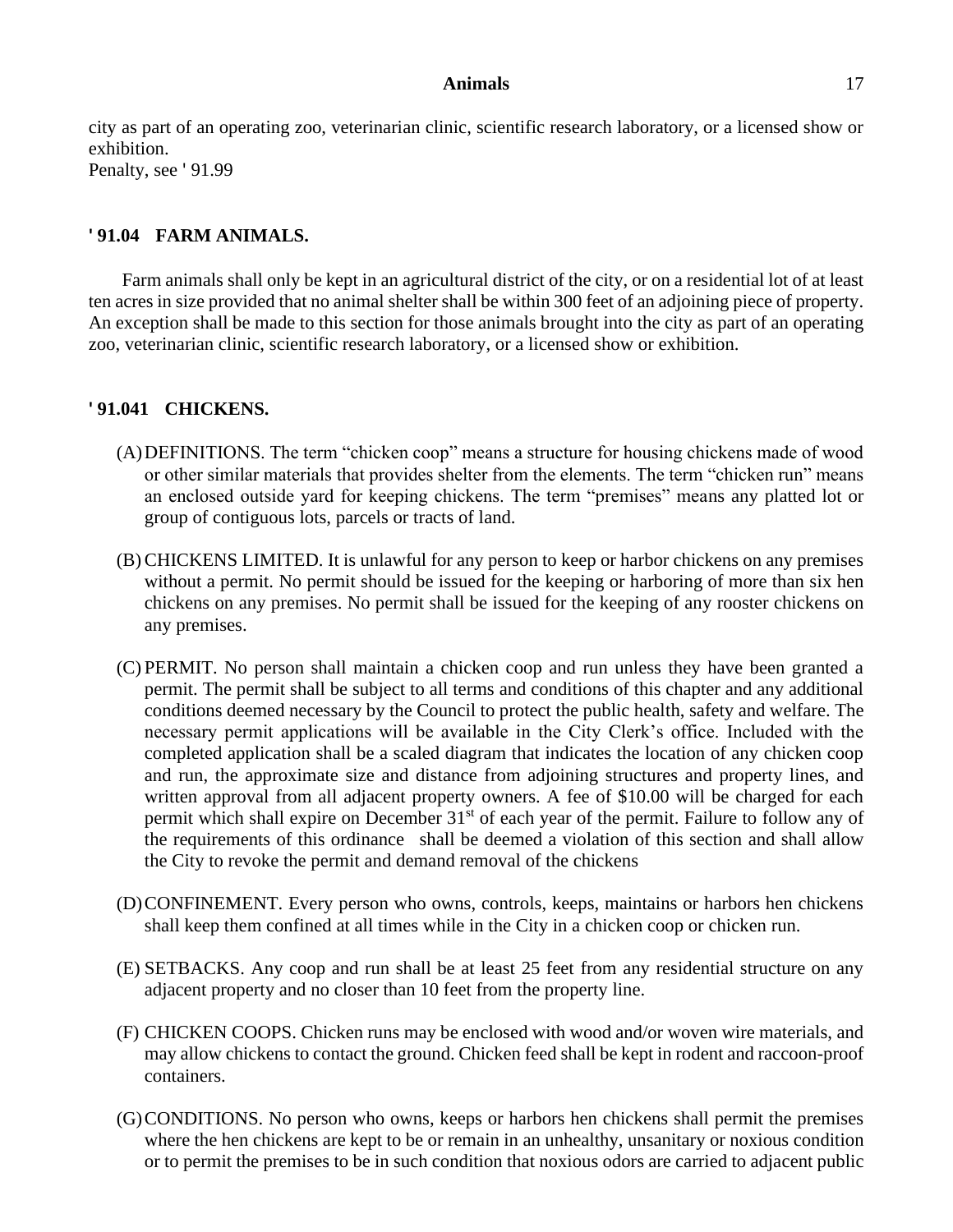or private property. Any chicken coop and run may be inspected at any reasonable time by a City animal control official or other agent of the city.

(H)PENALTY. A violation is a misdemeanor. see § 91.99

# **' 91.05 IMPOUNDING.**

(A) *Running at large.* Any unlicensed animal running at large is hereby declared a public nuisance. Any Animal Control Officer or police officer may impound any dog or other animal found unlicensed or any animal found running at large and shall give notice of the impounding to the owner of the dog or other animal, if known. The Animal Control Officer or police officer shall not enter the property of the owner of an animal found running at large or the owner of an unlicensed animal unless the officer has first obtained the permission of the owner to do so or has obtained a warrant issued by a court of competent jurisdiction, as provided for in ' 10.20, to search for and seize the animal. In case the owner is unknown, the officer shall post notice at the city office that if the dog or other animal is not claimed within the time specified in division (C) of this section, it will be sold or otherwise disposed of. Except as otherwise provided in this section, it shall be unlawful to kill, destroy, or otherwise cause injury to any animal, including dogs and cats running at large.

(B) *Biting animals.* Any animal that has not been inoculated by a live modified rabies vaccine and which has bitten any person, wherein the skin has been punctured or the services of a doctor are required, shall be confined in the city pound for a period of not less than ten days, at the expense of the owner. The animal may be released at the end of the time if healthy and free from symptoms of rabies, and by the payment of all costs by the owner. However, if the owner of the animal shall elect immediately upon receipt of notice of need for the confinement by the officer to voluntarily and immediately confine the animal for the required period of time in a veterinary hospital of the owner's choosing, not outside of the county in which this city is located, and provide immediate proof of confinement in the manner as may be required, the owner may do so. If, however, the animal has been inoculated with a live modified rabies vaccine and the owner has proof of the vaccination by a certificate from a licensed veterinarian, the owner may confine the dog or other animal to the owner's property.

(C) *Reclaiming.* For the purposes of this section regular business day means a day during which the establishment having custody of the animal is open to the public at least four consecutive hours between 8:00 a.m. and 7:00 p.m. All animals conveyed to the pound shall be kept, with humane treatment and sufficient food and water for their comfort, at least five regular business days, unless the animal is a dangerous animal as defined under ' 91.11 in which case it shall be kept for seven regular business days or the times specified in ' 91.11, and except if the animal is a cruelly-treated animal in which case it shall be kept for ten regular business days, unless sooner reclaimed by their owners or keepers as provided by this section. In case the owner or keeper shall desire to reclaim the animal from the pound, the following shall be required, unless otherwise provided for in this code or established from time to time by resolution of the City Council:

(1) Payment of the release fee and receipt of a release permit as established by the Ordinance Establishing Fees and Charges adopted pursuant to ' 30.11 of this code, as that ordinance may be amended from time to time.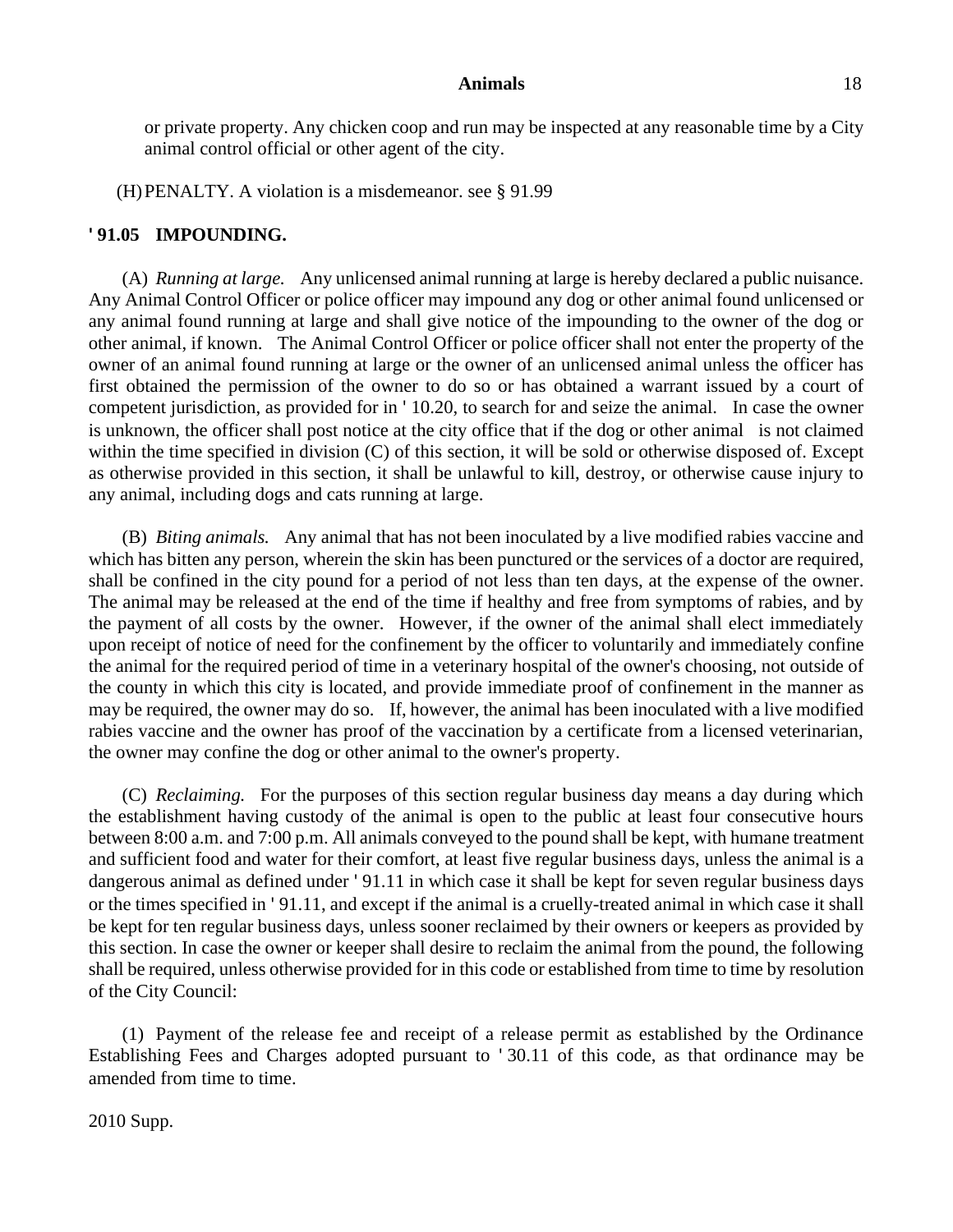(2) Payment of maintenance costs, as provided by the pound, per day or any part of day while animal is in the poun(3) If a dog is unlicensed, payment of a regular license fee as established by the Ordinance Establishing Fees and Charges adopted pursuant to ' 30.11 of this code, as that ordinance may be amended from time to time, and valid certificate of vaccination for rabies and distemper shots is required.

(D) *Unclaimed animals.* At the expiration of the times established in division (C) of this section, if the animal has not been reclaimed in accordance with the provisions of this section, the officer appointed to enforce this section may dispose of the unclaimed animal in a manner permitted by law. Any money collected under this section shall be payable to the City Clerk.

Penalty, see ' 91.99

# **' 91.06 KENNELS.**

(A) *Definition of kennel.* The keeping of three or more dogs on the same premises, whether owned by the same person or not and for whatever purpose kept, shall constitute a Akennel@; except that a fresh litter of pups may be kept for a period of three months before that keeping shall be deemed to be a Akennel.@

(B) *Kennel as a nuisance.* Because the keeping of three or more dogs on the same premises is subject to great abuse, causing discomfort to persons in the area by way of smell, noise, hazard, and general aesthetic depreciation, the keeping of three or more dogs on the premises is hereby declared to be a nuisance and no person shall keep or maintain a kennel within the city.

Penalty, see ' 91.99

# **' 91.07 BARKING/CRYING/WHINING DOGS.**

(A) *Habitual barking.* It shall be unlawful for any person to keep or harbor a dog which habitually barks or cries. Habitual barking shall be defined as barking for repeated intervals of at least five minutes with less than one minute of interruption. The barking must also be audible off of the owner's or caretaker's premises.

(B) *Damage to property.* It shall be unlawful for any person's dog or other animal to damage any lawn, garden, or other property, whether or not the owner has knowledge of the damage.

(C) *Cleaning up litter.* The owner of any animal or person having the custody or control of any animal shall be responsible for cleaning up any feces of the animal and disposing of the feces in a sanitary manner whether on their own property, on the property of others or on public property.

(D) *Warrant required.* The Animal Control Officer or police officer shall not enter the property of the owner of an animal described in this section unless the officer has first obtained the permission of the owner to do so or has obtained a warrant issued by a court of competent jurisdiction, as provided for in ' 10.20, to search for and seize the animal.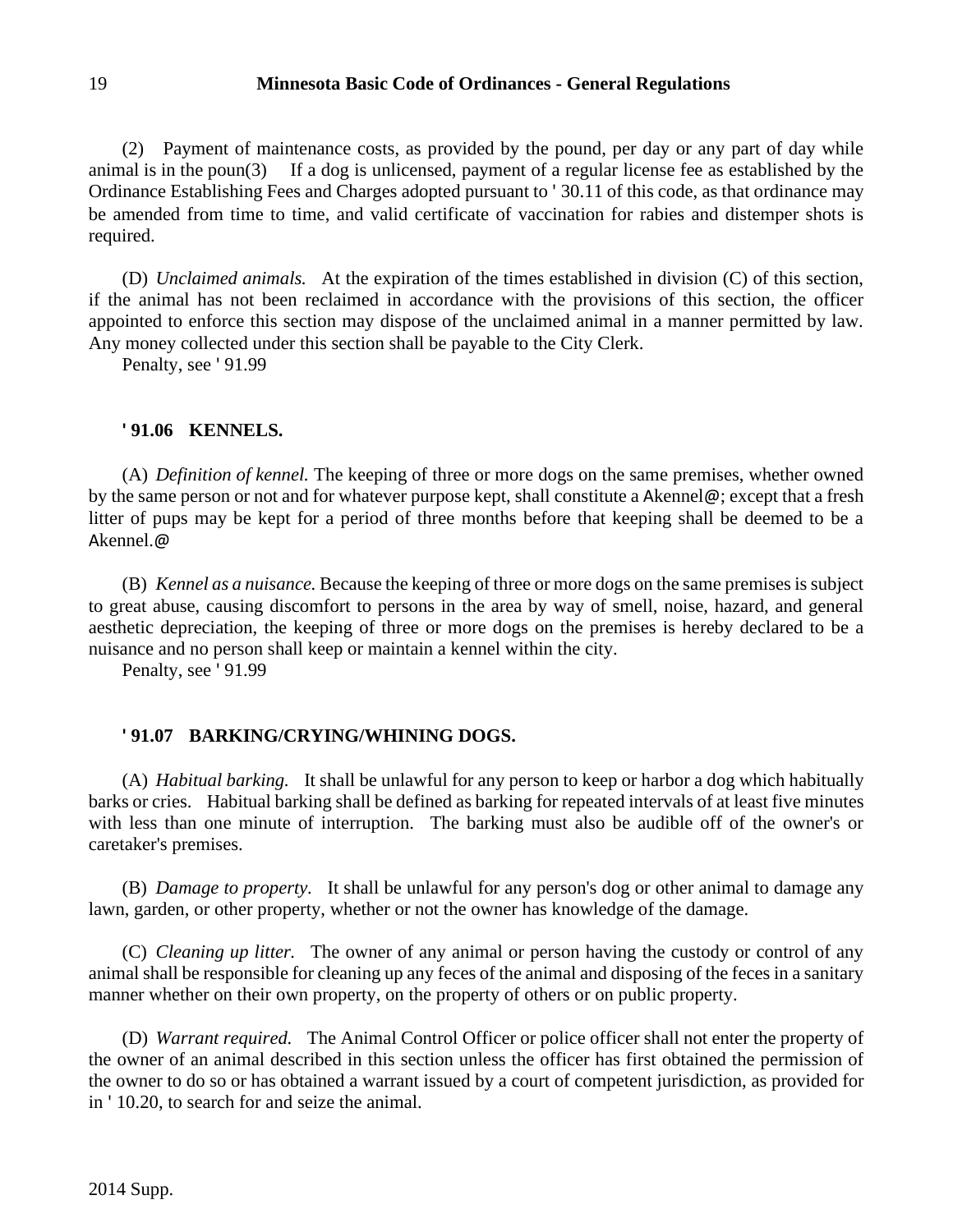#### **' 91.08 SEIZURE OF ANIMALS.**

Any police officer or Animal Control Officer may enter upon private property and seize any animal with the permission of the owner of the property, if that person is also the owner of the animal, provided that the following exist:

(A) There is an identified complainant other than the police officer or Animal Control Officer making a contemporaneous complaint about the animal;

(B) The officer reasonably believes that the animal meets either the barking dog criteria set out in ' 91.07(A); the criteria for cruelty set out in ' 91.13; or the criteria for an at large animal set out in ' 91.02(A);

(C) The officer can demonstrate that there has been at least one previous complaint of a barking dog; inhumane treatment of the animal; or that the animal was at large at this address on a prior date;

(D) The officer has made a reasonable attempt to contact the owner of the animal and the property to be entered and those attempts have either failed or have been ignored;

(E) The Animal Control Officer or police officer shall not enter the property of the owner of an animal described in this section unless the officer has first obtained the permission of the owner to do so or has obtained a warrant issued by a court of competent jurisdiction, as provided for in ' 10.20, to search for and seize the animal. If the officer has the permission of the owner, a property manager, landlord, innkeeper, or other authorized person to enter the property or has obtained a pass key from a property manager, landlord, innkeeper, or other authorized person to have that key shall not be considered unauthorized entry, and a warrant to search for and seize the animal need not be obtained; and

(F) Written notice of the seizure is left in a conspicuous place if personal contact with the owner of the animal is not possible.

#### **' 91.09 ANIMALS PRESENTING A DANGER TO HEALTH AND SAFETY OF CITY.**

If, in the reasonable belief of any person or the Animal Control Officer or police officer, an animal presents an immediate danger to the health and safety of any person, or the animal is threatening imminent harm to any person, or the animal is in the process of attacking any person, the person or officer may destroy the animal in a proper and humane manner whether or not the animal is on the property of its owner. Otherwise, the person or officer may apprehend the animal and deliver it to the pound for confinement under ' 91.05. If the animal is destroyed, the owner or keeper of the animal destroyed shall be liable to the city for the cost of maintaining and disposing of the animal, plus the costs of any veterinarian examination. If the animal is found not to be a danger to the health and safety of the city, it may be released to the owner or keeper in accordance with ' 91.05(C).

### **' 91.10 DISEASED ANIMALS.**

(A) *Running at large.* No person shall keep or allow to be kept on his or her premises, or on premises occupied by them, nor permit to run at large in the city, any animal which is diseased so as to be a danger to the health and safety of the city, even though the animal be properly licensed under this section, and a warrant to search for and seize the animal is not required.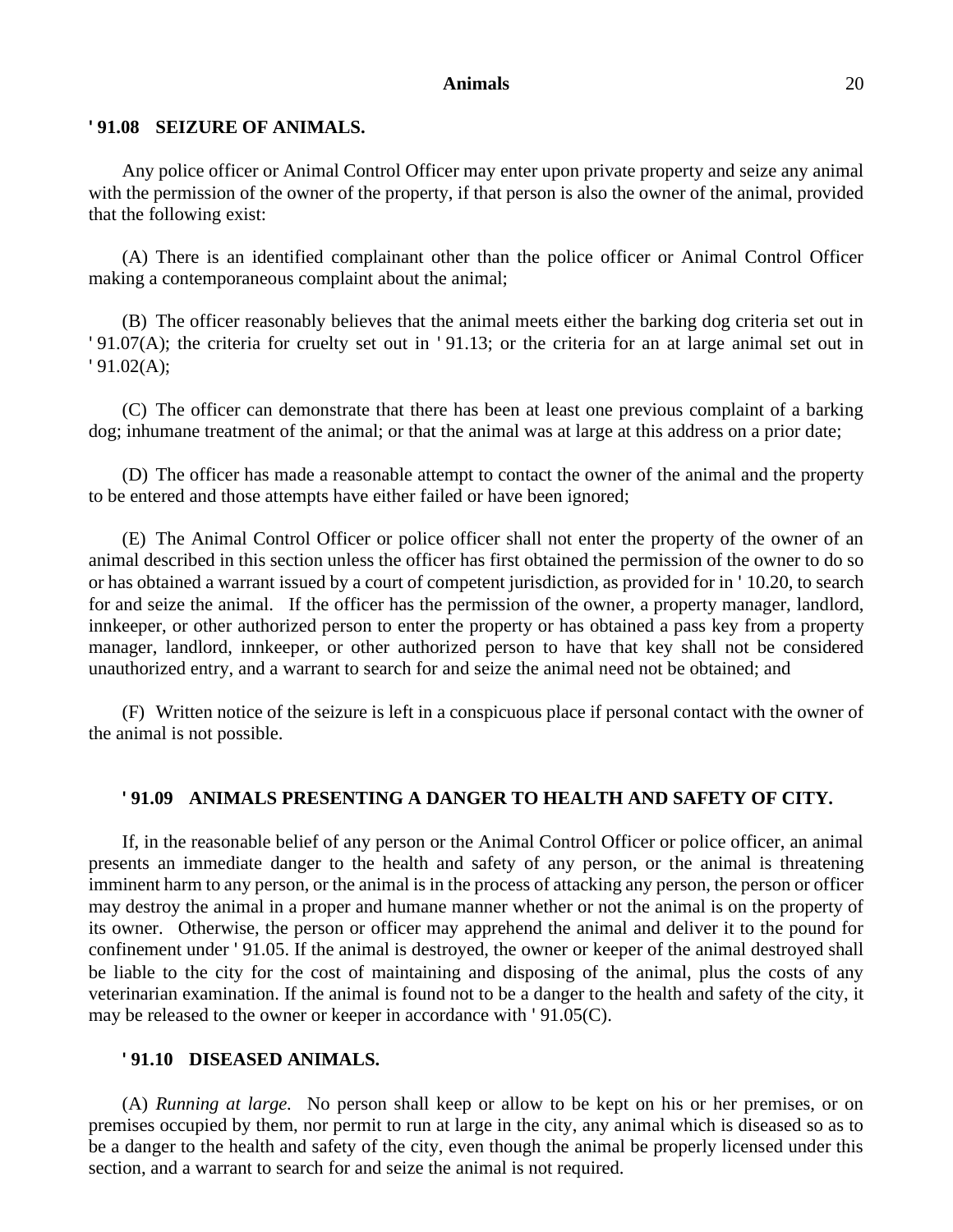(B) *Confinement.* Any animal reasonably suspected of being diseased and presenting a threat to the health and safety of the public, may be apprehended and confined in the pound by any person, the Animal Control Officer or a police officer. The officer shall have a qualified veterinarian examine the animal. If the animal is found to be diseased in a manner so as to be a danger to the health and safety of the city, the officer shall cause the animal to be painlessly killed and shall properly dispose of the remains. The owner or keeper of the animal killed under this section shall be liable to the city for the cost of maintaining and disposing of the animal, plus the costs of any veterinarian examinations.

(C) *Release.* If the animal, upon examination, is not found to be diseased the animal shall be released to the owner or keeper free of charge.

Penalty, see ' 91.99

# **' 91.11 DANGEROUS AND POTENTIALLY DANGEROUS DOGS.**

(A) *Adoption by reference.* Except as otherwise provided in this section, the regulatory and procedural provisions of M.S. '' 347.50 to 347.565 (commonly referred to as the ADangerous Dog Regulations@), are adopted by reference.

(B) *Definitions.* Definitions in this section shall have the following meanings:

(1) *DANGEROUS DOG.* A dog that:

- (a) Has when unprovoked, inflicted substantial bodily harm on a human being on public or private property;
- (b) Has killed a domestic animal when unprovoked while off the owner's property;
- (c) Has attacked one or more persons on two or more occasions; or

(d) Has been found to be potentially dangerous and after the owner has notice of the same, the dog aggressively bites, attacks or endangers the safety of humans or domestic animals.

(2) *DOG.* Both the male and female of the canine species, commonly accepted as domesticated household pets.

(3) *GREAT BODILY HARM.* Bodily injury which creates a high probability of death, or which causes serious permanent disfigurement, or which causes a permanent or protracted loss or impairment of the function of any bodily member or organ or other serious bodily harm.

(4) *OWNER.* Any person or persons, firm, corporation, organization, department, or association owning, possessing, harboring, keeping, having an interest in, or having care, custody or control of a dog.

(5) *MAINTENANCE COSTS.* Any costs incurred as a result of seizing an animal for impoundment, including, but not limited to, the capturing, impounding, keeping, treating, examining, securing, confining, feeding, destroying, boarding or maintaining seized animals, whether these services are provided by the city or the pound.

(6) *POTENTIALLY DANGEROUS DOG.* A dog that: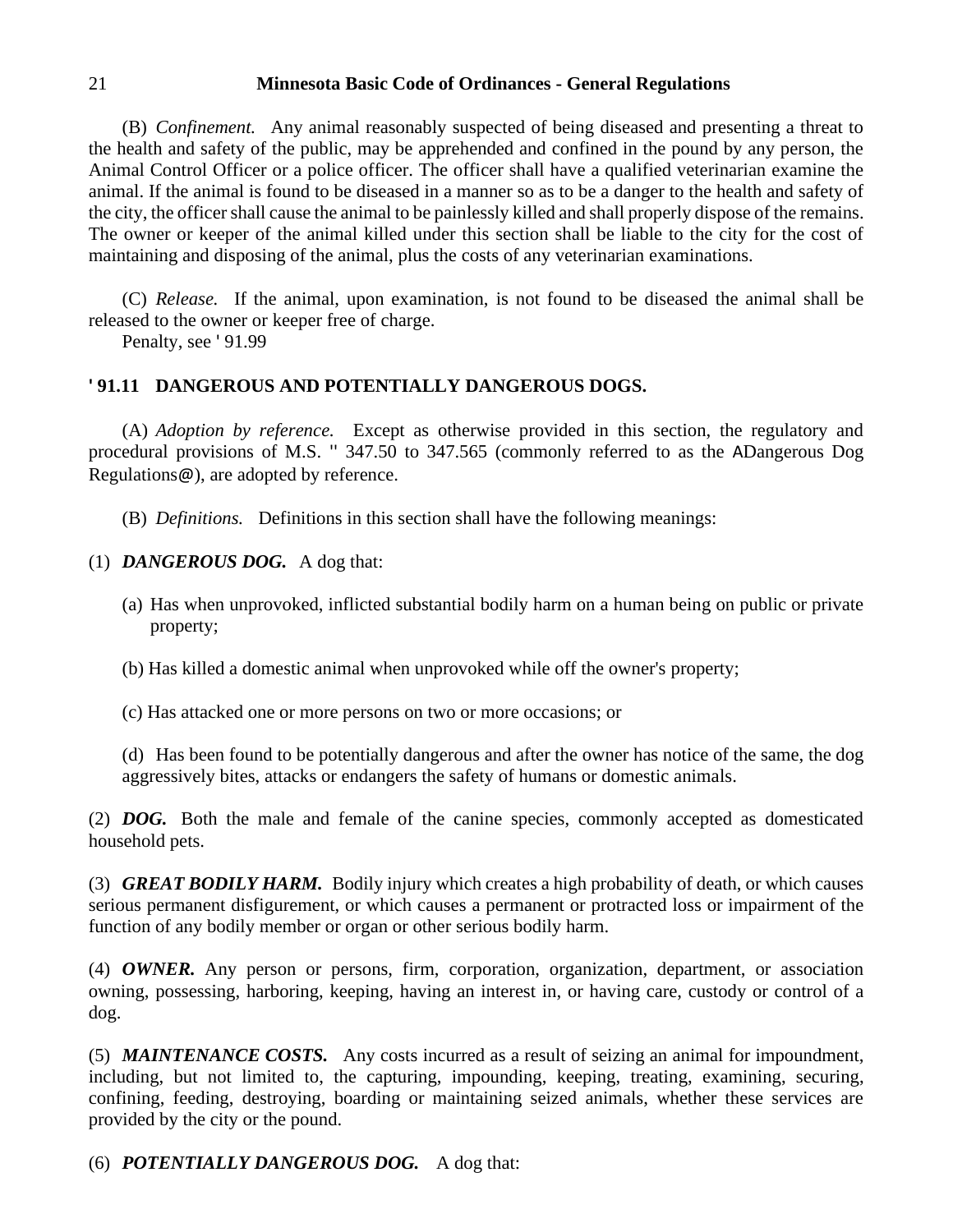- (a) Has when unprovoked, inflicted a bite on a human or domestic animal on public or private property;
- (b) Has when unprovoked, chased or approached a person, including a person on a bicycle, upon the streets, sidewalks or any public or private property, other than the owner's property, in an apparent attitude of attack; or
- (c) Has a known propensity, tendency or disposition to attack unprovoked, causing injury or otherwise threatening the safety of humans or domestic animals.

(7) *PROPER ENCLOSURE.* Securely confined indoors or in a securely enclosed and locked pen or structure suitable to prevent the dog from escaping and to provide protection for the dog from the elements. A proper enclosure does not include a porch, patio, or any part of a house, garage, or other structure that would allow the dog to exit of its own volition, or any house or structure in which windows are open or in which door or window screens are the only barriers which prevent the dog from exiting. The enclosure shall not allow the egress of the dog in any manner without human assistance. A pen or kennel shall meet the following minimum specifications:

- (a) A minimum overall floor size of 32 square feet.
- (b) Sidewalls shall have a minimum height of five feet and be constructed of 11-gauge or heavier wire. Openings in the wire shall not exceed two inches, support post shall be one and one-fourth inch or larger steel pipe buried in the ground 18 inches or more. When a concrete floor is not provided, the sidewalls shall be buried a minimum of 18 inches in the ground.
- (c) A cover over the entire pen or kennel shall be provided. The cover shall be constructed of the same gauge wire or heavier as the sidewalls and openings in the wire shall not exceed two inches.
- (d) An entrance/exit gate shall be provided and be constructed of the same material as the sidewalls and openings in the wire shall not exceed two inches. The gate shall be self-closing and self-locking. The gate shall be locked at all times when the dog is in the pen or kennel.

(8) *SUBSTANTIAL BODILY HARM.* Bodily injury that involves a temporary but substantial disfigurement, or that causes a temporary but substantial loss or impairment of the function of any bodily member or organ or that causes a fracture of any bodily member.

(9) *UNPROVOKED.* The condition in which the dog is not purposely excited, stimulated, agitated or disturbed.

# (C) *Declaration of dangerous or potentially dangerous dog.*

(1) A police officer, community service officer, animal control officer or other authorized city employee may declare a dog to be dangerous or potentially dangerous when the officer has probable cause to believe that a dog is dangerous or potentially dangerous. The following factors will be considered in determining a dangerous or potentially dangerous dog:

(a) Whether any injury or damage to a person by the dog was caused while the dog was protecting or defending a person or the dog's offspring within the immediate vicinity of the dog from an unjustified attack or assault.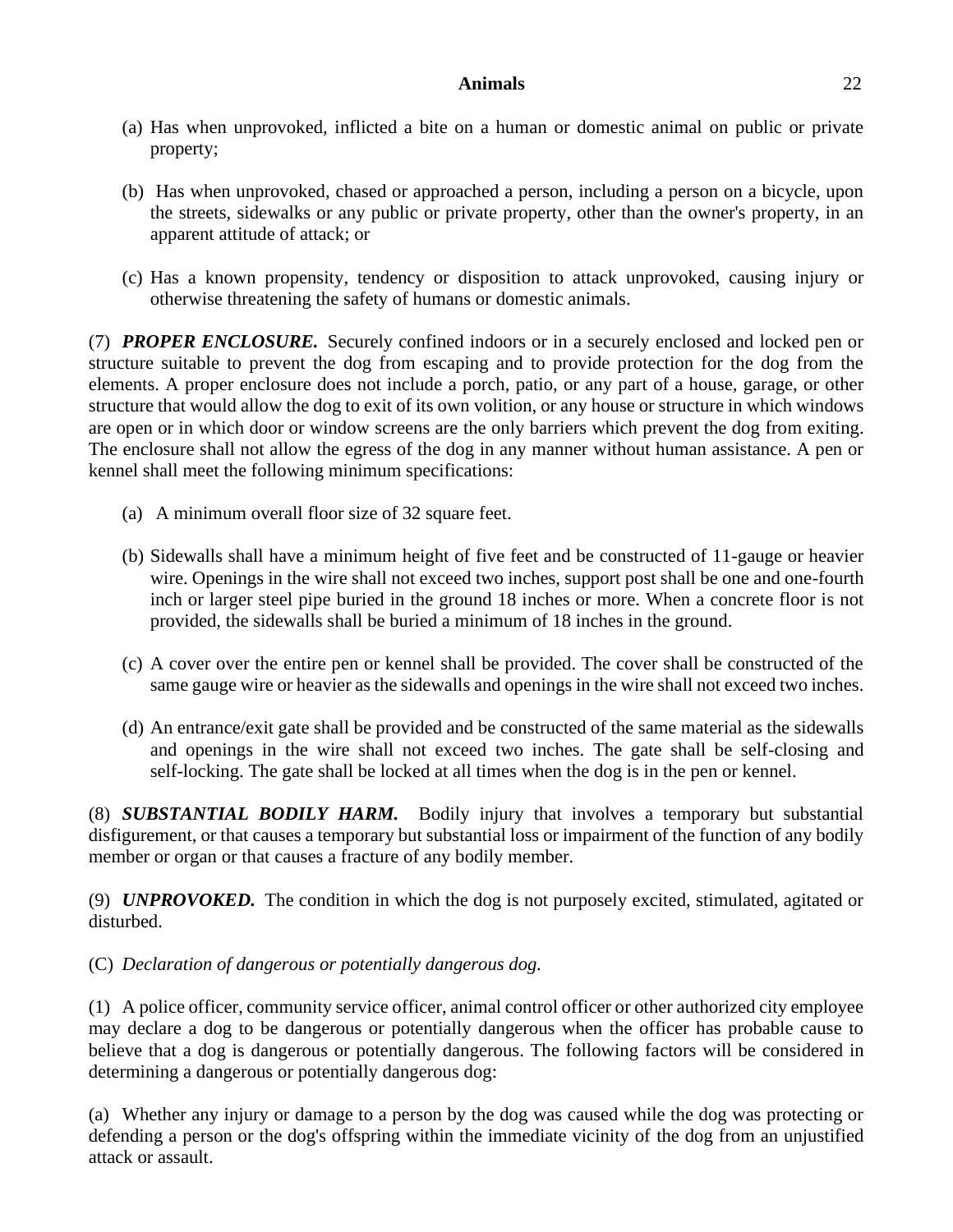(b) The size and strength of the dog, including jaw strength, and the animal's propensity to bite humans or other domestic animals.

(c) Whether the dog has wounds, scarring, is observed in a fight, or has other indications that the dog has been or will be used, trained or encouraged to fight with another animal or whose owner is in possession of any training apparatus, paraphernalia or drugs used to prepare such dogs to fight with other animals.

(2) Beginning six months after a dog is declared dangerous or potentially dangerous, an owner may request annually that the city review the designation. The owner must provide evidence that the dog's behavior has changed due to the dog's age, neutering, environment, completion of obedience training or other factors. If enough evidence is provided, the city may rescind the designation.

(3) *Exceptions*.

(a) The provisions of this section do not apply to dogs used by law enforcement.

(b) Dogs may not be declared dangerous or potentially dangerous if the threat, injury, or danger was sustained by a person who was:

1. Committing a willful trespass or other tort upon the premises occupied by the owner of the dog;

2. Provoking, tormenting, abusing or assaulting the dog, or who can be shown to have a history of repeatedly provoking, tormenting, abusing, or assaulting the dog; or

3. Committing or attempting to commit a crime.

(D) *License required.* The owner must annually license dangerous and potentially dangerous dogs with the city and must license a newly declared dangerous or potentially dangerous dog within 14 days after notice that a dog has been declared dangerous or potentially dangerous. Regardless of any appeal that may be requested, the owner must comply with the requirements of M.S. ' 347.52 (a) and (c) regarding proper enclosures and notification to the city upon transfer or death of the dog, until and unless a hearing officer or court of law reverses the declaration.

(1) *Process for dangerous dogs.* The city will issue a license to the owner of a dangerous dog if the owner presents sufficient evidence that:

(a) There is a proper enclosure;

(b) Written proof that there is a surety bond by a surety company authorized to conduct business in Minnesota in the sum of at least \$300,000, payable to any person injured by a dangerous dog, or receipt of a copy of a policy of liability insurance issued by an insurance company authorized to do business in Minnesota in the amount of at least \$300,000, insuring the owner for any personal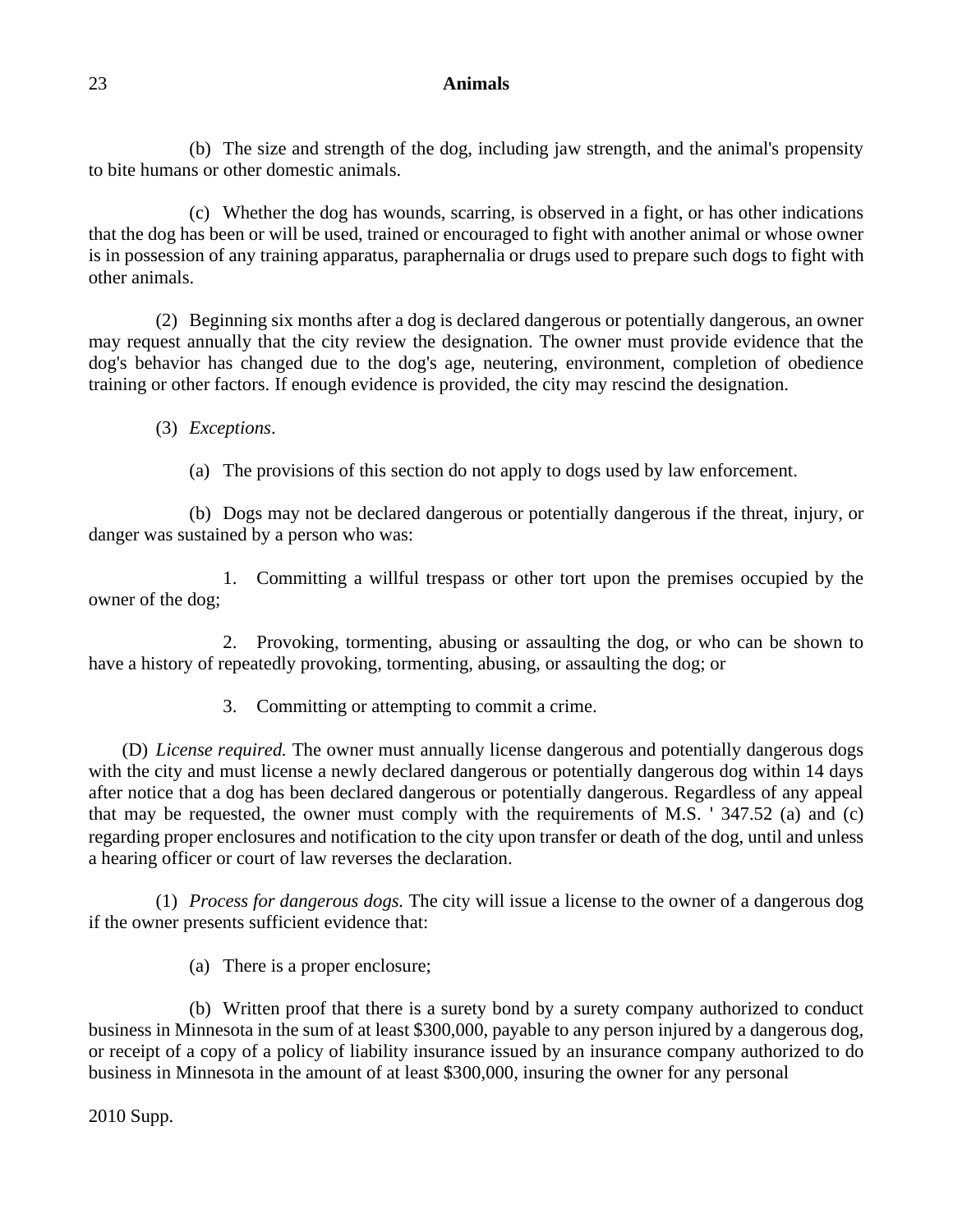injuries inflicted by the dangerous dog. Such surety bond or insurance policy shall provide that no cancellation of the bond or policy will be made unless the city is notified in writing by the surety company or the insurance company at least ten days prior to such cancellation;

(c) The owner has paid the annual license fee for dangerous dogs as established in the Ordinance Establishing Fees and Charges adopted pursuant to ' 30.11 of this Code.

(d) The owner has had a microchip identification implanted in the dangerous dog. The name of the microchip manufacturer and identification number of the microchip must be provided to the city. If the microchip is not implanted by the owner, it may be implanted by the city at the owner's expense; and

(e) The owner provides proof that the dog has been sterilized. If the owner does not sterilize the dog within 30 days, the city may seize the dog and sterilize it at the owner's expense.

(2) *Process for potentially dangerous dogs.* The city will issue a license to the owner of a potentially dangerous dog if the owner presents sufficient evidence that:

- (a) There is a proper enclosure;
- (b) The owner has paid the annual license fee;

(c) The owner has had a microchip identification implanted in the potentially dangerous dog. The name of the microchip manufacturer and identification number of the microchip must be provided to the city. If the microchip is not implanted by the owner, it may be implanted by the city at the owner's expense.

(3) *Inspection*. A pre-license inspection of the premises to insure compliance with the city code is required. If the city issues a license to the owner of a dangerous or potentially dangerous dog, the city shall be allowed at any reasonable time to inspect the dog, the proper enclosure and all places where the animal is kept.

(4) *Warning symbol.* The owner of a dangerous dog licensed under this section must post a sign with the uniform dangerous dog warning symbol on the property in order to inform children that there is a dangerous dog on the property. The sign will be provided by the city upon issuance of the license.

(5) *Tags*. A dangerous dog licensed under this section must wear a standardized, easily identifiable tag at all times that contains the uniform dangerous dog symbol, identifying the dog as dangerous. The tag shall be provided by the city upon issuance of the license.

(6) *License fee.* The city will charge the owner an annual license fee for a dangerous or potentially dangerous dog as established in the Ordinance to Establish Fees and Charges as it may be amended from time to time.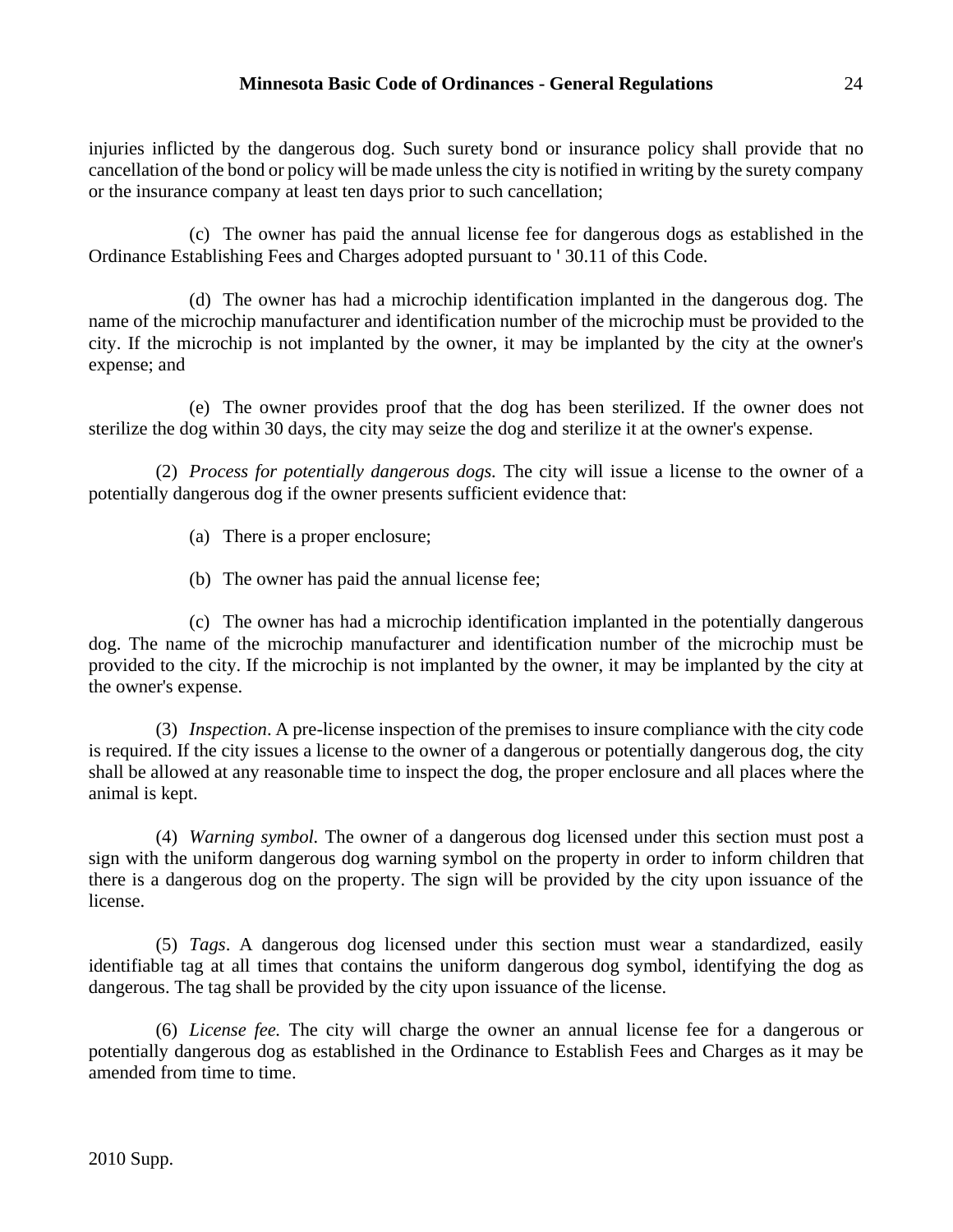(E) *Properly restrained in proper enclosure or outside of proper enclosure.* While on the owner's property, an owner of a dangerous or potentially dangerous dog must keep it in a proper enclosure. Inside a residential home, there must be a secured area maintained where the dog will stay when persons other than family members are present. If the dog is outside the proper enclosure, the dog must be muzzled and restrained by a substantial chain or leash no longer than four feet and under the physical restraint of an adult. The muzzle must be made in a manner that will prevent the dog from biting any person or animal but that will not cause injury to the dog or interfere with its vision or respiration.

## (F) *Notification requirements to city.*

(1) *Relocation or death.* The owner of a dog that has been declared dangerous or potentially dangerous must notify the City Clerk in writing if the dog is to be relocated from its current address or if the dog has died. The notification must be given in writing within 30 days of the relocation or death. The notification must include the current owner's name and address, and the new owner's name and the relocation address. If the relocation address is outside of the city, the city may notify the local law enforcement agency of the transfer of the dog into its jurisdiction.

(2) *Renter's obligations.* A person who owns or possess a dangerous or potentially dangerous dog and who will rent property from another where the dog will reside must disclose to the property owner prior to entering the lease agreement and at the time of any lease renewal periods that the person owns or possesses a dangerous or potentially dangerous dog that will reside at the property. A dog owner, who is currently renting property, must notify the property owner within 14 days of city notification if the owned dog is newly declared as dangerous or potentially dangerous and the owner keeps the dog on the property.

(3) *Transfer of ownership into the city.* No dog that has been previously determined to be dangerous or potentially dangerous by another jurisdiction shall be kept, owned or harbored in the city unless the dog's owner complies with the requirements of this section prior to bringing the dog into the city. Dogs in violation of this division are subject to impoundment and destruction.

(G) *Seizure*. Animal control may immediately seize any dangerous or potentially dangerous dog if:

(1) After 14 days after the owner has notice that the dog is declared dangerous or potentially dangerous, the dog is not validly licensed and no appeal has been filed;

(2) After 14 days after the owner has notice that the dog is dangerous, the owner does not secure the proper liability insurance or surety coverage as required or such required insurance is cancelled;

(3) The dog is not maintained in a proper enclosure;

(4) The dog is outside the proper enclosure and not under proper restraint, as required by ' 91.11(E);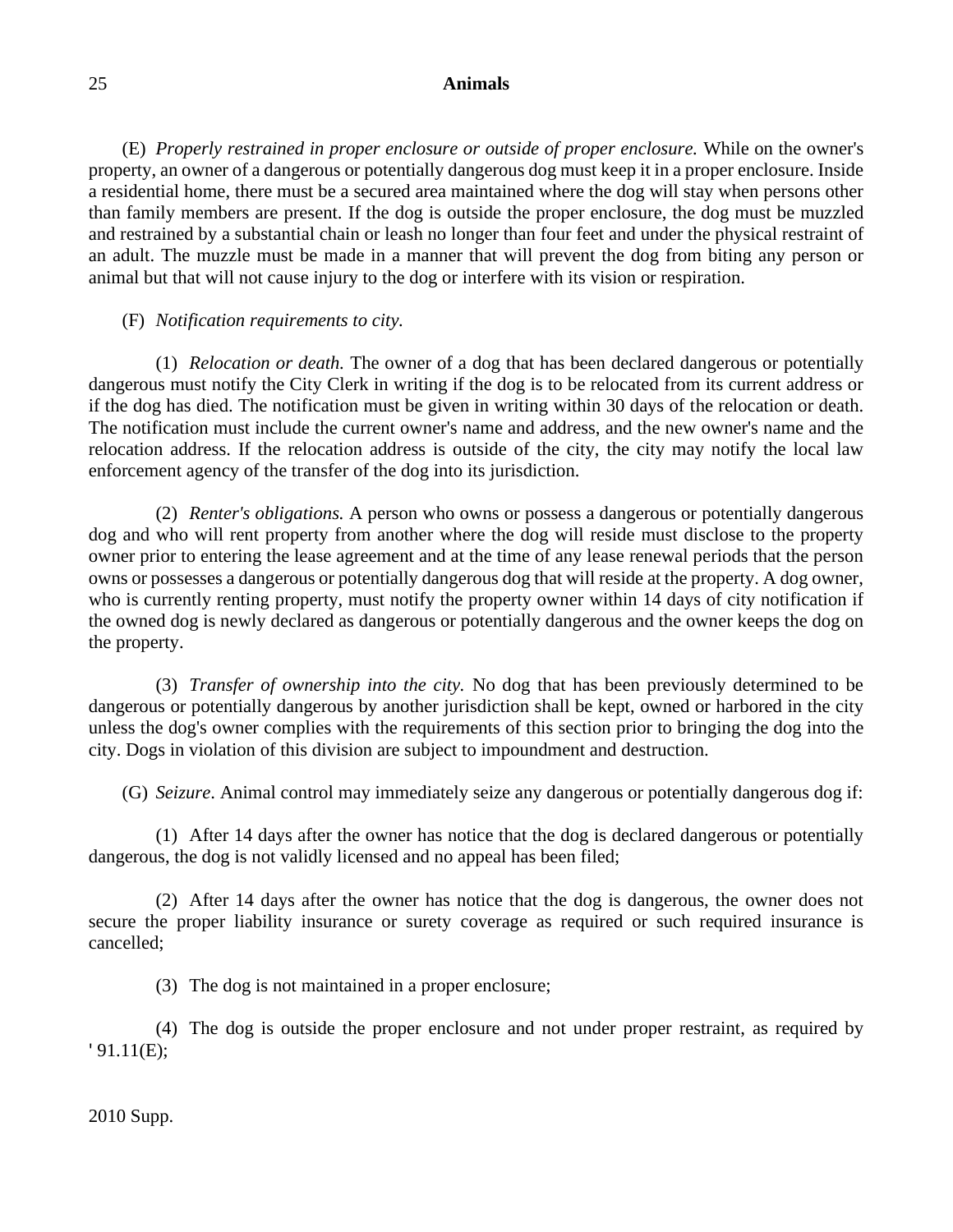(5) After 30 days after the owner has notice that the dog is dangerous, the dog is not sterilized, as required by  $'91.11(D)(1)(e);$ 

(6) The dog's microchip has been removed.

(H) *Reclamation*. A dog seized under ' 91.11(G) may be reclaimed by the owner of the dog upon payment of maintenance costs, and presenting proof to animal control that the requirements of this section have been met. A dog not reclaimed under this division within seven days may be disposed of and the owner will be liable to the city for maintenance costs. A person claiming an interest in a seized dog may prevent disposition of the dog by posting a security in an amount sufficient to provide for the dog's maintenance costs. The security must be posted with the city within seven days of the seizure inclusive of the date seized.

(I) *Subsequent offenses: seizure.* If a person has been convicted of violating a provision of this section, and the person is charged with a subsequent violation relating to the same dog, the dog may be seized. If the owner is convicted of the crime for which the dog was seized, the court may order that the dog be destroyed in a proper and humane manner and the owner pay the maintenance costs. If the owner is not convicted and the dog is not reclaimed by the owner within seven days after the owner has been notified that the dog may be reclaimed, the dog may be disposed of in manner permitted by law.

# (J) *Notice, hearings.*

(1) *Notice*. After a dog has been declared dangerous or potentially dangerous or has been seized for destruction, the city shall give notice by delivering or mailing it to the owner of the dog, or by posting a copy of it at the place where the dog is kept, or by delivering it to a person residing on the property, and telephoning, if possible. The notice shall include:

(a) A description of the seized dog; the authority for and purpose of the declaration and seizure; the time, place, and circumstances under which the dog was declared; and the telephone number and contact person where the dog is kept;

(b) A statement that the owner of the dog may request a hearing concerning the declaration and that failure to do so within 14 days of the date of the notice will terminate the owner's right to a hearing;

(c) A statement that if an appeal request is made within 14 days of the notice, the owner must immediately comply with the requirements of M.S. ' 347.52, paragraphs (a) and (c) regarding proper enclosures and notification to the city upon transfer or death of the dog, until such time as the hearing officer issues an opinion;

(d) A statement that if the hearing officer affirms the dangerous dog declaration, the owner will have 14 days from receipt of that decision to comply with all other requirements of M.S. '347.51, 347.515, and 347.52;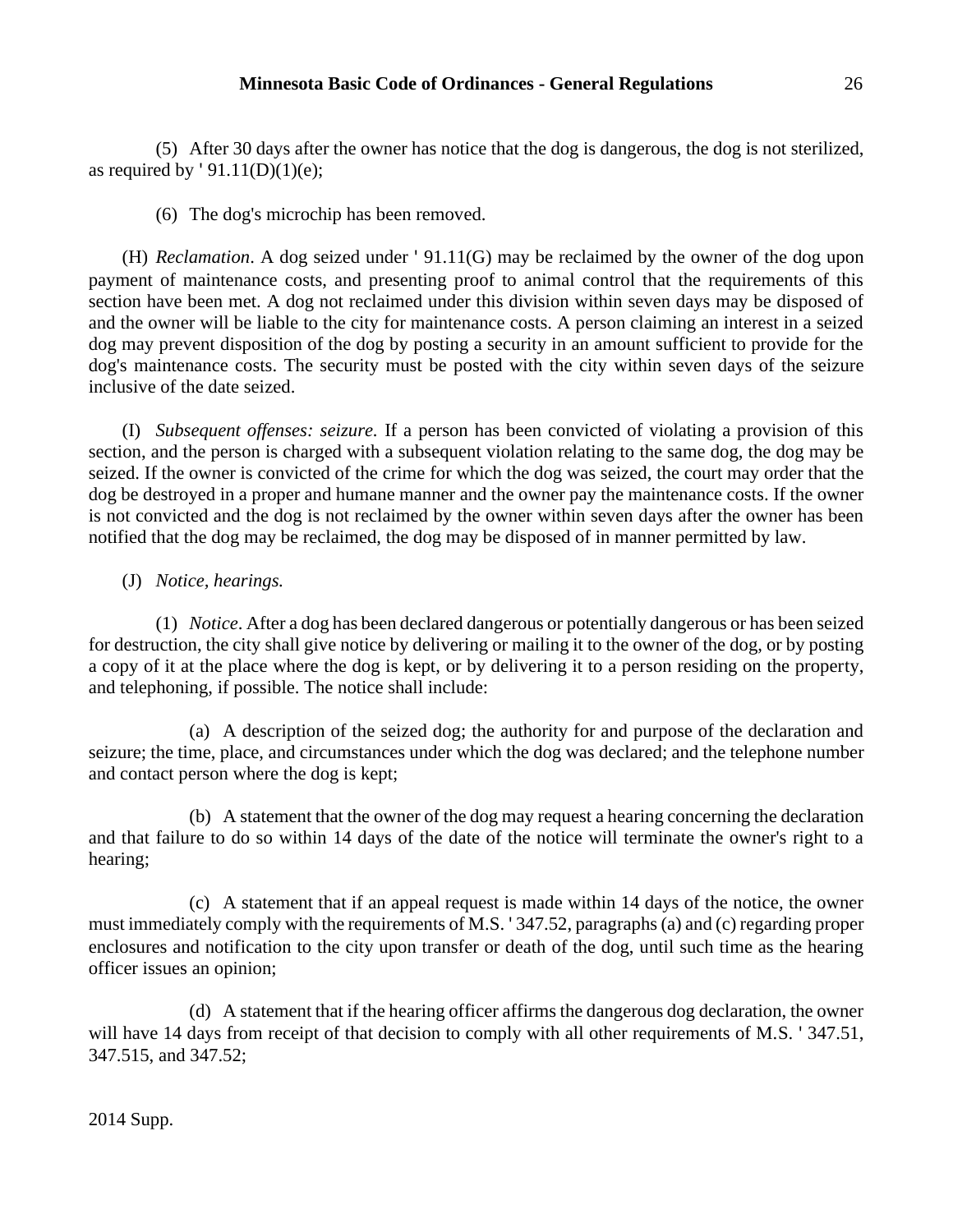(e) A form to request a hearing; and

(f) A statement that if the dog has been seized, all maintenance costs of the care, keeping, and disposition of the dog pending the outcome of the hearing are the responsibility of the owner, unless a court or hearing officer finds that the seizure or impoundment was not reasonably justified by law.

# (2) *Right to hearing.*

(a) After a dog has been declared dangerous, potentially dangerous or has been seized for destruction, the owner may appeal in writing to the city within 14 days after notice of the declaration or seizure. Failure to do so within 14 days of the date of the notice will terminate the owner's right to a hearing. The owner must pay a \$100 fee for an appeal hearing.

(b) The appeal hearing will be held within 14 days of the request. The hearing officer must be an impartial employee of the city or an impartial person retained by the city to conduct the hearing.

(c) If the declaration or destruction is upheld by the hearing officer, actual expenses of the hearing up to a maximum of \$1,000, as well as all maintenance costs, will be the responsibility of the dog's owner. The hearing officer shall issue a decision on the matter within ten days after the hearing. The decision shall be delivered to the dog's owner by hand delivery or registered mail as soon as practical and a copy shall be provided to the city. The decision of the hearing officer is final.

(K) *Destruction of certain dogs.* The Police Chief and/or hearing officer are authorized to order the destruction or other disposition of any dog, after proper notice is given pursuant to ' 91.11(J) and upon a finding that:

(1) The dog has habitually destroyed property or habitually trespassed in a damaging manner on property of persons other than the owner;

(2) The dog has been declared dangerous, the owner's right to appeal hereunder has been exhausted or expired, and the owner has failed to comply with the provisions of this section;

(3) It is determined that the dog is infected with rabies;

(4) The dog inflicted substantial or great bodily harm on a human on public or private property without provocation;

(5) The dog inflicted multiple bites on a human on public or private property without provocation;

(6) The dog bit multiple human victims on public or private property in the same attack without provocation;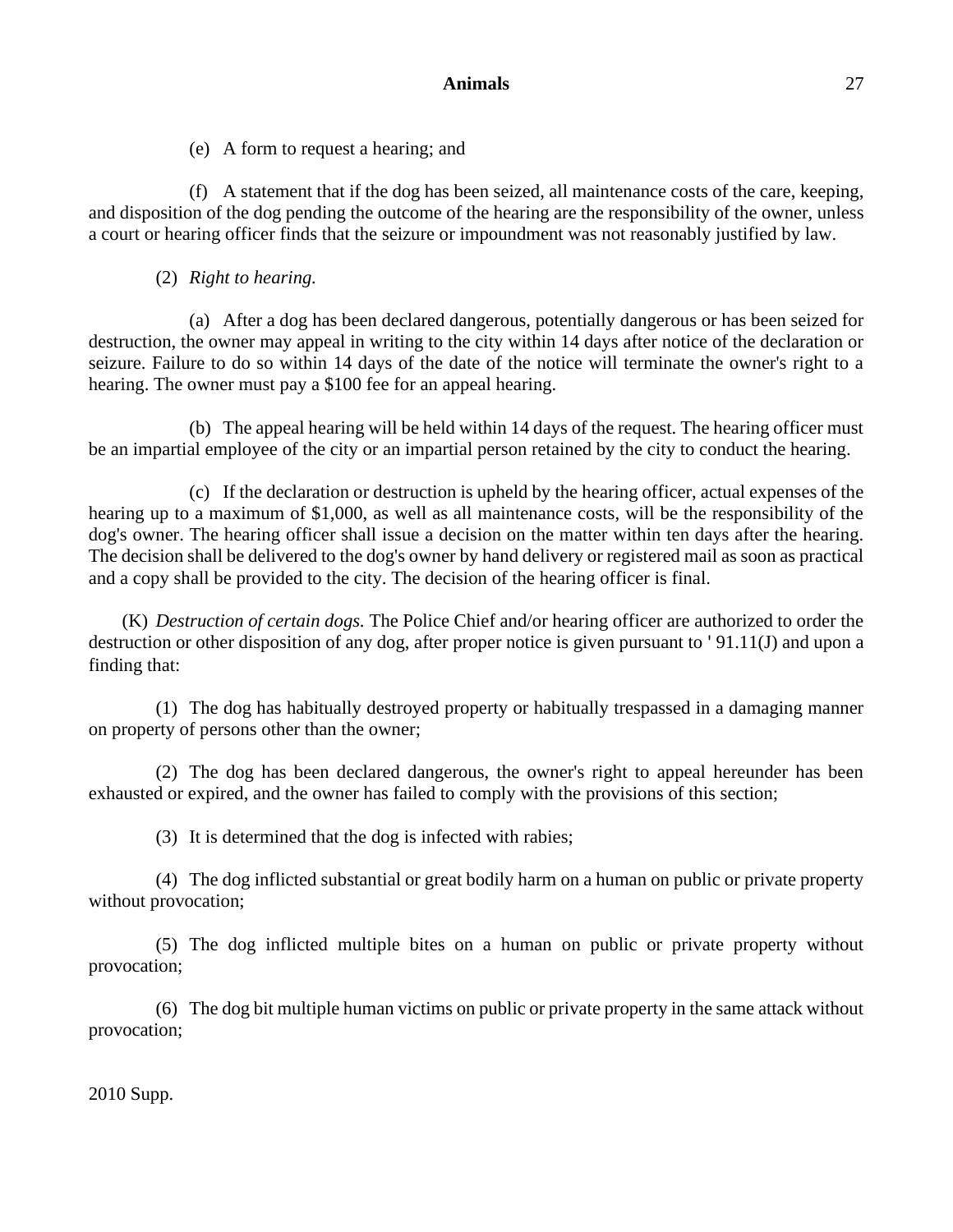(7) The dog bit a human on public or private property without provocation in an attack where more than one dog participated in the attack; or

(8) The dog poses a danger to the public's health, safety or welfare. In determining whether the dog poses a danger to the public's health, safety or welfare, the following factors may be considered:

- (a) The dog weighs more than 20 pounds;
- (b) The strength of the dog, including jaw strength;
- (c) The dog's tolerance for pain;
- (d) The dog's tendency to refuse to terminate an attack;
- (e) The dog's propensity to bite humans or other domestic animals;
- (f) The dog's potential for unpredictable behavior;
- (g) The dog's aggressiveness;
- (h) The likelihood that a bite by the dog will result in serious injury.

(L) *Concealing of dogs.* No person may harbor, hide or conceal a dog that the city has the authority to seize or that has been ordered into custody for destruction or other proper disposition.

# (M) *Dog ownership prohibited.*

(1) Except as provided below, a person shall not own a dog if the person has been:

(a) Convicted of a third or subsequent violation of  $'$  91.11(D), (E) or (F) or similar ordinance in another jurisdiction, or M.S. '' 347.51, 347.515 or 347.52;

(b) Convicted of 2nd degree manslaughter due to negligent or intentional use of a dog under M.S. ' 609.205 (4); or

(c) Convicted of gross misdemeanor harm caused by a dog under M.S. ' 609.226, Subd. 1.

(2) Any person who owns a dangerous or potentially dangerous dog and is found to be in violation of any of the provisions of this section or had owned a dangerous or potentially dangerous dog but never achieved compliance with this section may be prohibited from ownership or custody of another dog for a period of five years after the original declaration. Any dog found to be in violation, may be impounded until due process is completed, pursuant to ' 91.11(J).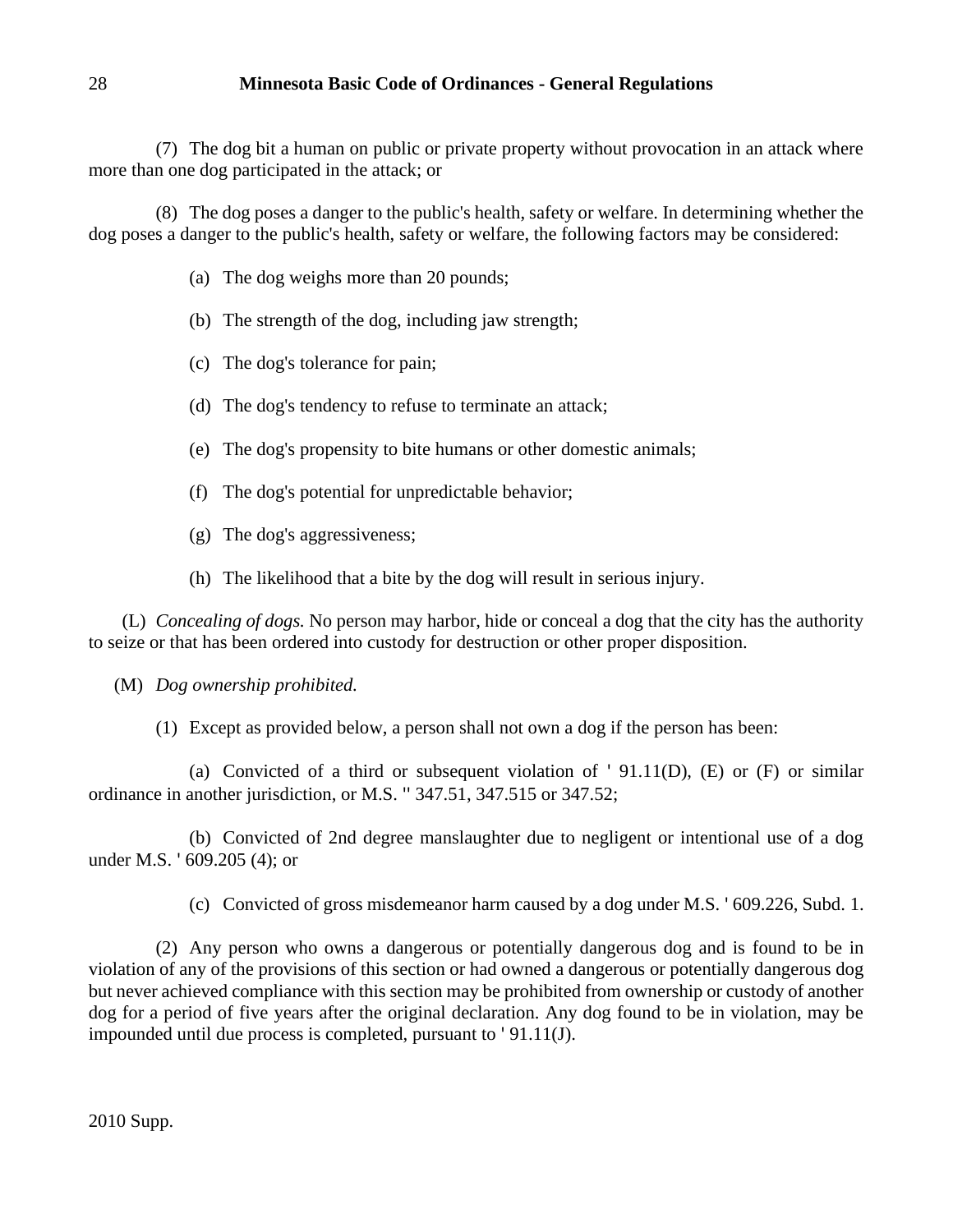(3) If any member of a household is prohibited from owning a dog in ' 91.11(M)(1) or (2), unless specifically approved with or without restrictions by the city, no person in the household is permitted to own a dog.

(N) *Dog ownership prohibition review.* Beginning three years after a conviction under ' 91.11(M)(1) that prohibits a person from owning a dog, and annually thereafter, the person may request in writing to the Police Chief that the city review the prohibition. The city may consider such facts as the seriousness of the violation or violations that led to the prohibition, any criminal convictions, or other facts that the city deems appropriate. The city may rescind the prohibition entirely or rescind it with limitations. The city also may establish conditions a person must meet before the prohibition is rescinded, including, but not limited to, successfully completing dog training or dog handling courses. If the city rescinds a person's prohibition and the person subsequently fails to comply with any limitations imposed by the city or the person is convicted of any animal violation involving unprovoked bites or dog attacks, the city may permanently prohibit the person from owning a dog in this state.

(O) *Penalties*.

(1) Unless stated otherwise, any person who violates a provision of this section is guilty of a misdemeanor.

(2) Any person who is convicted of a second or subsequent violation of any provision of ' 91.11(D), (E), or (F) is guilty of a gross misdemeanor.

(3) Any person who violates ' 91.11(M), whether an owner or household member, is guilty of a gross misdemeanor.

# **' 91.12 DANGEROUS ANIMALS (EXCLUDING DOGS).**

(A) *Attack by an animal.* It shall be unlawful for any person's animal to inflict or attempt to inflict bodily injury to any person or other animal whether or not the owner is present. This section shall not apply to dogs as regulated by ' 91.11.

(B) *Destruction of dangerous animal.* The Animal Control Officer shall have the authority to order the destruction of dangerous animals in accordance with the terms established by this chapter.

(C) *Definitions.* For the purpose of this division, the following definitions shall apply unless the context clearly indicates or requires a different meaning.

(1) *DANGEROUS ANIMAL.* An animal which has:

(a) Caused bodily injury or disfigurement to any person on public or private property;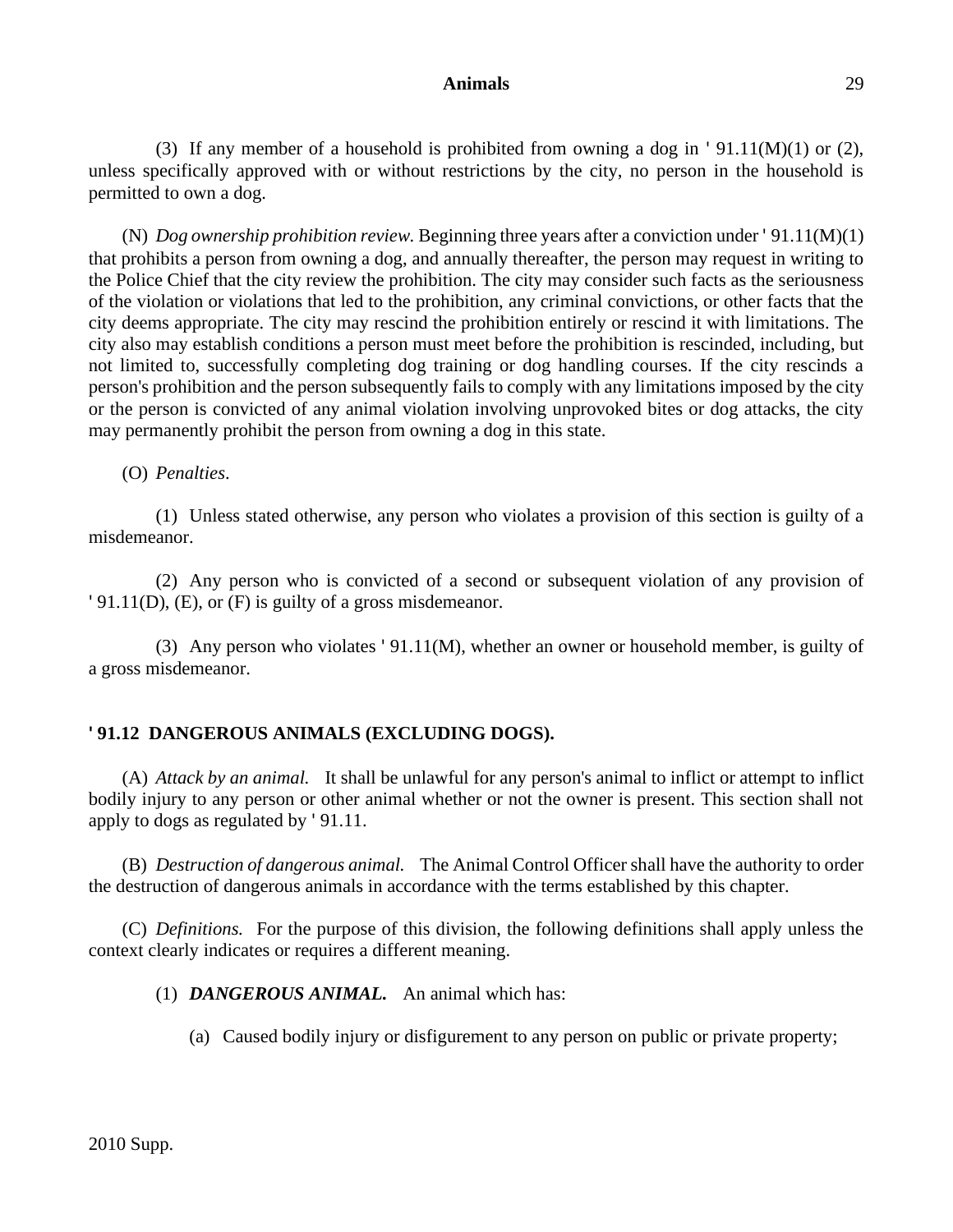(b) Engaged in any attack on any person under circumstances which would indicate danger to personal safety;

(c) Exhibited unusually aggressive behavior, such as an attack on another animal;

(d) Bitten one or more persons on two or more occasions; or

(e) Been found to be potentially dangerous and/or the owner has personal knowledge of the same, the animal aggressively bites, attacks, or endangers the safety of humans or domestic animals.

# (2) *POTENTIALLY DANGEROUS ANIMAL.* An animal which has:

(a) Bitten a human or a domestic animal on public or private property;

(b) When unprovoked, chased or approached a person upon the streets, sidewalks, or any public property in an apparent attitude of attack; or

(c) Has engaged in unprovoked attacks causing injury or otherwise threatening the safety of humans or domestic animals.

(3) *PROPER ENCLOSURE.* Securely confined indoors or in a securely locked pen or structure suitable to prevent the animal from escaping and to provide protection for the animal from the elements. A proper enclosure does not include a porch, patio, or any part of a house, garage, or other structure that would allow the animal to exit of its own volition, or any house or structure in which windows are open or in which door or window screens are the only barriers which prevent the animal from exiting. The enclosure shall not allow the egress of the animal in any manner without human assistance. A pen or kennel shall meet the following minimum specifications:

(a) Have a minimum overall floor size of 32 square feet.

(b) Sidewalls shall have a minimum height of five feet and be constructed of 11-gauge or heavier wire. Openings in the wire shall not exceed two inches, support posts shall be 13-inch or larger steel pipe buried in the ground 18 inches or more. When a concrete floor is not provided, the sidewalls shall be buried a minimum of 18 inches in the ground.

(c) A cover over the entire pen or kennel shall be provided. The cover shall be constructed of the same gauge wire or heavier as the sidewalls and shall also have no openings in the wire greater than two inches.

(d) An entrance/exit gate shall be provided and be constructed of the same material as the sidewalls and shall also have no openings in the wire greater than two inches. The gate shall be equipped with a device capable of being locked and shall be locked at all times when the animal is in the pen or kennel.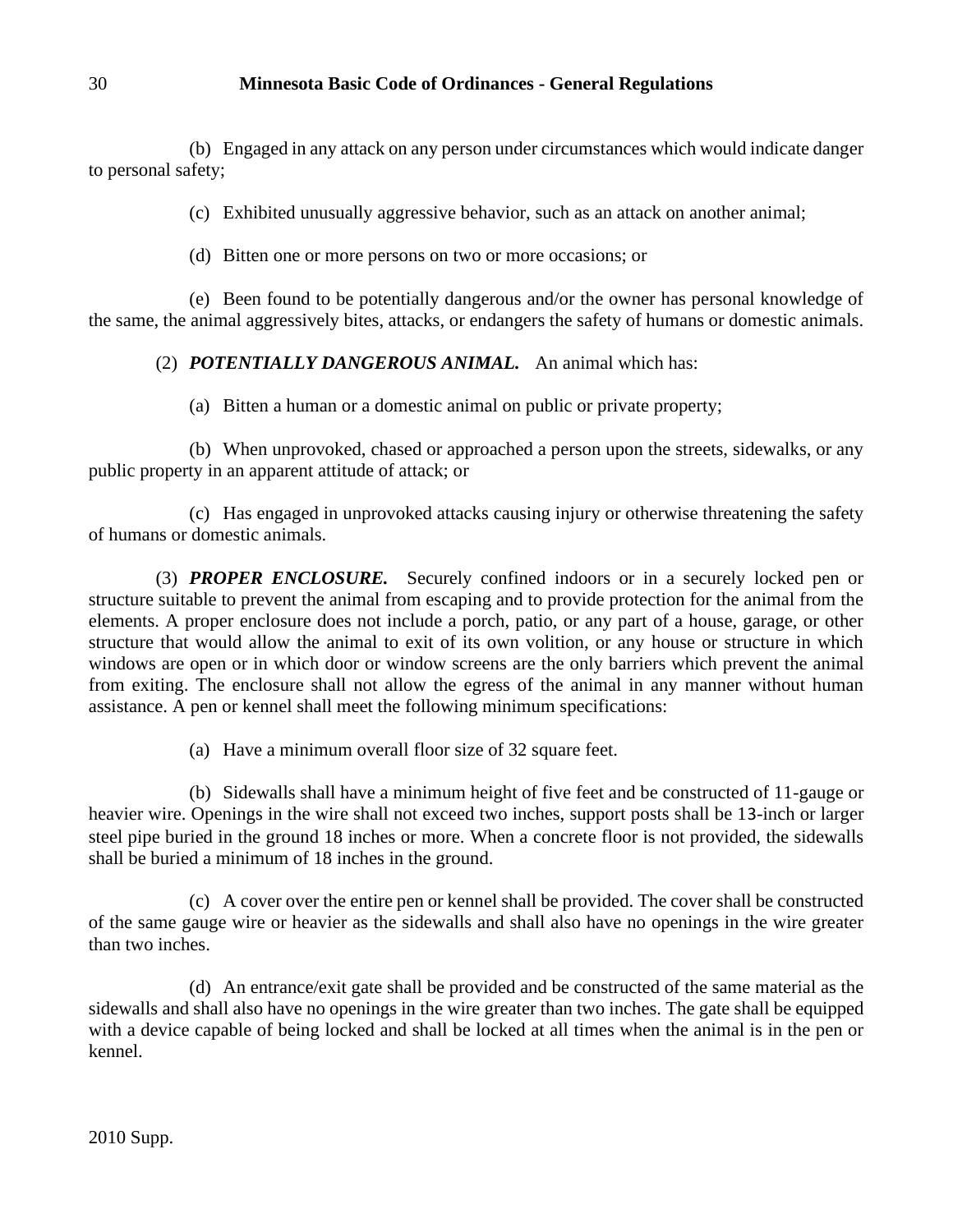(4) *UNPROVOKED.* The condition in which the animal is not purposely excited, stimulated, agitated or disturbed.

(D) *Designation as potentially dangerous animal.* The Animal Control Officer shall designate any animal as a potentially dangerous animal upon receiving evidence that the potentially dangerous animal has, when unprovoked, then bitten, attacked, or threatened the safety of a person or a domestic animal as stated in division (C)(2). When an animal is declared potentially dangerous, the Animal Control Officer shall cause one owner of the potentially dangerous animal to be notified in writing that the animal is potentially dangerous.

(E) *Evidence justifying designation.* The Animal Control Officer shall have the authority to designate any animal as a dangerous animal upon receiving evidence of the following:

(1) That the animal has, when unprovoked, bitten, attacked, or threatened the safety of a person or domestic animal as stated in division  $(C)(1)$ .

(2) That the animal has been declared potentially dangerous and the animal has then bitten, attacked, or threatened the safety of a person or domestic animal as stated in division  $(C)(1)$ .

(F) *Authority to order destruction.* The Animal Control Officer, upon finding that an animal is dangerous hereunder, is authorized to order, as part of the disposition of the case, that the animal be destroyed based on a written order containing one or more of the following findings of fact:

(1) The animal is dangerous as demonstrated by a vicious attack, an unprovoked attack, an attack without warning or multiple attacks; or

(2) The owner of the animal has demonstrated an inability or unwillingness to control the animal in order to prevent injury to persons or other animals.

(G) *Procedure.* The Animal Control Officer, after having determined that an animal is dangerous, may proceed in the following manner: The Animal Control Officer shall cause one owner of the animal to be notified in writing or in person that the animal is dangerous and may order the animal seized or make orders as deemed proper. This owner shall be notified as to dates, times, places and parties bitten, and shall be given 14 days to appeal this order by requesting a hearing before the City Council for a review of this determination.

(1) If no appeal is filed, the Animal Control Officer shall obtain an order or warrant authorizing the seizure and the destruction of the animal from a court of competent jurisdiction, unless the animal is already in custody or the owner consents to the seizure and destruction of the animal.

(2) If an owner requests a hearing for determination as to the dangerous nature of the animal, the hearing shall be held before the City Council, which shall set a date for hearing not more than three weeks after demand for the hearing. The records of the Animal Control or City Clerk=s office shall be admissible for consideration by the Animal Control Officer without further foundation. After considering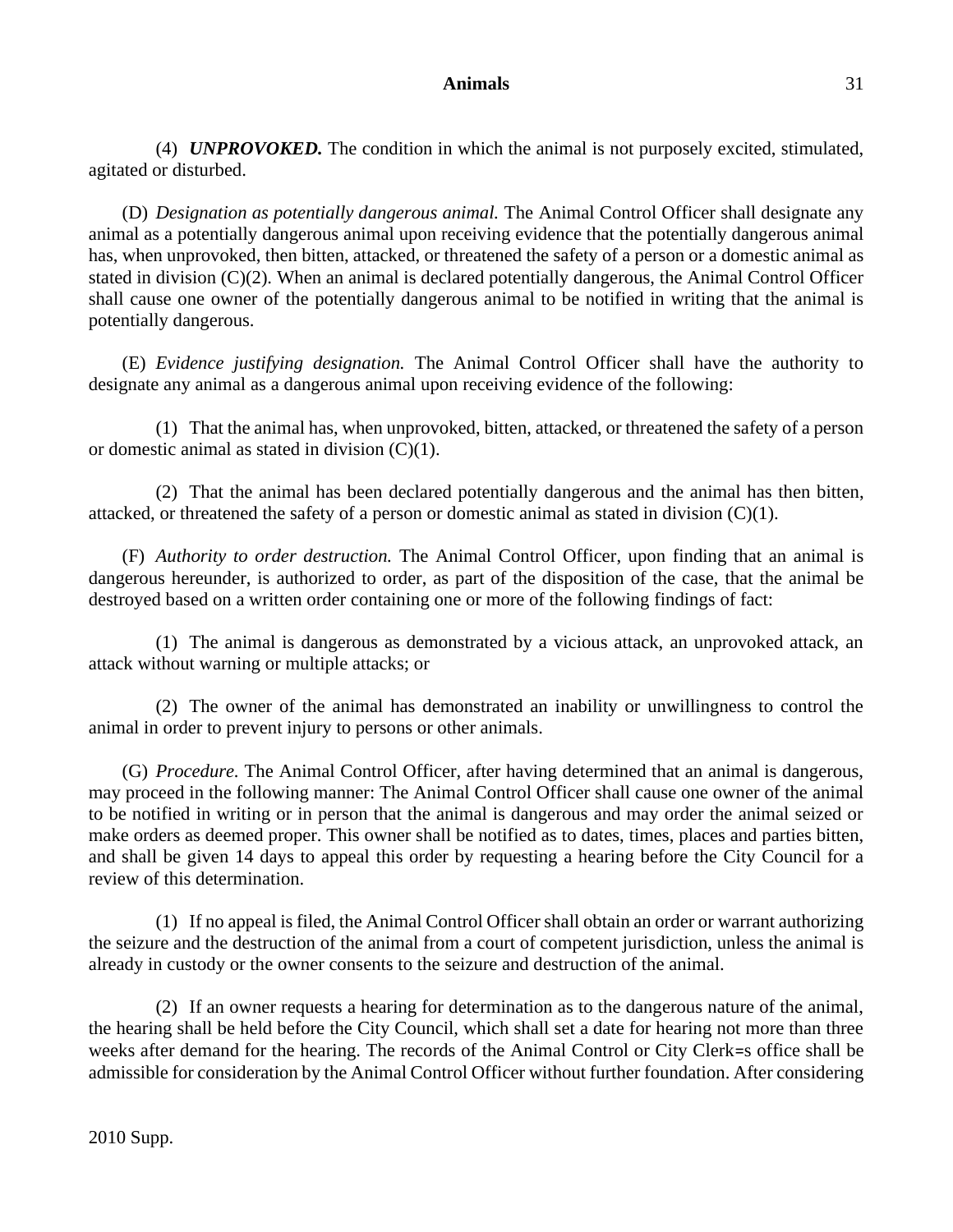all evidence pertaining to the temperament of the animal, the City Council shall make an order as it deems proper. The City Council may order that the Animal Control Officer take the animal into custody for destruction, if the animal is not currently in custody. If the animal is ordered into custody for destruction, the owner shall immediately make the animal available to the Animal Control Officer. If the owner does not immediately make the animal available, the Animal Control Officer shall obtain an order or warrant authorizing the seizure and the destruction of the animal from a court of competent jurisdiction.

(3) No person shall harbor an animal after it has been found by to be dangerous and ordered into custody for destruction.

(H) *Stopping an attack.* If any police officer or Animal Control Officer is witness to an attack by an animal upon a person or another animal, the officer may take whatever means the officer deems appropriate to bring the attack to an end and prevent further injury to the victim.

(I) *Notification of new address.* The owner of an animal which has been identified as dangerous or potentially dangerous shall notify the Animal Control Officer in writing if the animal is to be relocated from its current address or given or sold to another person. The notification shall be given in writing at least 14 days prior to the relocation or transfer of ownership. The notification shall include the current owner's name and address, the relocation address, and the name of the new owner, if any.

(J) *Dangerous animal requirements.*

(1) *Requirements.* If the City Council does not order the destruction of an animal that has been declared dangerous, the City Council may, as an alternative, order any or all of the following:

(a) That the owner provide and maintain a proper enclosure for the dangerous animal as specified in  $'91.12(C)(3)$ ;

(b) Post the front and the rear of the premises with clearly visible warning signs, including a warning symbol to inform children, that there is a dangerous animal on the property;

(c) Provide and show proof annually of public liability insurance in the minimum amount of \$300,000;

(d) If the animal is outside the proper enclosure, the animal must be muzzled (if physically possible depending on the type of animal) and restrained by a substantial chain or leash (not to exceed six feet in length) and under the physical restraint of a person 16 years of age or older. The muzzle must be of a design as to prevent the animal from biting any person or animal, but will not cause injury to the animal or interfere with its vision or respiration;

(e) The animal shall have a microchip implant as provided by M.S. ' 347.515, as it may be amended from time to time;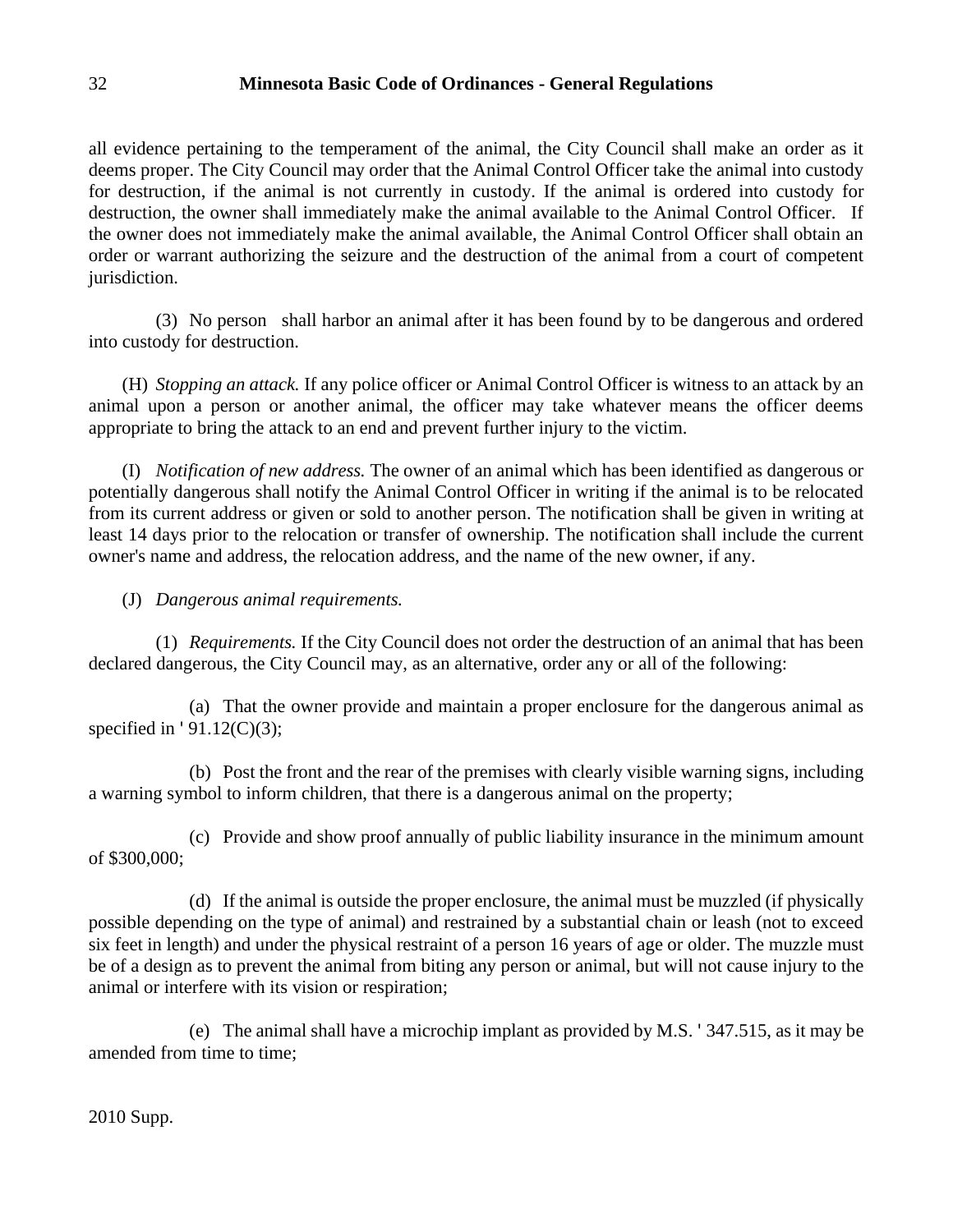(f) All animals deemed dangerous by the Animal Control Officer shall be registered with the county in which this city is located within 14 days after the date the animal was so deemed and provide satisfactory proof thereof to the Animal Control Officer.

(g) If the animal is a cat or ferret, it must be up to date with rabies vaccination.

(2) *Seizure.* As authorized by M.S. ' 347.54, as it may be amended from time to time, the Animal Control Officer shall immediately seize any dangerous animal if the owner does not meet each of the above requirements within 14 days after the date notice is sent to the owner that the animal is dangerous. Seizure may be appealed to district court by serving a summons and petition upon the city and filing it with the district court.

(3) *Reclaiming animals.* A dangerous animal seized under ' 91.12(J)(2), may be reclaimed by the owner of the animal upon payment of impounding and boarding fees and presenting proof to animal control that each of the requirements under '91.12(J)(1), is fulfilled. An animal not reclaimed under this section within 14 days may be disposed of as provided under ' 91.12(F), and the owner is liable to the city for costs incurred in confining and impounding the animal.

(D) *Subsequent offenses.* If an owner of an animal has subsequently violated the provisions under ' 91.12 with the same animal, the animal must be seized by animal control. The owner may request a hearing as defined in '91.12(G). If the owner is found to have violated the provisions for which the animal was seized, the Animal Control Officer shall order the animal destroyed in a proper and humane manner and the owner shall pay the costs of confining the animal. If the person is found not to have violated the provisions for which the animal was seized, the owner may reclaim the animal under the provisions of ' 91.12(J)(3). If the animal is not yet reclaimed by the owner within 14 days after the date the owner is notified that the animal may be reclaimed, the animal may be disposed of as provided under ' 91.12(F) and the owner is liable to the animal control for the costs incurred in confining, impounding and disposing of the animal.

# **' 91.13 BASIC CARE.**

(A) All animals shall receive from their owners or keepers kind treatment, housing in the winter, and sufficient food and water for their comfort. Any person not treating their pet in a humane manner will be subject to the penalties provided in this section.

(B) Dogs and cats. Dogs and cats must be provided the following basic care.

(1) *Food*. Dogs and cats must be provided with food of sufficient quantity and quality to allow for normal growth or the maintenance of body weight. Feed standards shall be those recommended by the National Research Council.

(2) *Water*. Dogs and cats must be provided with clean, potable water in sufficient quantity to satisfy the animal's needs or supplied by free choice. Snow or ice is not an adequate water source.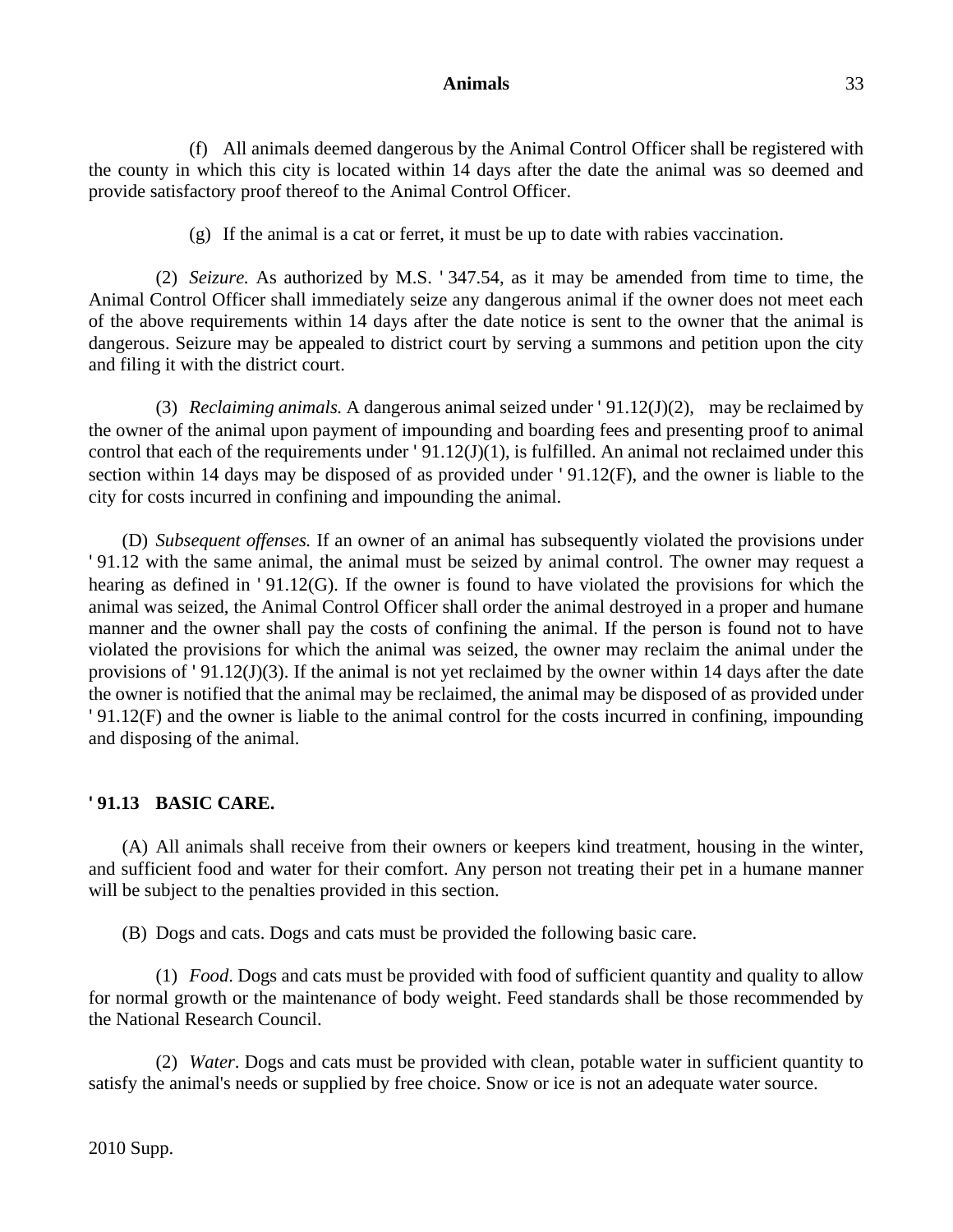(3) *Transportation and shipment.* When dogs or cats are transported in crates or containers, the crates or containers must be constructed of nonabrasive wire or a smooth, durable material suitable for the animals. Crates and containers must be clean, adequately ventilated, contain sufficient space to allow the animals to turn around, and provide maximum safety and protection to the animals. Exercise for 20 to 30 minutes and water must be provided at least once every eight hours. Food must be provided at least once every 24 hours or more often, if necessary, to maintain the health and condition of the animals.

(4) *Shelter size.* A confinement area must provide sufficient space to allow each animal to turn about freely and to easily stand, sit, and lie in a normal position. Each confined animal must be provided a minimum square footage of floor space as measured from the tip of its nose to the base of its tail, plus 25%, expressed in square feet. The formula for computing minimum square footage is: (length of animal plus 25%) times (length of animal plus 25%), divided by 144. A shaded area must be provided sufficient to protect the animal from the direct rays of the sun at all times during the months of May to October.

(5) *Exercise*. All dogs and cats must be provided the opportunity for periodic exercise, either through free choice or through a forced work program, unless exercise is restricted by a licensed veterinarian.

(6) *Group housing and breeding.* Animals housed together must be kept in compatible groups. Animals must not be bred so often as to endanger their health.

(7) *Temperature*. Confinement areas must be maintained at a temperature suitable for the animal involved.

(8) *Ventilation*. An indoor confinement area must be ventilated. Drafts, odors, and moisture condensation must be minimized. Auxiliary ventilation, such as exhaust fans, vents, and air conditioning, must be used when the ambient temperature rises to a level that may endanger the health of the animal.

(9) *Lighting*. An indoor confinement area must have at least eight hours of illumination sufficient to permit routine inspection and cleaning.

(10) *Confinement and exercise area surfaces.* Where applicable, the interior surfaces of confinement and exercise areas, including crates or containers, must be constructed and maintained so that they are substantially impervious to moisture and may be readily cleaned. They must protect the animal from injury and be kept in good repair.

(11) *Drainage*. Where applicable, a suitable method must be used to rapidly eliminate excess fluids from confinement areas.

(12) *Sanitation*. Food and water receptacles must be accessible to each animal and located so as to minimize contamination by excreta. Feeding and water receptacles must be kept clean. Disposable food receptacles must be discarded when soiled. Measures must be taken to protect animals from being contaminated with water, wastes, and harmful chemicals. Wastes must be disposed of properly. Where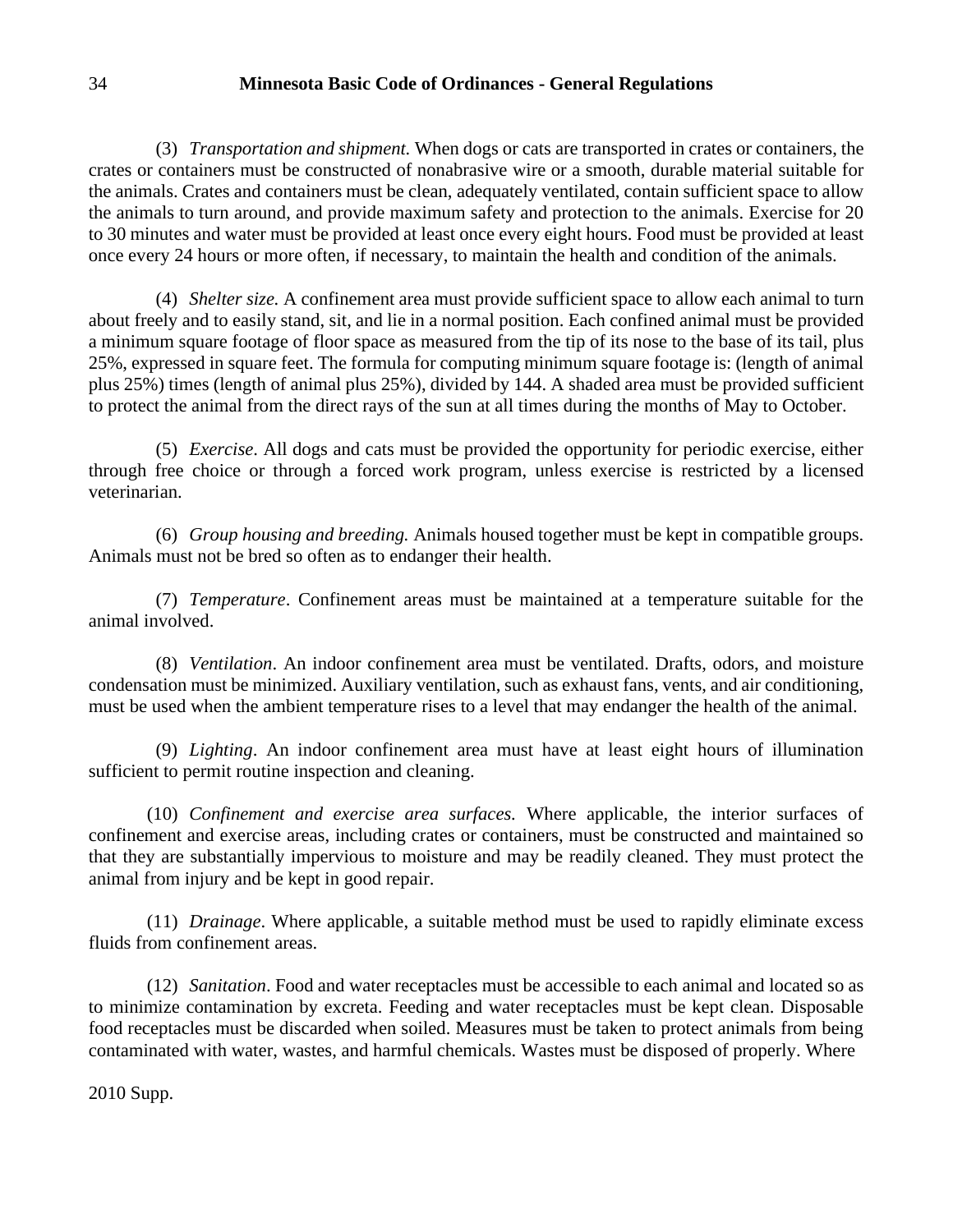applicable, flushing methods and a disinfectant must be used periodically. Bedding, if used, must be kept clean and dry. Outdoor enclosures must be kept clean and base material replaced as necessary.

(C) *Birds, rodent other animals.* Basic care provided to pet and companion animal birds, rodents and other shall be consistent with M.S. ' 346.40, ' 346.41 and '346.42, as those statutes may be amended from time to time.

(D) *Dogs and cats in motor vehicles.*

(1) *Unattended dogs or cats.* A person may not leave a dog or a cat unattended in a standing or parked motor vehicle in a manner that endangers the dog's or cat's health or safety.

(2) *Removal of dogs or cats.* A peace officer, as defined in M.S. ' 626.84, as it may be amended from time to time, a humane agent, a dog warden, or a volunteer or professional member of a fire or rescue department of the city may use reasonable force to enter a motor vehicle and remove a dog or cat which has been left in the vehicle in violation of  $(D)(1)$ . A person removing a dog or a cat under this division shall use reasonable means to contact the owner of the dog or cat to arrange for its return home. If the person is unable to contact the owner, the person may take the dog or cat to an animal shelter.

(E) *Dog houses.* A person in charge or control of any dog which is kept outdoors or in an unheated enclosure shall provide the dog with shelter and bedding as prescribed in this section as a minimum.

(1) *Building specifications.* The shelter shall include a moisture proof and windproof structure of suitable size to accommodate the dog and allow retention of body heat. It shall be made of durable material with a solid, moisture proof floor or a floor raised at least two inches from the ground. Between November 1 and March 31 the structure must have a windbreak at the entrance. The structure shall be provided with a sufficient quantity of suitable bedding material consisting of hay, straw, cedar shavings, blankets, or the equivalent, to provide insulation and protection against cold and dampness and promote retention of body heat.

(2) *Shade*. Shade from the direct rays of the sun, during the months of May to October shall be provided.

(3) *Farm dogs.* In lieu of the requirements of  $(E)(1)$  and  $(E)(2)$ , a dog kept on a farm may be provided with access to a barn with a sufficient quantity of loose hay or bedding to protect against cold and dampness.

# **' 91.14 BREEDING MORATORIUM.**

Every female dog or female cat in heat shall be confined in a building or other enclosure in a manner that it cannot come in contact with another dog or cat except for planned breeding. Upon capture and failure to reclaim the animal, every dog or cat shall be neutered or spayed prior to being transferred to a new owner.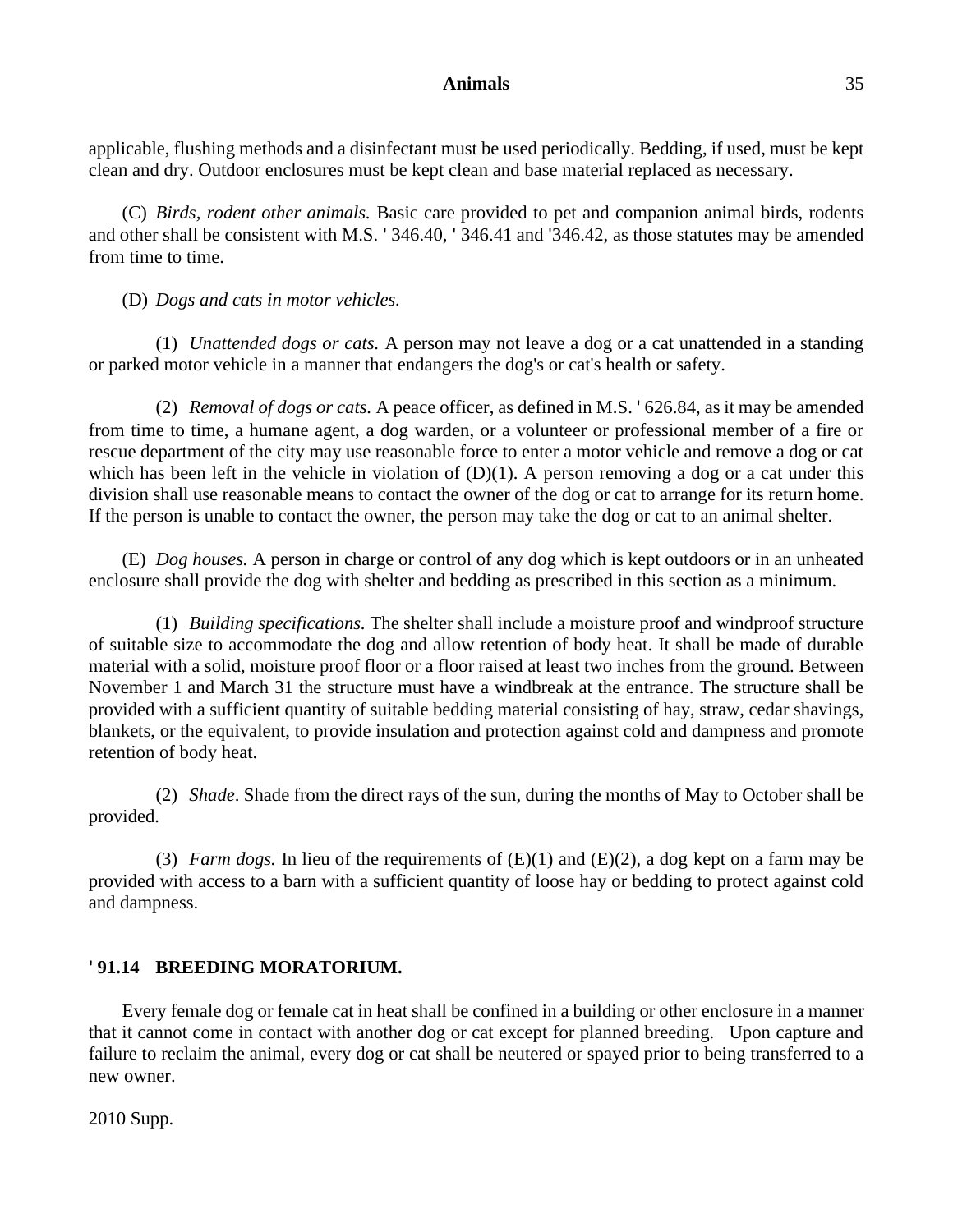## **' 91.15 ENFORCING OFFICER.**

The Council is hereby authorized to appoint an animal control officer(s) to enforce the provisions of this section. In the officer's duty of enforcing the provisions of this section, he or she may from time to time, with the consent of the City Council, designate assistants.

### **' 91.16 POUND.**

Every year the Council shall designate an official pound to which animals found in violation of this chapter shall be taken for safe treatment, and if necessary, for destruction.

#### **' 91.17 INTERFERENCE WITH OFFICERS.**

No person shall in any manner molest, hinder, or interfere with any person authorized by the City Council to capture dogs, cats or other animals and convey them to the pound while engaged in that operation. Nor shall any unauthorized person break open the pound, or attempt to do so, or take or attempt to take from any agent any animal taken up by him or her in compliance with this chapter, or in any other manner to interfere with or hinder the officer in the discharge of his or her duties under this chapter.

Penalty, see ' 91.99

### **' 91.18 FIGHTING ANIMALS.**

(A) The provisions of M.S. ' 343.31, as it may be amended from time to time, are adopted herein by reference.

(B) No person shall:

(1) Promote, engage in, or be employed in the activity of cockfighting, dogfighting, or violent pitting of one pet or companion animal as defined in M.S. ' 346.36, Subd. 6, as it may be amended from time to time, against another of the same or a different kind;

(2) Receive money for the admission of a person to a place used, or about to be used, for that activity;

(3) Willfully permit a person to enter or use for that activity premises of which the permitter is the owner, agent, or occupant; or

(4) Use, train, or possess a dog or other animal for the purpose of participating in, engaging in, or promoting that activity.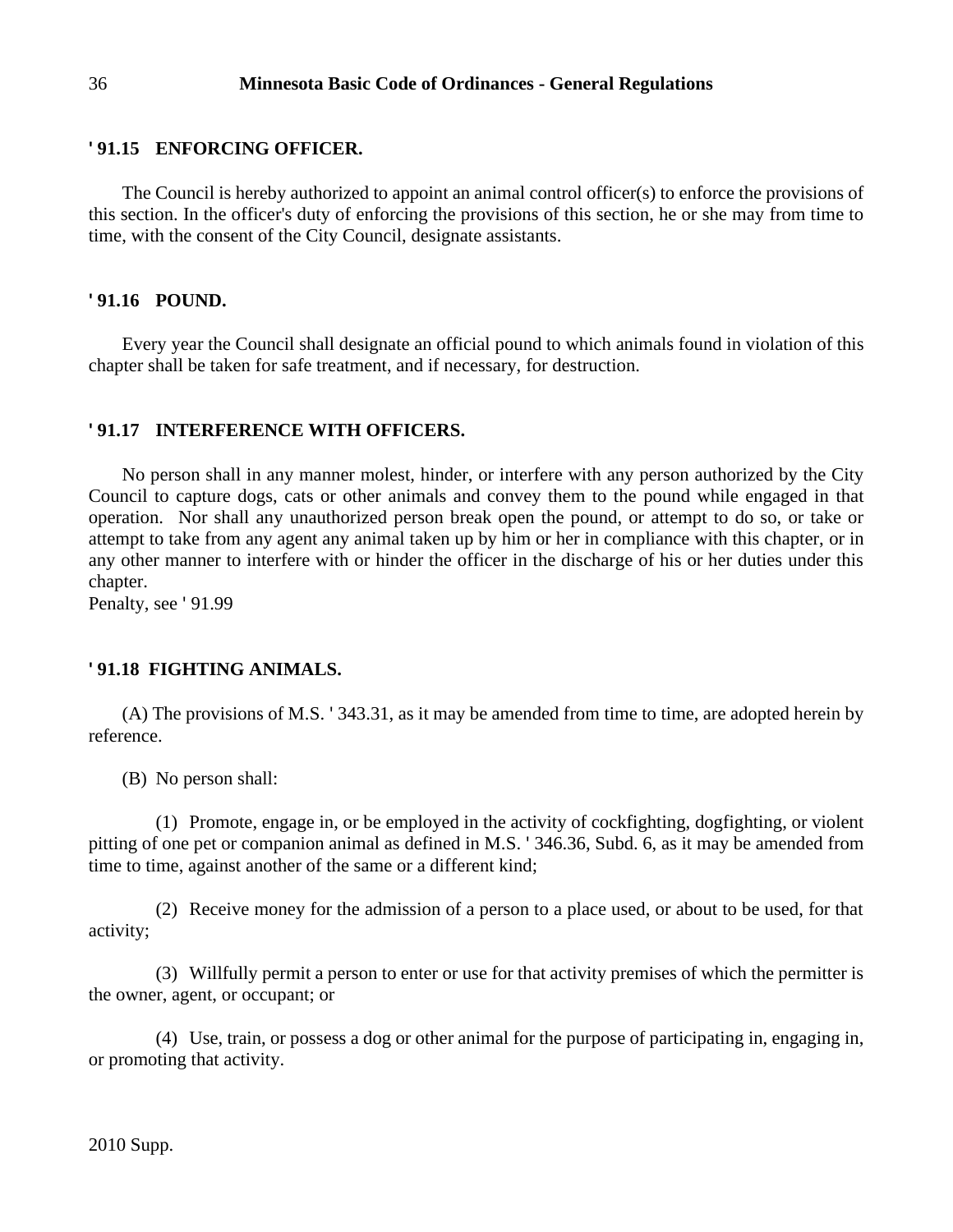#### **Animals** 37

(5) Purchase a ticket of admission or otherwise gain admission to the activity of cockfighting, dogfighting, or violent pitting of one pet or companion animal against another of the same or a different kind.

# **' 91.19 FEEDING STRAY CATS AND DOGS.**

(A) *Definitions.*

(1) *FEED* or *FEEDING* means the placing of dog or cat food, or similar food products or consumable materials attractive to dogs and cats, which may result in dogs and cats congregating thereon on a regular basis, placed on the ground, in an obviously intended feeder, or in a feeder at a height accessible to cats and dogs.

(2) *STRAY* means an unlicensed domestic or feral dog or cat running at large and unaccompanied or controlled by an owner.

(B) *Policy and purpose.* High populations of stray dogs and cats pose a hazard to human health and safety, as such animals provide a fruitful breeding ground for infectious disease, including but not limited to rabies and distemper, and may otherwise bite or attack humans and domestic animals. In addition, food provided for stray animals is often attractive to wild animals such as raccoons and rodents and may create nuisance conditions such as a rat harborage or other wild animal infestation.

(C) No person shall feed or allow the feeding of any stray cat or dog within the city.

(D) *Exceptions*. Veterinarians and persons who, acting within the scope of their employment with any governmental entity non-profit, or humane society has custody of or manages stray dogs and cats are not subject to the prohibitions of this section.

#### **'**PENALTY.

(A) *Separate offenses.* Each day a violation of this chapter is committed or permitted to continue shall constitute a separate offense and shall be punishable under this section.

(B) *Misdemeanor.* Unless otherwise provided, violation of this chapter shall constitute a misdemeanor punishable as provided in ' 10.99.

(C) *Petty misdemeanor.* Violations of '' 91.02, 91.07, 91.13 and 91.14 are petty misdemeanors punishable as provided in ' 10.99.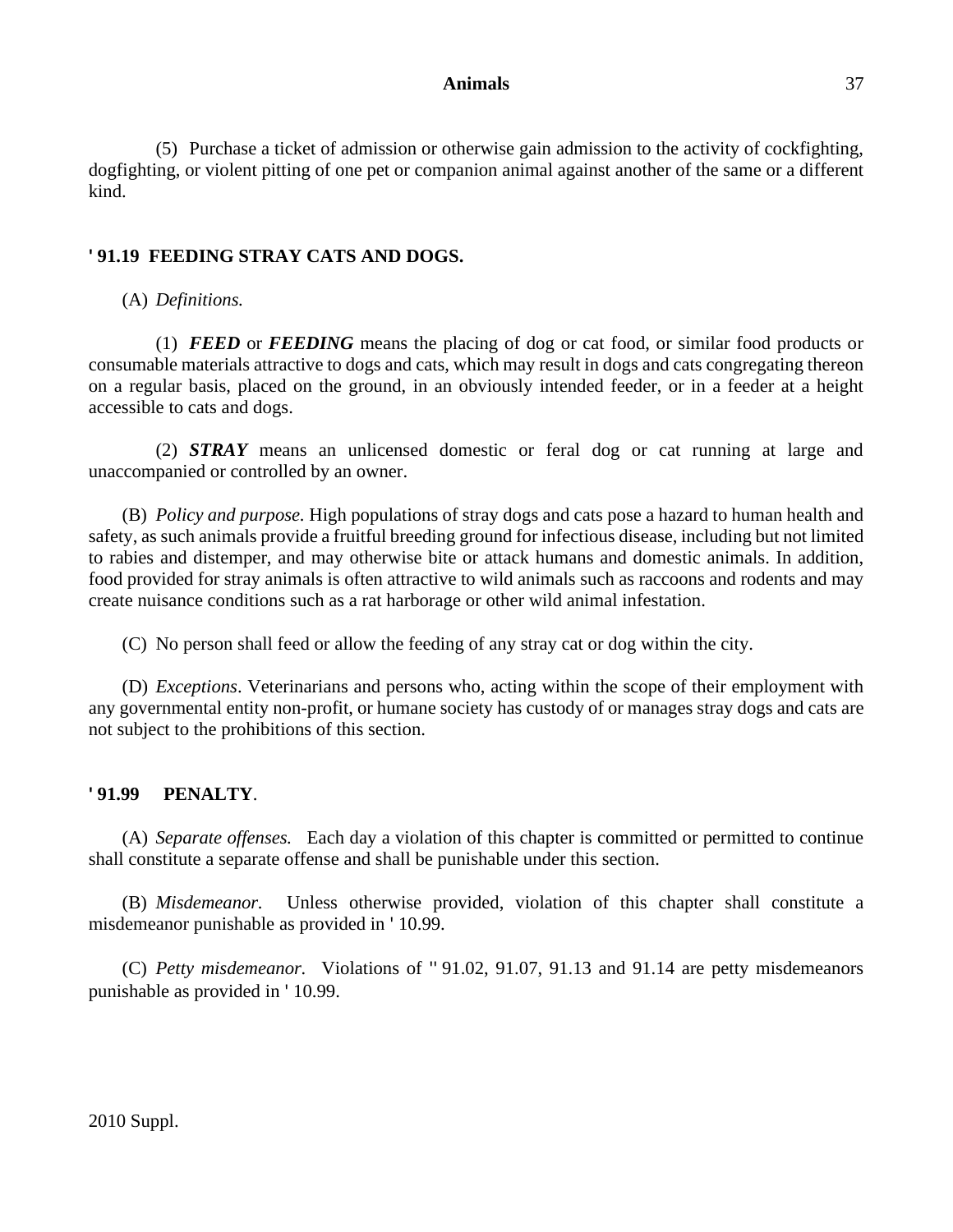# **CHAPTER 92: HEALTH AND SAFETY; NUISANCES**

### Section

# *General Provisions*

- 92.01 Assessable current services
- 92.02 Tree diseases and shade tree pest control

#### *Nuisances*

- 92.15 Public nuisance
- 92.16 Public nuisances affecting health
- 92.17 Public nuisances affecting morals and decency
- 92.18 Public nuisances affecting peace and safety
- 92.19 Nuisance parking and storage
- 92.20 Inoperable motor vehicles
- 92.21 Building maintenance and appearance
- 92.22 Duties of city officers
- 92.23 Abatement
- 92.24 Recovery of cost

#### *Weeds*

- 92.35 Short title
- 92.36 Jurisdiction
- 92.37 Definitions; exclusions
- 92.38 Owners responsible for trimming, removal and the like
- 92.39 Filing complaint
- 92.40 Notice of violations
- 92.41 Appeals
- 92.42 Abatement by city
- 92.43 Liability

### *Open Burning*

- 92.60 Definitions
- 92.61 Prohibited materials
- 92.62 Permit required for open burning
- 92.63 Purposes allowed for open burning
- 92.64 Permit application for open burning; permit fees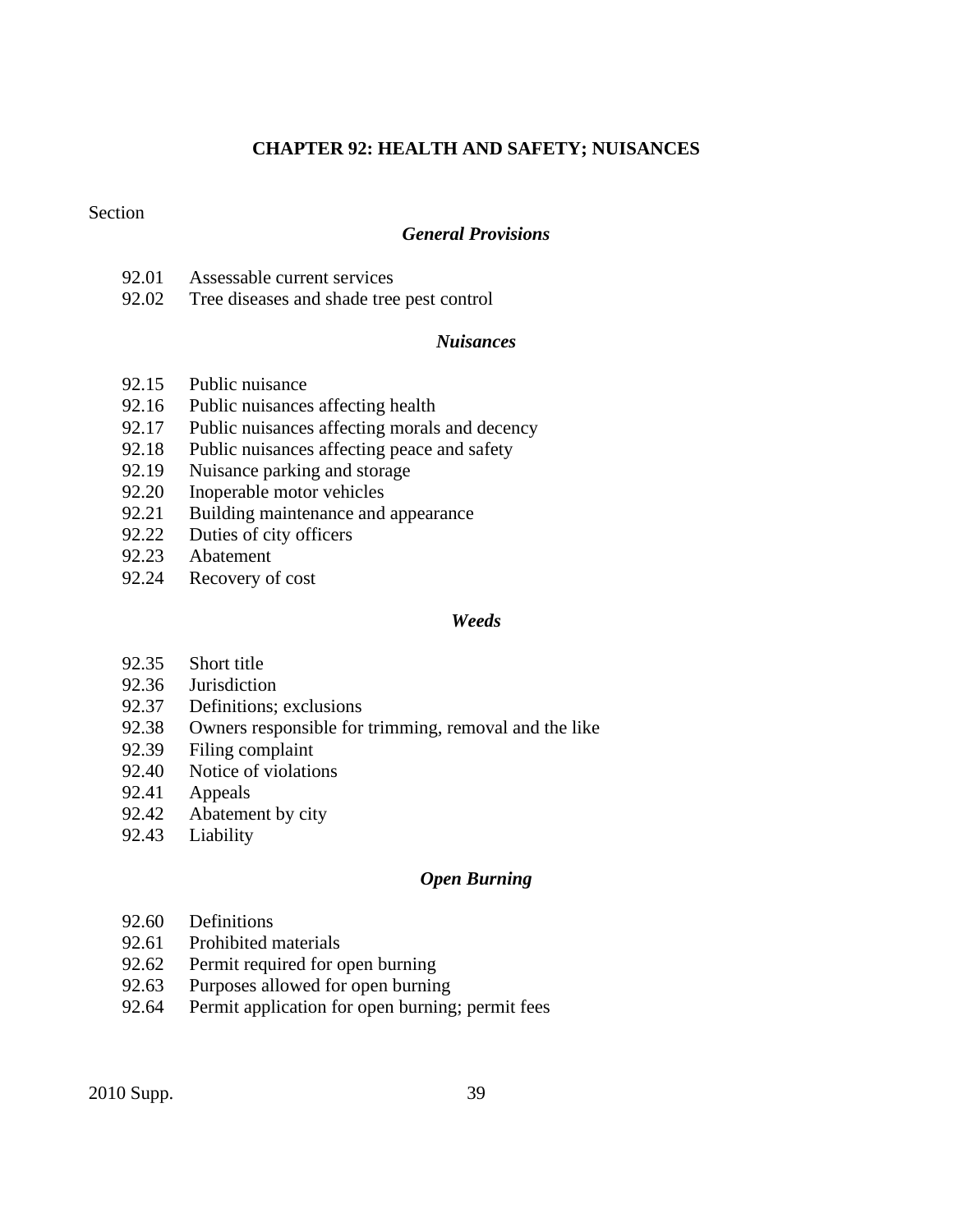- 92.65 Permit process for open burning
- 92.66 Permit holder responsibility
- 92.67 Revocation of open burning permit
- 92.68 Denial of open burning permit
- 92.69 Burning ban or air quality alert
- 92.70 Rules and laws adopted by reference
- 92.71 External solid fuel-fired heating devices (outdoor wood burning stoves)
- 92.99 Penalty

# *GENERAL PROVISIONS*

# **' 92.01 ASSESSABLE CURRENT SERVICES.**

(A) *Definition.* For the purpose of this section, the following definition shall apply unless the context clearly indicates or requires a different meaning.

*CURRENT SERVICE.* Shall mean one or more of the following: snow, ice, or rubbish removal from sidewalks; weed elimination from street grass plots adjacent to sidewalks or from private property; removal or elimination of public health or safety hazards from private property, excluding any hazardous building included in M.S. "463.15 through 463.26 as they may amended from time to time; installation or repair of water service lines; street sprinkling, street flushing, light street oiling, or other dust treatment of streets; repair of sidewalks and alleys; trimming and care of trees and removal of unsound and insect-infected trees from the public streets or private property; and the operation of a street lighting system.

(B) *Snow, ice, dirt and rubbish.*

(1) *Duty of owners and occupants.* The owner and the occupant of any property adjacent to a public sidewalk shall use diligence to keep the walk safe for pedestrians. No owner or occupant shall allow snow, ice, dirt or rubbish to remain on the walk longer than 24 hours after its deposit thereon. Failure to comply with this section shall constitute a violation.

(2) *Removal by city.* The City Clerk or other person designated by the City Council may cause removal from all public sidewalks all snow, ice, dirt and rubbish as soon as possible beginning 24 hours after any matter has been deposited thereon or after the snow has ceased to fall. The City Clerk or other designated person shall keep a record showing the cost of removal adjacent to each separate lot and parcel.

(C) *Public health and safety hazards.* When the city removes or eliminates public health or safety hazards from private property under the following provisions of this chapter, the administrative officer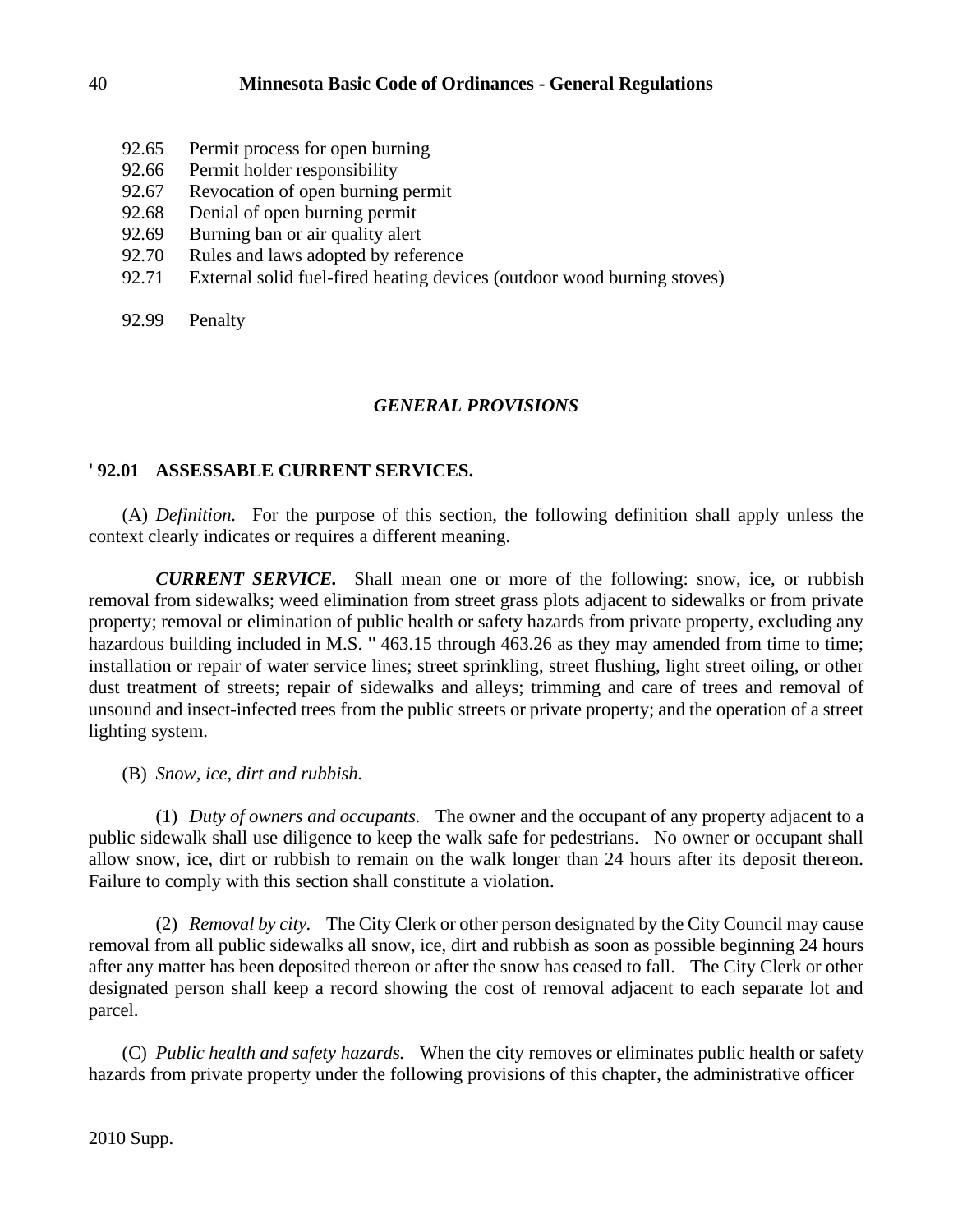#### **Health and Safety; Nuisances** 41

responsible for doing the work shall keep a record of the cost of the removal or elimination against each parcel of property affected and annually deliver that information to the City Clerk.

(D) *Installation and repair of water service lines.* Whenever the city installs or repairs water service lines serving private property under Chapter 52 of this code, the City Clerk shall keep a record of the total cost of the installation or repair against the property.

(E) *Damage to public property.* Any person driving any vehicle, equipment, object or contrivance upon any street, road, highway or structure shall be liable for all damages which the surface or structure thereof may sustain as a result of any illegal operation, or driving or moving of the vehicle, equipment or object or contrivance; or as a result of operating, driving or moving any vehicle, equipment, object or contrivance weighing in excess of the maximum weight permitted by statute or this code. When the driver is not the owner of the vehicle, equipment, object or contrivance, but is operating, driving or moving it with the express or implied permission of the owner, then the owner and the driver shall be jointly and severally liable for any such damage. Any person who willfully acts or fails to exercise due care and by that act damages any public property shall be liable for the amount thereof, which amount shall be collectable by action or as a lien under M.S. ' 514.67, as it may be amended from time to time. Penalty, see ' 92.99

### **' 92.02 TREE DISEASES AND SHADE TREE PEST CONTROL.**

(A) *Declaration of policy.* The health of the trees in the city is threatened by shade tree pests, and the loss or ill health of trees growing upon public and private property substantially depreciates the value of property within the city and impairs the safety, good order, general welfare and convenience of the public. In addition to and in accordance with M.S. '' 89.001, 89.01 and 89.51 through 89.64,as those sections may be amended from time to time, the provisions of this section are adopted to attempt to control and prevent the spread of these shade tree pests.

(B) *Jurisdiction*. The city shall have control of all street trees, shrubs, and other plantings now or hereafter in any street, park, public right-of-way or easement, or other public place within the city limits, and shall have the power to plant, care for, maintain, remove, and replace such trees, shrubs and other plantings.

(C) *Declaration of a shade tree pest.* The Council may declare any vertebrate or invertebrate animal, plant pathogen, or plant threatening to cause significant damage to a shade tree or community forest as defined by M.S. ' 89.001, to be a shade tree pest and prescribe control measures to effectively eradicate, control or manage the shade tree pest including necessary timelines for action.

(D) *Public nuisances declared.* A shade tree pest declared by Council occurring within a declared control zone is a public nuisance.

(E) *Shade tree pest nuisances are unlawful.* It is unlawful for any person to permit any public nuisance as defined in this section to remain on any premises the person owns or controls within the city. The nuisance may be abated as provided in this section.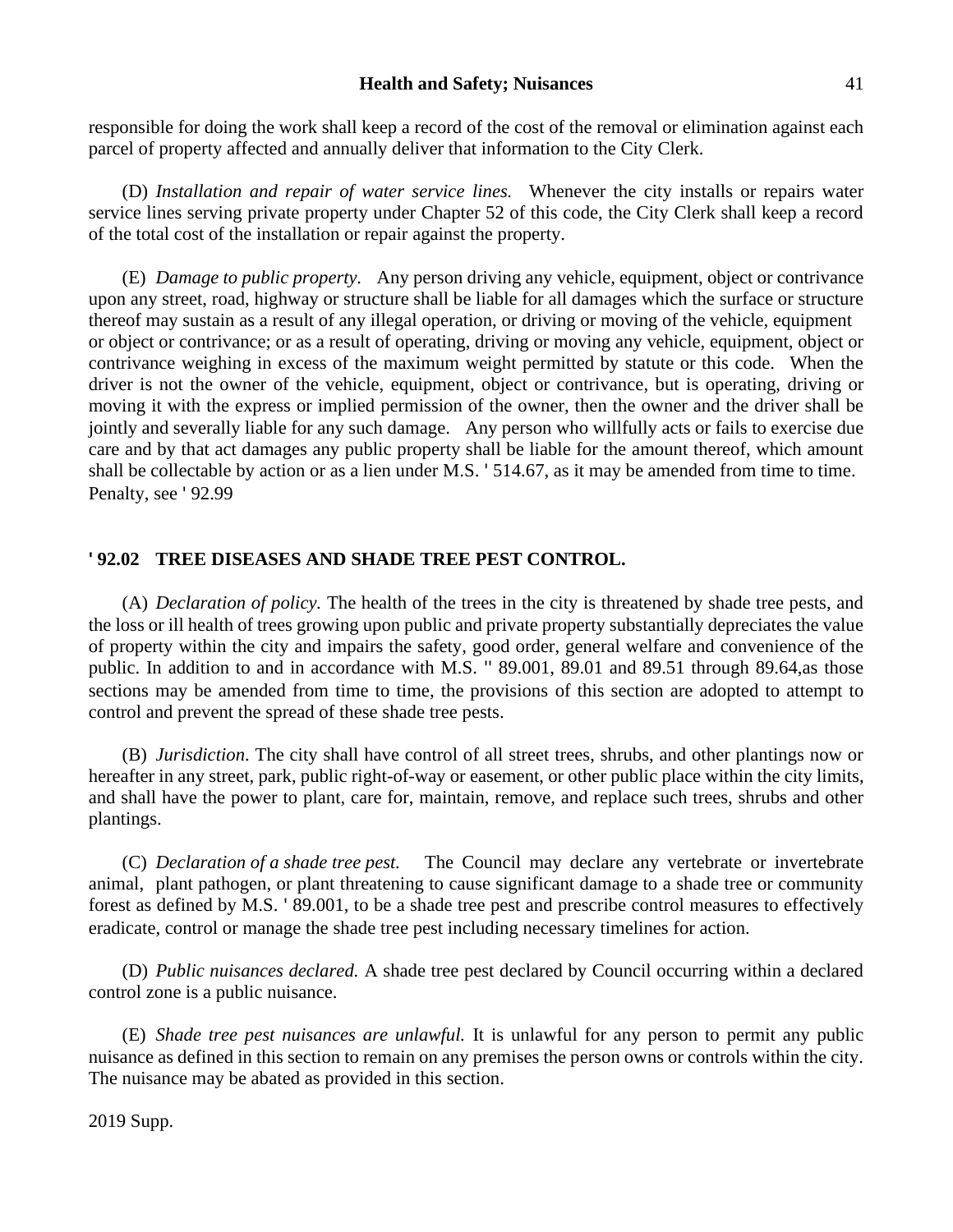(F) *Definition of control areas.* Upon declaring a shade tree pest, the Council may define one or more locations within the geographic boundaries of the city to be within a shade tree pest control area provided such locations are characterized by biologic, composition, environmental and size factors favorable to successful application of the control measures prescribed by Council.

(G) *Tree Inspector.* The Council may appoint a Tree Inspector to coordinate the activities of the city relating to the control and prevention of damage by shade tree pests. The Tree Inspector will recommend to the Council the details of any program for the declaration, control and prevention of shade tree pests. The Tree Inspector is authorized to enforce or cause to be enforced the tasks incident to such a program adopted by the Council. The term *TREE INSPECTOR* includes any person designated by Council or the Tree Inspector to carry out activities authorized in this section.

### (H) *Abatement of shade tree pest nuisances.*

(1) In abating a nuisance declared by ordinance under divisions (B) and (C), the organism, condition or plant and any tree, wood or material identified as injurious to the health of shade trees shall be removed or effectively treated so as to destroy and prevent as fully as possible the spread of the shade tree pest. Such abatement procedures shall be carried out in accordance with the control measures and areas prescribed by ordinance according to divisions  $(C)$  and  $(K)$  and  $(O)$ .

(2) In addition, should the appropriate abatement procedure be removal and the tree(s) and/or hedge(s) be within the limits of a highway in a rural area within the city's jurisdiction, M.S. ' 160.22, as it may be amended from time to time, shall be complied with as necessary.

(I) *Reporting discovery of shade tree pest.* Any owner or occupier of land or any person engaged in tree trimming or removal who becomes aware of the existence of public nuisance caused by a shade tree pest as defined under division (C) shall report the same to the city.

(J) *Registration of tree care firms.* Any person, firm or corporation that provides tree care, tree trimming or removal of trees, limbs, branches, brush, or shrubs for hire must be registered with the Minnesota Commissioner of Agriculture under M.S. ' 18G.07, as it may be amended from time to time.

# (K) *Inspection and application of control measures.*

(1) The Tree Inspector is authorized to inspect premises and places within the city to determine whether shade tree pests exist thereon and to investigate all reported incidents of shade tree pests. The Tree Inspector is authorized to take all reasonable measures to prevent the maintenance of public nuisances and may enforce the provisions relating to abatement in this section. Diagnosis of shade tree pests may be by the presence of commonly recognized symptoms or by tests as may be recommended by the Commissioner of the Minnesota Department of Agriculture or the Commissioner of the Minnesota Department of Natural Resources or other reliable means.

(2) Except in situations of imminent danger to human life and safety, the Tree Inspector shall not enter private property for the purpose of inspecting or preventing maintenance of public nuisances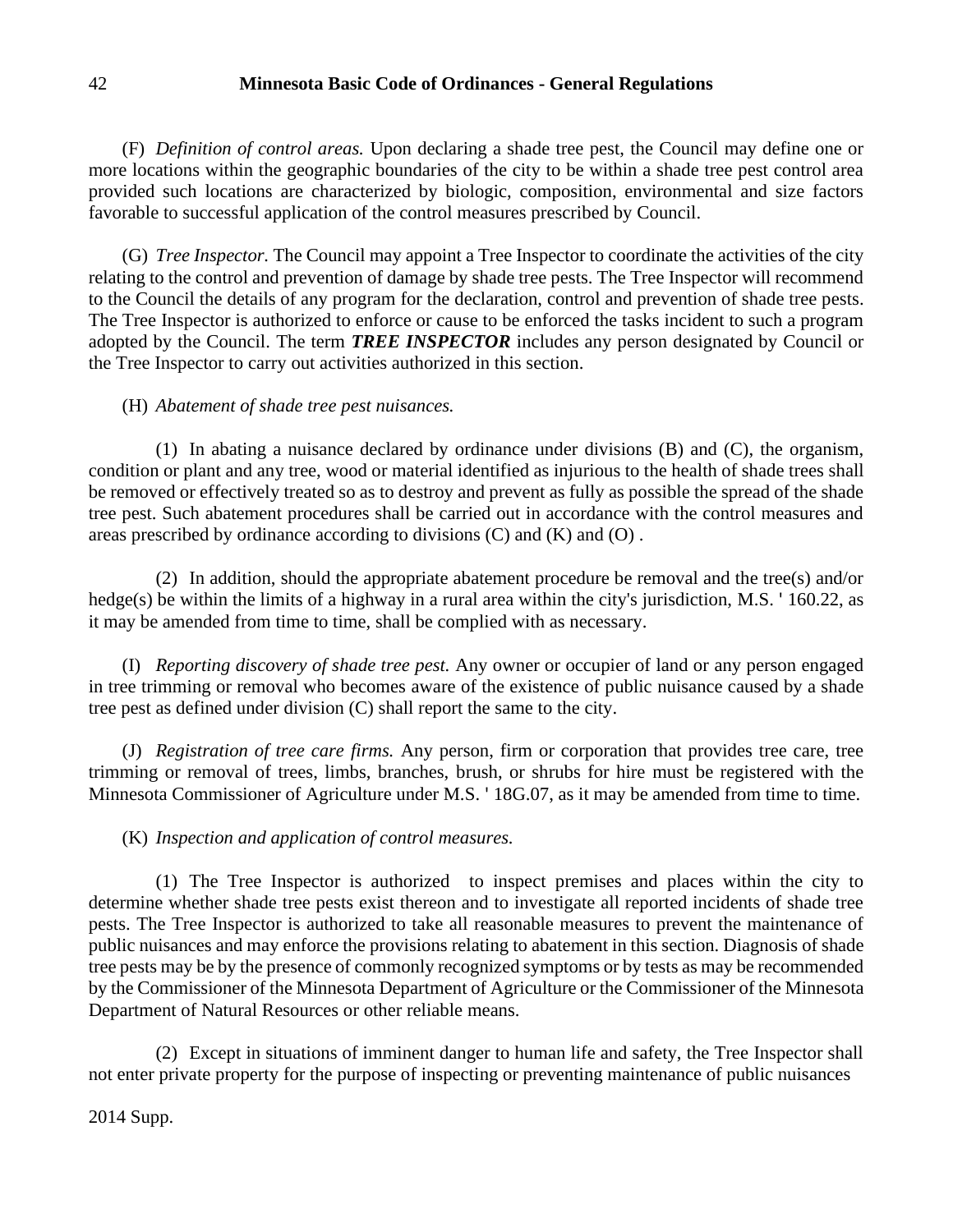without the permission of the owner, resident or other person in control of the property, unless the Tree Inspector has obtained a warrant or order from a court of competent jurisdiction authorizing the entry.

(3) No person, firm, or corporation shall interfere with the Tree Inspector acting under his authority while engaged in activities authorized by this section.

(L) *Standard abatement procedure.* Except as provided in divisions (M) and (O), whenever a Tree Inspector determines with reasonable certainty that a public nuisance as described by this section is being maintained or exists on premises in the city, the Tree Inspector is authorized to abate a public nuisance according to the following procedure.

(1) The Tree Inspector will notify in writing the owner of record or occupant of the premises of such fact and order that the nuisance be terminated or abated. The notice may be given in person or by mail. Failure of any party to receive the mail does not invalidate the service of the notice. A copy of the notice shall be filed with the City Clerk.

(2) The notice of abatement shall state that unless the public nuisance is abated by the owner or occupant, it will be abated by the city at the expense of the owner or occupant. The notice shall specify the control measures to be taken to abate the nuisance, and provide a reasonable amount of time to abate the nuisance. The notice will also state that the owner or occupant has the right to appeal the determination that a public nuisance exists by submitting a request in writing to the City Clerk within seven days after service of the notice, or before the date by which abatement must be completed, whichever comes first.

(3) If no timely appeal is submitted, and the notice of abatement and its prescribed control measures are not complied with within the time provided by the notice or any additional time granted, the Tree Inspector or designated person shall have the authority to obtain permission or an administrative search warrant, enter the property and carry out abatement in accordance with the notice of abatement.

(M) *High cost abatement.* If the Tree Inspector determines that the cost of abating a nuisance will exceed \$5,000 based on a reasonable, good faith estimate, the written notice referred to in division (L) must provide that if the nuisance is not abated within the reasonable amount of time provided, the matter will be referred to the City Council for a hearing. The date, time, and location of the hearing must be provided in the notice.

(N) *Appeal procedure.* If the City Clerk receives a written request for a hearing on the question of whether a public nuisance in fact exists, the City Council shall hold a hearing within seven calendar days following receipt by the Clerk of the written request. At least three days notice shall be given to the individual who made the written request for the hearing. The Council may modify the abatement notice or extend the time by which abatement must be completed. Each owner, agent of the owner, occupant and lienholder of the subject property or properties in attendance, if any, shall be given the opportunity to present evidence at the hearing. After holding the hearing, the City Council may issue an order requiring abatement of the nuisance.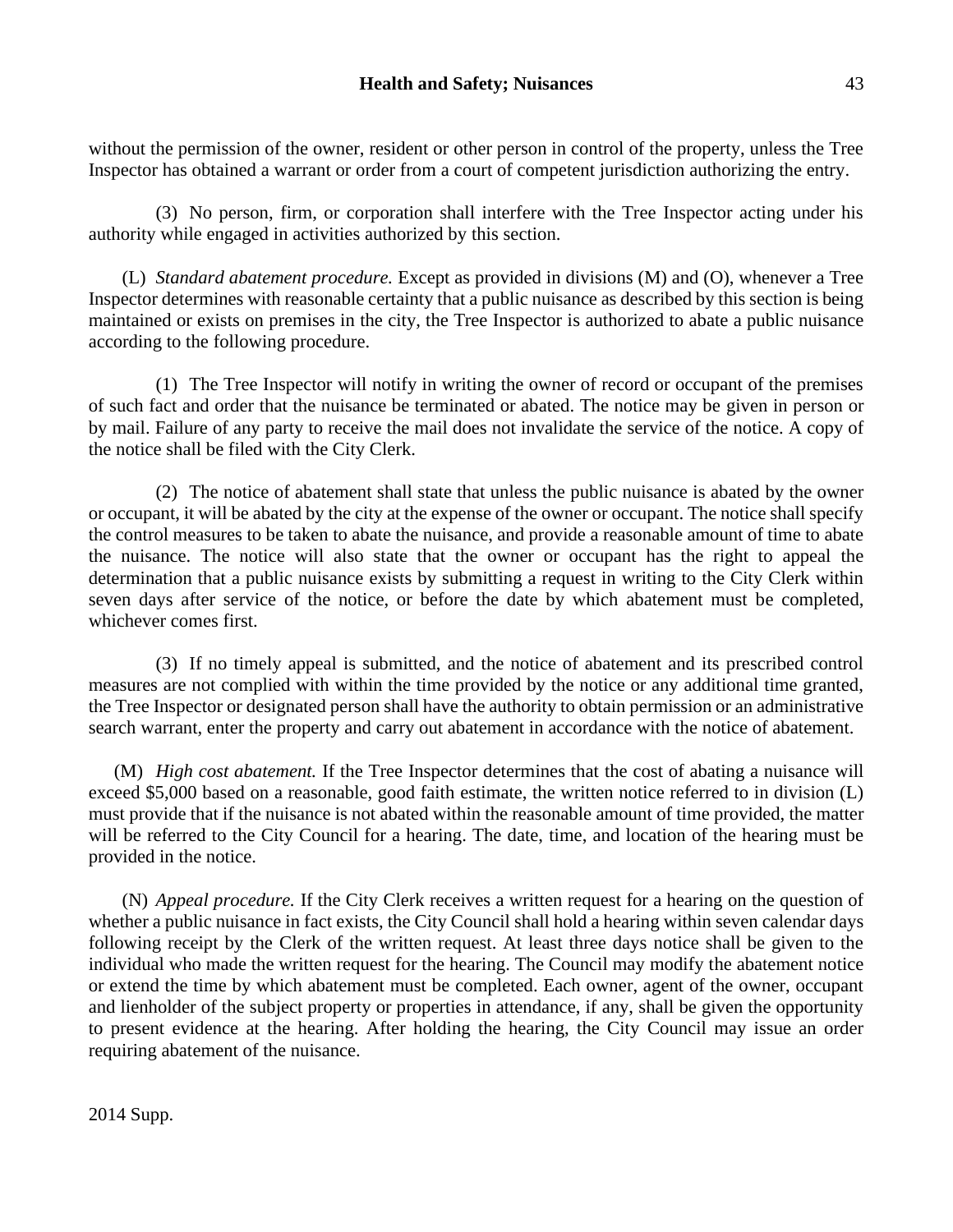(O) *Abatement procedure in event of imminent danger.*

(1) If the Tree Inspector determines that the danger of infestation to other shade trees is imminent and delay in control measures may put public health, safety or welfare in immediate danger, the Tree Inspector may provide for abatement without following (L) or (M). The Tree Inspector must reasonably attempt to notify the owner or occupant of the affected property of the intended action and the right to appeal the abatement and any cost recovery at the next regularly scheduled City Council meeting.

(2) *Immediate Abatement.* Nothing in this section shall prevent the city, without notice or other process, from immediately abating any condition which poses an imminent and serious hazard to human life or safety.

(P) Recovery of cost of abatement; liability and assessment.

(1) The owner of premises on which a nuisance has been abated by the city shall be personally liable for the cost to the city of the abatement, including administrative costs. As soon as the work has been completed and the cost determined, the City Clerk or other official shall prepare a bill for the cost and mail it to the owner. Thereupon the amount shall be immediately due and payable at the office of the City Clerk.

(2) After notice and hearing as provided in M.S. ' 429.061, as it may be amended from time to time, the City Clerk may list the total unpaid charges along with all other charges as well as other charges for current services to be assessed under M.S. ' 429.101 against each separate lot or parcel to which the charges are attributable. The City Council may then certify the charges against the property under that statute and other pertinent statutes to the County Auditor for collection along with current taxes the following year or in annual installments as the City Council may determine in each case.

(Q) *Penalty*.

(1) Any person, firm, or corporation who violates any provision of this section shall, upon conviction, be guilty of a misdemeanor. The penalty which may be imposed for any crime which is a misdemeanor under this section, including Minnesota Statutes specifically adopted by reference, shall be a sentence of not more than 90 days or a fine of not more than \$1,000, or both.

(2) Upon conviction of a misdemeanor, the costs of prosecution may be added. A separate offense shall be deemed committed upon each day during which a violation occurs or continues.

(3) The failure of any officer or employee of the city to perform any official duty imposed by this section shall not subject the officer or employee to the penalty imposed for a violation.

(4) In addition to any penalties provided for in this section, if any person, firm or corporation fails to comply with any provision of this section, the City Council or any official designated by it, may institute appropriate proceedings at law or at equity to restrain, correct or abate the violation.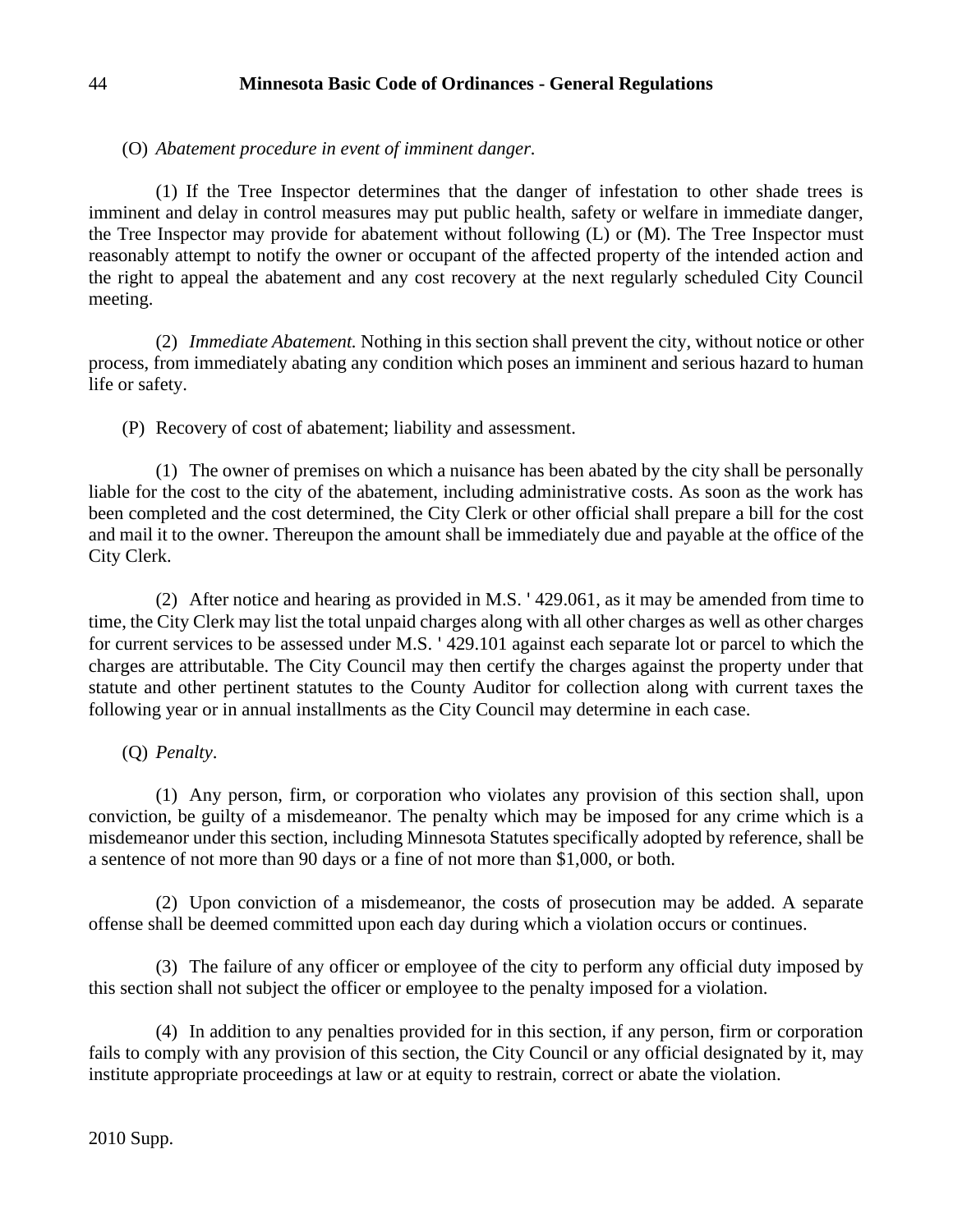### **Health and Safety; Nuisances** 45

# (R) *Declared shade tree pests, control measures and control areas.*

(1) *Oak Wilt.* Oak Wilt is declared a shade tree pest and is defined as any living or dead tree, log, firewood, limb, branch, stump or other portion of a tree from any species of the genus Quercus existing within the control area defined that has bark attached and that exceeds three inches in diameter or ten inches in circumference and contains to any degree any spore or reproductive structures of the fungus Ceratocystis fagacearum. Control measures prescribed for abating Oak Wilt Disease are:

(a) *Installation of a root graft barrier.* A root graft barrier can be ordered installed to prevent the underground spread of Oak Wilt Disease. The city will mark the location of the root graft barrier. The barrier disrupts transmission of the fungus within the shared vascular systems of root grafted trees. The barrier is created by excavating or vibratory plowing a line at least 42 inches deep between any oak tree infected with Oak Wilt Disease and each nearby and apparently healthy oak tree within 50 feet of the infected tree.

(b) *Removal and disposal of trees on property zoned for residential and commercial use.* On property that is zoned residential and commercial the city may mark for removal trees that have the potential to produce spores of the fungus Ceratocvstis fagacearum. After, and in no case before the installation of the root graft barrier and no later than May 1 of the year following infection all marked trees must be felled. The stump from such felled trees must not extend more than three inches above the ground or, if taller, must be completely debarked. If, however, after the city prescribes the location for a root graft barrier, the city determines that installation of the barrier is impossible because of the presence of pavement or obstructions such as a septic system or utility line, the city may mark for removal all oak trees whether living or dead, infected or not and located between an infected tree and the marked barrier location. These marked trees must be felled and disposed of no later than May 1 of the year following infection. The stump from such felled trees must not extend more than three inches above the ground or, if taller, must be completely debarked.

(c) *Removal and disposal of trees on all other property.* On all other property the city may mark for removal all oak trees whether living or dead, infected or not and located between an infected tree and the marked barrier location. These marked trees must be felled and disposed of no later than May 1 of the year following infection. The stump from such felled trees must not extend more than three inches above the ground or, if taller, must be completely debarked.

(d) *Wood disposal.* All wood more than three inches in diameter or ten inches in circumference from such felled trees must be disposed of by burying or debarking or chipping or sawing into wane-free lumber or by splitting into firewood, stacking the firewood and immediately covering the woodpile with unbroken 4-mil or thicker plastic sheeting that is sealed into the ground until October 1 of the calendar year following the calendar year in which the tree was felled or by burning before May 1 of the year following infection. Wood chips from infected trees may be stockpiled or immediately used in the landscape.

(e) The control area for Oak Wilt Disease is defined as all lands within the boundaries of

the city.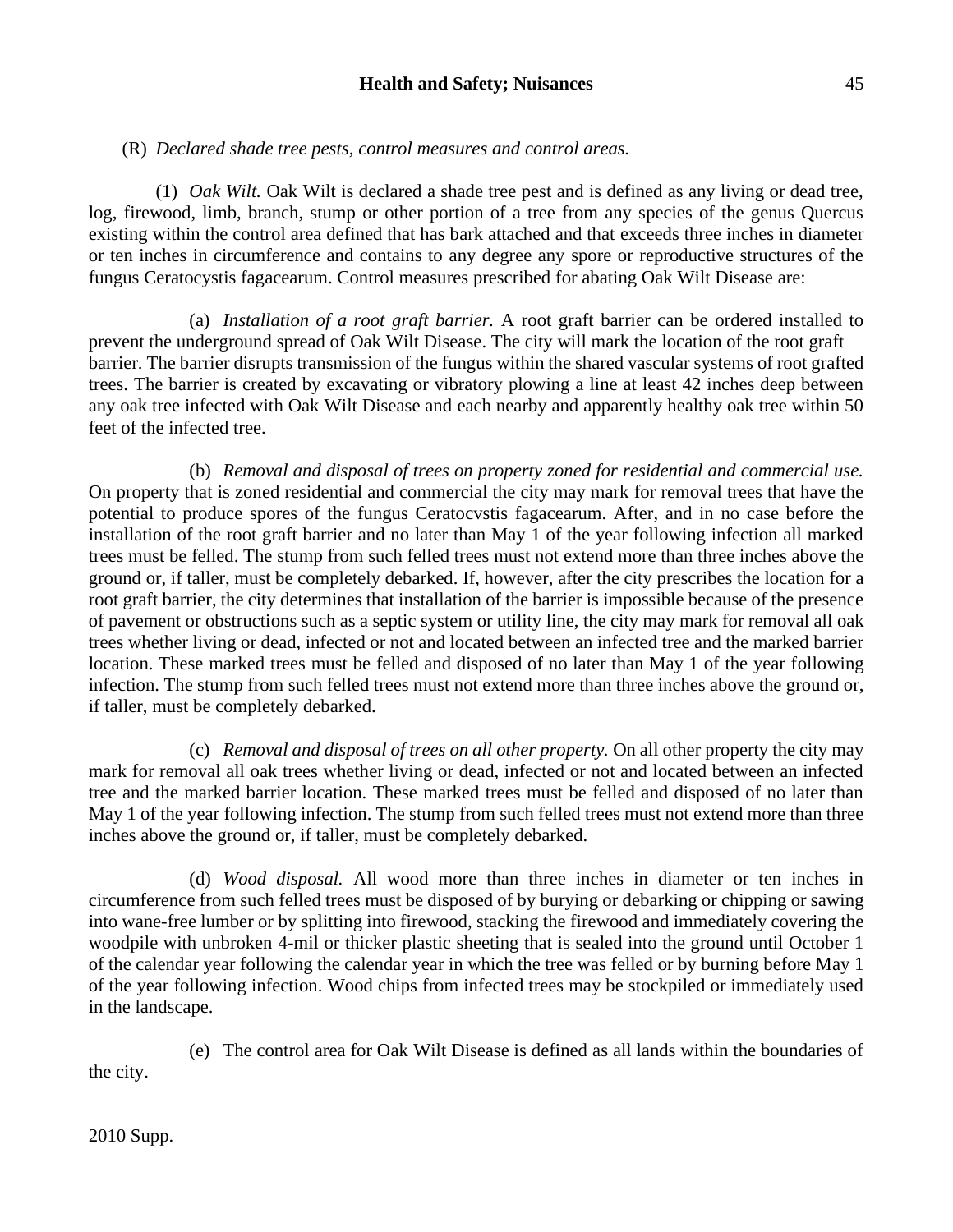(2) *Emerald Ash Borer.* Emerald Ash Borer is declared a shade tree pest and is defined as an insect that attacks and kills ash trees. The adults are small, iridescent green beetles that live outside of trees during the summer months. The larvae are grub or worm-like and live underneath the bark of ash trees.

(a) Control measures prescribed for abating Emerald Ash Borer are those provided in the document, *Guidelines to Slow the Growth and Spread of Emerald Ash Borer* from the Minnesota Department of Agriculture.

(b) *Definition of control areas.* The control area for Emerald Ash Borer is defined as all lands within the boundaries of the city.

(3) *Dutch Elm Disease.* Dutch Elm Disease is declared a shade tree pest and is defined as a disease of elm trees caused by the fungus Ophiostoma ulmi or Ophiostoma novo-ulmi, and includes any living or dead tree, log, firewood, limb, branch, stump or other portion of a tree from any species of the genus Ulmus existing within the control area defined that has bark attached and that exceeds three inches in diameter or ten inches in circumference and could contain bark beetles or any spore or reproductive structures of the fungus Ophiostoma ulmi or Ophiostoma novo-ulmi.

(a) Control measures prescribed for abating Dutch Elm Disease are:

1. *Use of fungicide.* Fungicides may be effective in preventing Dutch elm disease when injected into living trees that do not already show symptoms of Dutch elm disease. Fungicide injections on private lands are optional and, if performed, are at the landowner's expense.

2. *Removal and disposal of trees.* Prompt removal of diseased trees or branches reduces breeding sites for elm bark beetles and eliminates the source of Dutch elm disease fungus. Trees that wilt before July 15 must be removed within 20 days of detection [alternative: 30 days]. Trees that wilt after July 15 must be removed by April 1 of the following year. Diseased trees not promptly removed will be removed by the city at the landowner's expense. Wood may be retained for use as firewood or sawlogs if it is de-barked or covered from April 15 to October 15 with 4 mil plastic. The edges of the cover must be buried or sealed to the ground.

(b) *Definition of control areas.* The control area for Dutch Elm Disease is defined as all lands within the boundaries of the city.

# *NUISANCES*

# **' 92.15 PUBLIC NUISANCE.**

A person must not act, or fail to act in a manner that is or causes a public nuisance. For purpose of this chapter, a person who does any of the following is guilty of maintaining a public nuisance, which is a misdemeanor: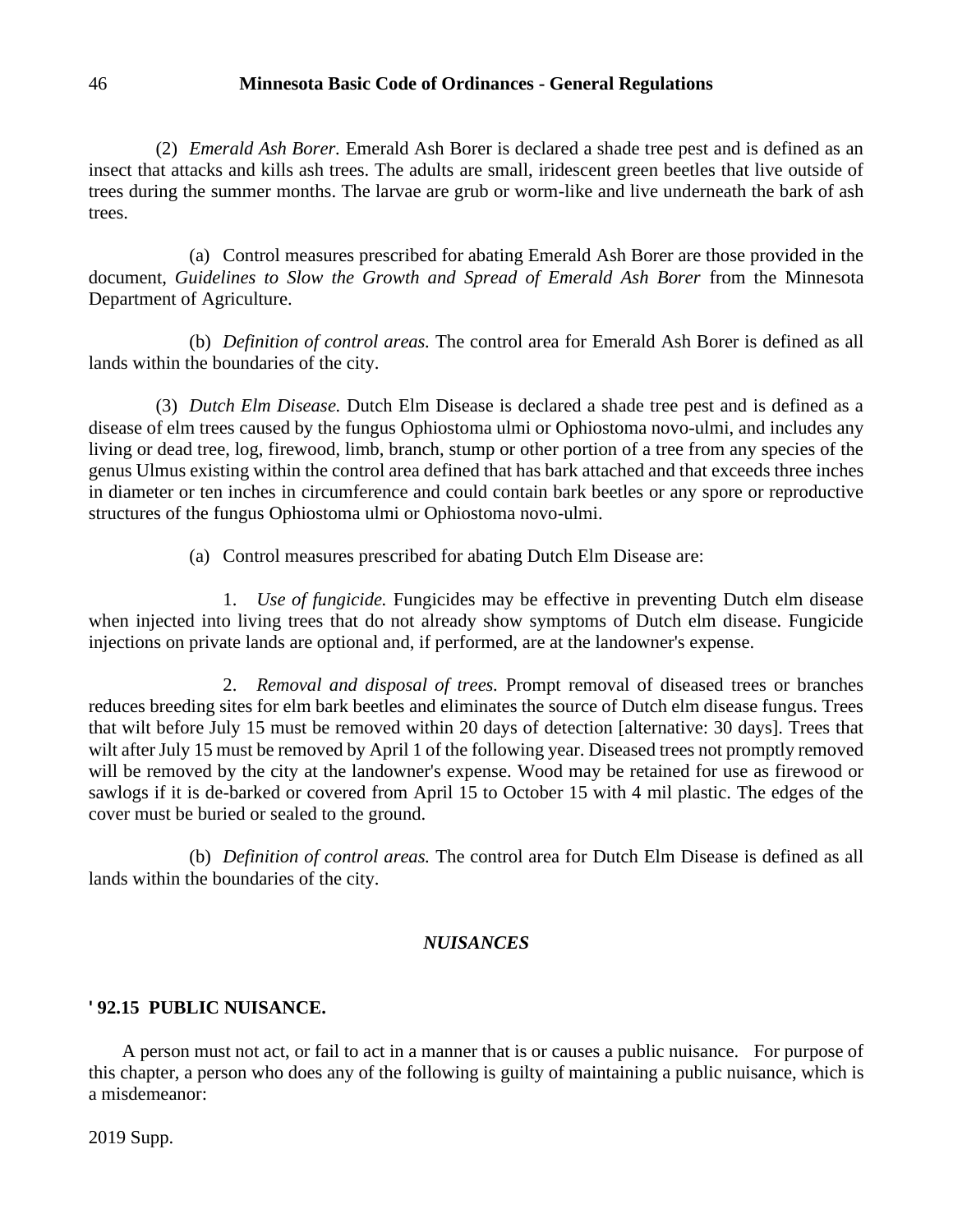(A) Maintains or permits a condition which unreasonably annoys, injures or endangers the safety, health, morals, comfort or repose of any considerable number of members of the public;

(B) Interferes with, obstructs or renders dangerous for passage any public highway or right-of-way, or waters used by the public; or

(C) Does any other act or omission declared by law or '' 92.16, 92.17 or 92.18, or any other part of this code to be a public nuisance and for which no sentence is specifically provided. Penalty, see ' 92.99

# **' 92.16 PUBLIC NUISANCES AFFECTING HEALTH.**

The following are hereby declared to be nuisances affecting health:

(A) Exposed accumulation of decayed or unwholesome food or vegetable matter;

(B) All diseased animals running at large;

(C) All ponds or pools of stagnant water;

(D) Carcasses of animals not buried or destroyed within 24 hours after death;

(E) Accumulations of manure, refuse or other debris;

(F) Privy vaults and garbage cans which are not rodent-free or fly-tight or which are so maintained as to constitute a health hazard or to emit foul and disagreeable odors;

(G) The pollution of any public well or cistern, stream or lake, canal or body of water by sewage, industrial waste or other substances;

(H) All noxious weeds and other rank growths of vegetation upon public or private property;

(I) Dense smoke, noxious fumes, gas and soot, or cinders, in unreasonable quantities;

(J) All public exposure of people having a contagious disease; and

(K) Any offensive trade or business as defined by statute not operating under local license.

(L) All unnecessary and annoying vibrations. Penalty, see ' 92.99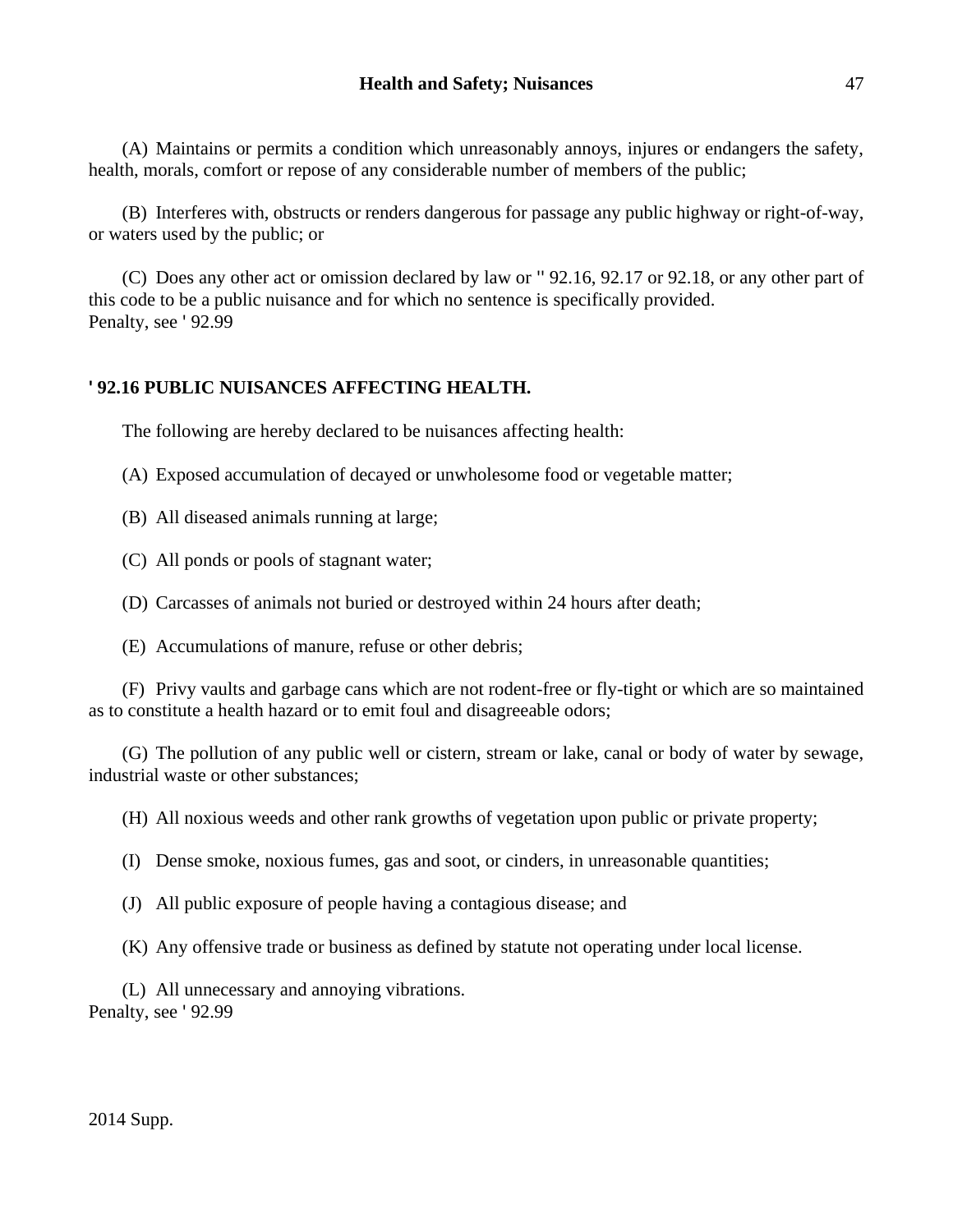# **' 92.17 PUBLIC NUISANCES AFFECTING MORALS AND DECENCY.**

The following are hereby declared to be nuisances affecting public morals and decency:

(A) All gambling devices, slot machines and punch boards, except as otherwise authorized and permitted by federal, state or local law;

(B) Betting, bookmaking and all apparatus used in those occupations;

(C) All houses kept for the purpose of prostitution or promiscuous sexual intercourse, gambling houses, houses of ill fame and bawdy houses;

(D) All places where intoxicating liquor is manufactured or disposed of in violation of law or where, in violation of law, people are permitted to resort for the purpose of drinking intoxicating liquor, or where intoxicating liquor is kept for sale or other disposition in violation of law, and all liquor and other property used for maintaining that place. For the purposes of this section *INTOXICATING LIQUOR* shall mean any ethyl alcohol, distilled, fermented, spirituous, vinous or malt beverage containing more than 2% alcohol by volume;

(E) Any vehicle used for the unlawful transportation of intoxicating liquor, or for promiscuous sexual intercourse, or any other immoral or illegal purpose. Penalty, see ' 92.99

# **' 92.18 PUBLIC NUISANCES AFFECTING PEACE AND SAFETY.**

The following are declared to be nuisances affecting public peace and safety:

(A) All snow and ice not removed from public sidewalks 24 hours after the snow or other precipitation causing the condition has ceased to fall;

(B) All trees, hedges, billboards or other obstructions which prevent people from having a clear view of all traffic approaching an intersection;

(C) All wires and limbs of trees which are so close to the surface of a sidewalk or street as to constitute a danger to pedestrians or vehicles;

(D) All obnoxious noises in violation of Minn. Rules Ch. 7030, as they may be amended from time to time which are hereby incorporated by reference into this code;

(E) The discharging of the exhaust or permitting the discharging of the exhaust of any stationary internal combustion engine, motor boat, motor vehicle, motorcycle, all terrain vehicle, snowmobile or any recreational device except through a muffler or other device that effectively prevents loud or explosive noises therefrom and complies with all applicable state laws and regulations;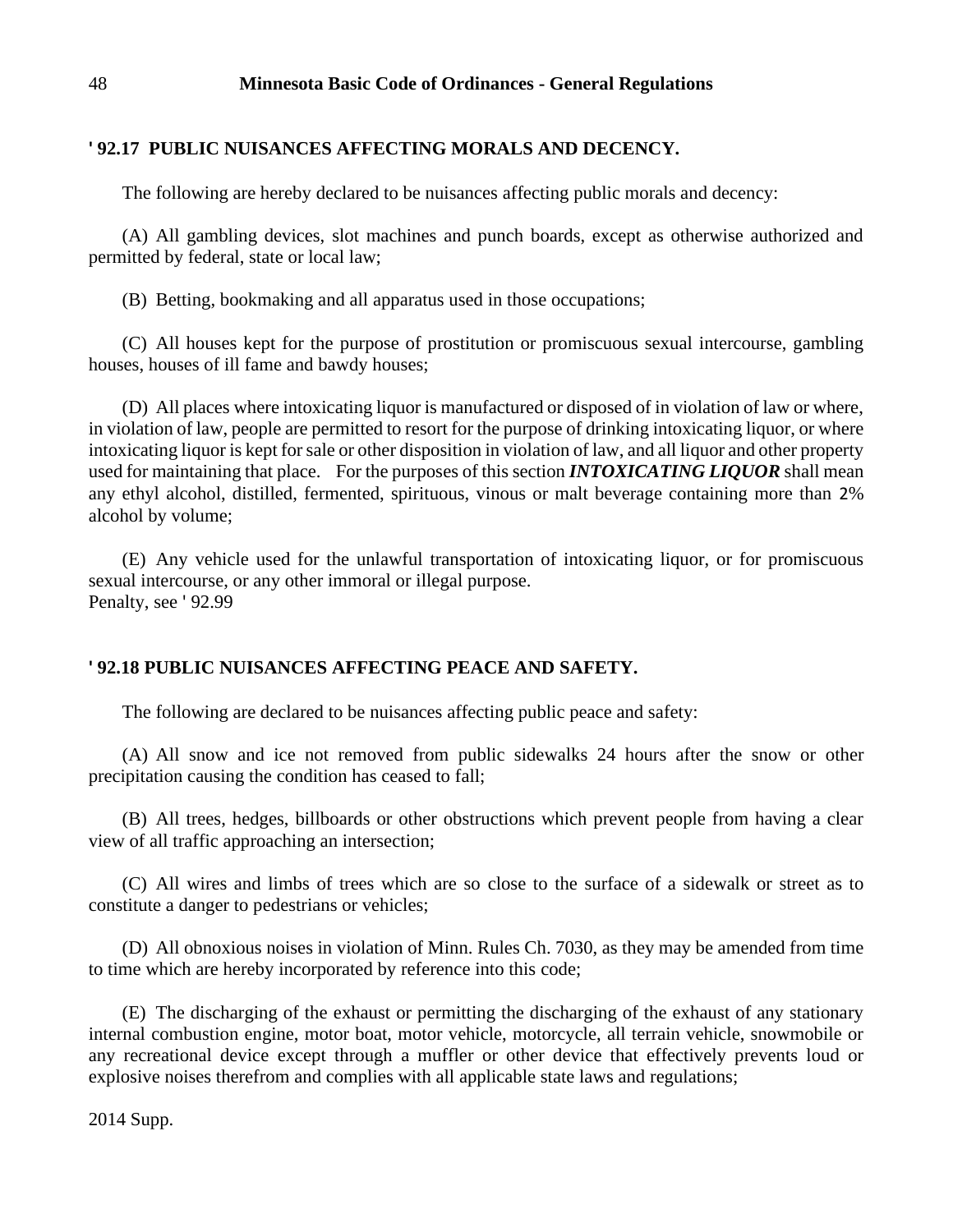#### **Health and Safety; Nuisances** 49

(F) The using or operation or permitting the using or operation of any radio receiving set, musical instrument, phonograph, paging system, machine or other device for producing or reproduction of sound in a distinctly and loudly audible manner so as to disturb the peace, quiet and comfort of any person nearby. Operation of any device referred to above between the hours of 10:00 p.m. and 7:00 a.m. in a manner so as to be plainly audible at the property line of the structure or building in which it is located, or at a distance of 50 feet if the source is located outside a structure or building shall be prima facie evidence of violation of this section;

(G) No person shall participate in any party or other gathering of people giving rise to noise, unreasonably disturbing the peace, quiet, or repose of another person. When a police officer determines that a gathering is creating such a noise disturbance, the officer may order all persons present, other than the owner or tenant of the premises where the disturbance is occurring, to disperse immediately. No person shall refuse to leave after being ordered by a police officer to do so. Every owner or tenant of such premises who has knowledge of the disturbance shall make every reasonable effort to see that the disturbance is stopped;

(H) Obstructions and excavations affecting the ordinary public use of streets, alleys, sidewalks or public grounds except under conditions as are permitted by this code or other applicable law;

(I) Radio aerials or television antennae erected or maintained in a dangerous manner;

(J) Any use of property abutting on a public street or sidewalk or any use of a public street or sidewalk which causes large crowds of people to gather, obstructing traffic and the free use of the street or sidewalk;

(K) All hanging signs, awnings and other similar structures over streets and sidewalks, so situated so as to endanger public safety, or not constructed and maintained as provided by ordinance;

(L) The allowing of rain water, ice or snow to fall from any building or structure upon any street or sidewalk or to flow across any sidewalk;

(M) Any barbed wire fence less than six feet above the ground and within three feet of a public sidewalk or way;

(N) All dangerous, unguarded machinery in any public place, or so situated or operated on private property as to attract the public;

(O) Waste water cast upon or permitted to flow upon streets or other public properties;

(P) Accumulations in the open of discarded or disused machinery, household appliances, automobile bodies or other material in a manner conducive to the harboring of rats, mice, snakes or vermin, or the rank growth of vegetation among the items so accumulated, or in a manner creating fire, health or safety hazards from accumulation;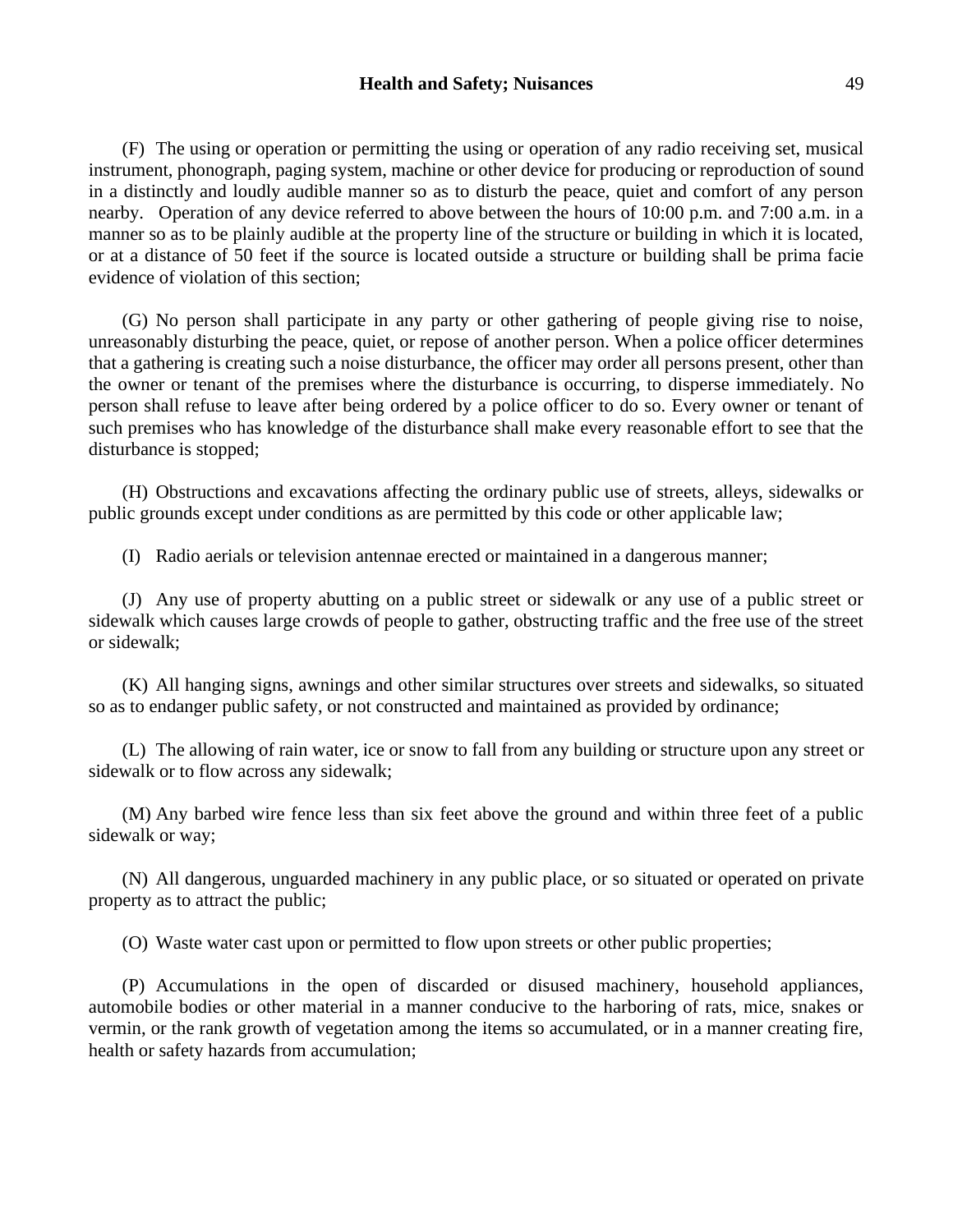(Q) Any well, hole or similar excavation which is left uncovered or in another condition as to constitute a hazard to any child or other person coming on the premises where it is located;

(R) Obstruction to the free flow of water in a natural waterway or a public street drain, gutter or ditch with trash of other materials;

(S) The placing or throwing on any street, sidewalk or other public property of any glass, tacks, nails, bottles or other substance which may injure any person or animal or damage any pneumatic tire when passing over the substance;

(T) The depositing of garbage or refuse on a public right-of-way or on adjacent private property;

(U) All other conditions or things which are likely to cause injury to the person or property of anyone.

(V) (1) *Noises prohibited.*

(a) *General prohibition.* No person shall make or cause to be made any distinctly and loudly audible noise that unreasonably annoys, disturbs, injures, or endangers the comfort, repose, health, peace, safety, or welfare of any person or precludes their enjoyment of property or affects their property's value. This general prohibition is not limited by the specific restrictions of this section.

(b) *Defective vehicles or loads.* No person shall use any vehicle so out of repair or so loaded as to create loud and unnecessary grating, grinding, rattling, or other noise.

(c) *Loading, unloading, unpacking.* No person shall create loud or excessive noise in loading, unloading, or unpacking any vehicle.

(d) *Radios, phonographs, paging systems, and the like.* No person shall use or operate or permit the use or operation of any radio receiving set, musical instrument, phonograph, paging system, machine or other device for the production or reproduction of sound in a distinct and loudly audible manner as to unreasonably disturb the peace, quiet, and comfort of any person nearby. Operation of any such set, instrument, phonograph, machine or other device between the hours of 10:00 p.m. and 7:00 a.m. in such a manner as to be plainly audible at the property line of the structure or building in which it is located, in the hallway or apartment adjacent, or at a distance of 50 feet if the source is located outside a structure or building, shall be prima facie evidence of a violation of this section.

(e) *Schools, churches, hospitals, and the like.* No person shall create any excessive noise on a street, alley or public grounds adjacent to any school, institution of learning, church or hospital when the noise unreasonably interferes with the working of the institution or disturbs or unduly annoys its occupants or residents and when conspicuous signs indicate the presence of such institution.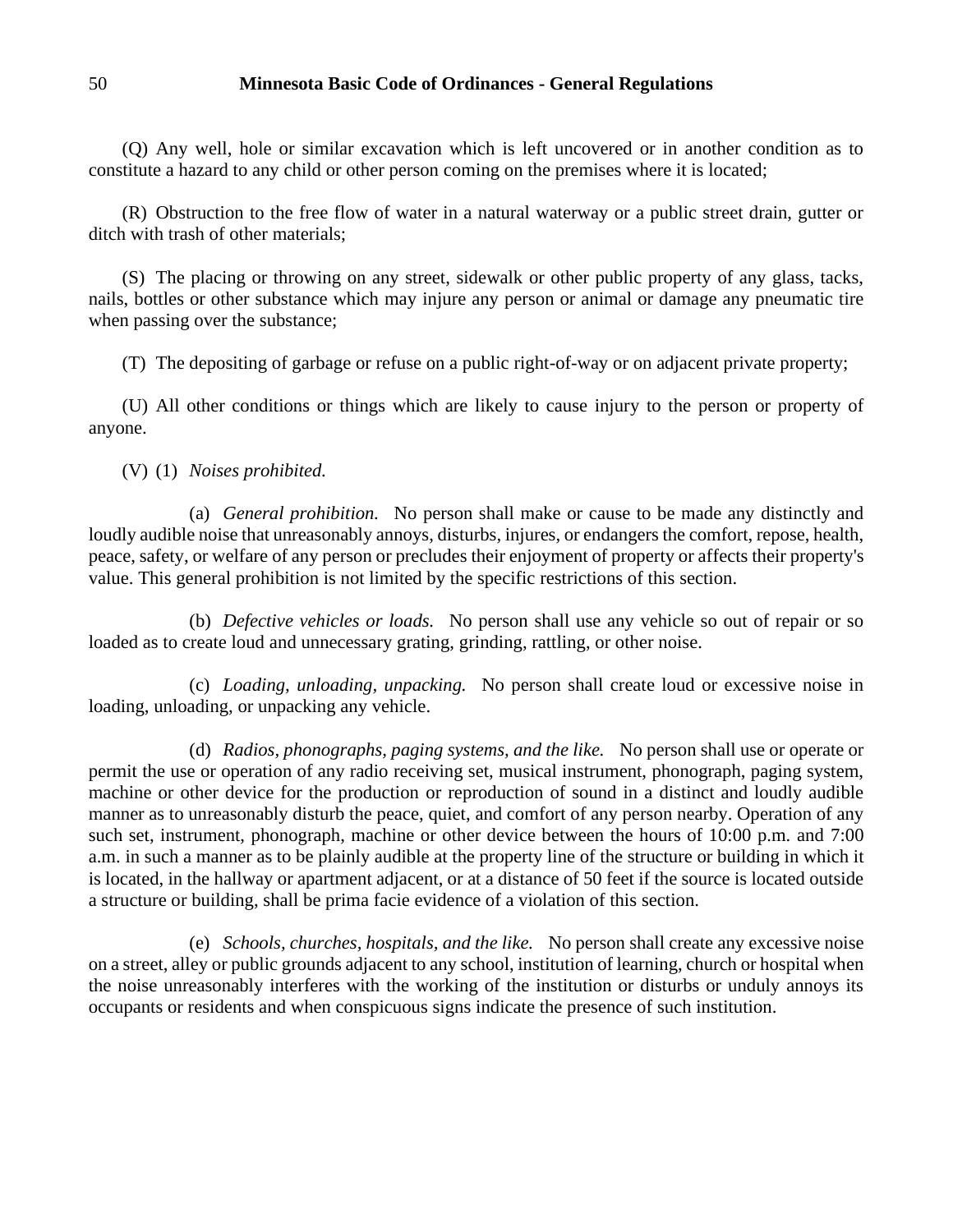# (2) *Hourly restriction of certain operations.*

(a) *Domestic power equipment.* No person shall operate a power lawn mower, power hedge clipper, chain saw, mulcher, garden tiller, edger, drill or other similar domestic power maintenance equipment except between the hours of 7:00 a.m. and 10:00 p.m. on any weekday or between the hours of 9:00 a.m. and 9:00 p.m. on any weekend or holiday. Snow removal equipment is exempt from this provision.

(b) *Refuse hauling.* No person shall collect or remove garbage or refuse in any residential district except between the hours of 6:00 a.m. and 10:00 p.m. on any weekday or between the hours of 9:00 a.m. and 9:00 p.m. on any weekend or holiday.

(c) *Construction activities.* No person shall engage in or permit construction activities involving the use of any kind of electric, diesel, or gas-powered machine or other power equipment except between the hours of 7:00 a.m. and 10:00 p.m. on any weekday or between the hours of 9:00 a.m. and 9:00 p.m. on any weekend or holiday.

(3) *Noise impact statements.* The Council may require any person applying for a change in zoning classification or a permit or license for any structure, operation, process, installation or alteration or project that may be considered a potential noise source to submit a noise impact statement on a form prescribed by the Council. It shall evaluate each such statement and take its evaluation into account in approving or disapproving the license or permit applied for or the zoning change requested.

(W) Reflected glare or light from private exterior lighting exceeding 0.5 footcandles as measured on the property line of the property where the lighting is located when abutting any residential parcel, and one footcandle when abutting any commercial or industrial parcel. Penalty, see ' 92.99

# **' 92.19 NUISANCE PARKING AND STORAGE.**

(A) *Declaration of nuisance.* The outside parking and storage on residentially-zoned property of large numbers of vehicles and vehicles, materials, supplies or equipment not customarily used for residential purposes in violation of the requirements set forth below is declared to be a public nuisance because it (a) obstructs views on streets and private property, (b) creates cluttered and otherwise unsightly areas, (c) prevents the full use of residential streets for residential parking, (d) introduces commercial advertising signs into areas where commercial advertising signs are otherwise prohibited, (e) decreases adjoining landowners' and occupants' enjoyment of their property and neighborhood, and (f) otherwise adversely affects property values and neighborhood patterns.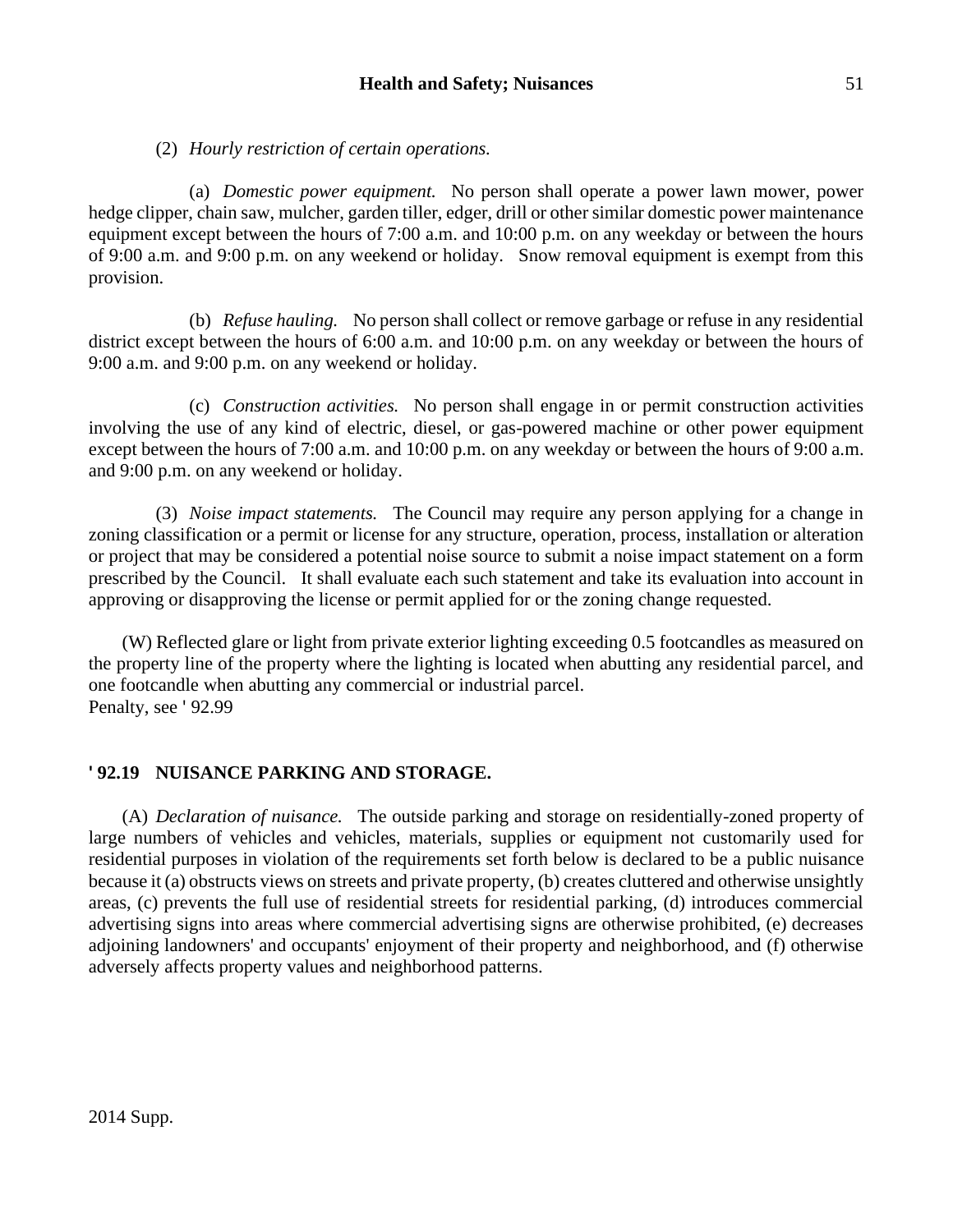(B) *Unlawful parking and storage.*

(1) A person must not place, store, or allow the placement or storage of ice fish houses, skateboard ramps, playhouses or other similar non-permanent structures outside continuously for longer than 24 hours in the front-yard area of residential property unless more than 100 feet back from the front property line.

(2) A person must not place, store, or allow the placement or storage of pipe, lumber, forms, steel, machinery, or similar materials, including all materials used in connection with a business, outside on residential property, unless shielded from public view by an opaque cover or fence.

(3) A person must not cause, undertake, permit or allow the outside parking and storage of vehicles on residential property unless it complies with the following requirements:

(a) No more than four vehicles per lawful dwelling unit may be parked or stored anywhere outside on residential property, except as otherwise permitted or required by the city because of nonresidential characteristics of the property. This maximum number does not include vehicles of occasional guests who do not reside on the property.

(b) Vehicles that are parked or stored outside in the front-yard area must be on a paved or graveled parking surface or driveway area.

(c) Vehicles, watercraft and other articles stored outside on residential property must be owned by a person who resides on that property. Students who are away at school for periods of time but still claim the property as their legal residence will be considered residents on the property. Penalty, see ' 92.99

# **' 92.20 INOPERABLE MOTOR VEHICLES.**

(A) *Declaration of a nuisance.* Any motor vehicles described in this section constitute a hazard to the health and welfare of the residents of the community in that such vehicles can harbor noxious diseases, furnish a shelter and breeding place for vermin and present physical danger to the safety and well-being of children and citizens; and vehicles containing fluids which, if released into the environment, can and do cause significant health risks to the community.

(B) It shall be unlawful to keep, park, store or abandon any motor vehicle which is not in operating condition, partially dismantled, used for repair of parts or as a source of repair or replacement parts for other vehicles, kept for scrapping, dismantling or salvage of any kind, or which is not properly licensed for operation with the state, pursuant to M.S.  $\overline{\phantom{0}}$  168.13, as it may be amended from time to time.

(C) This section does not apply to a motor vehicle enclosed in a building and/or kept out of view from any street, road or alley, and which does not foster complaint from a resident of the city. A privacy fence is permissible. Penalty, see ' 92.99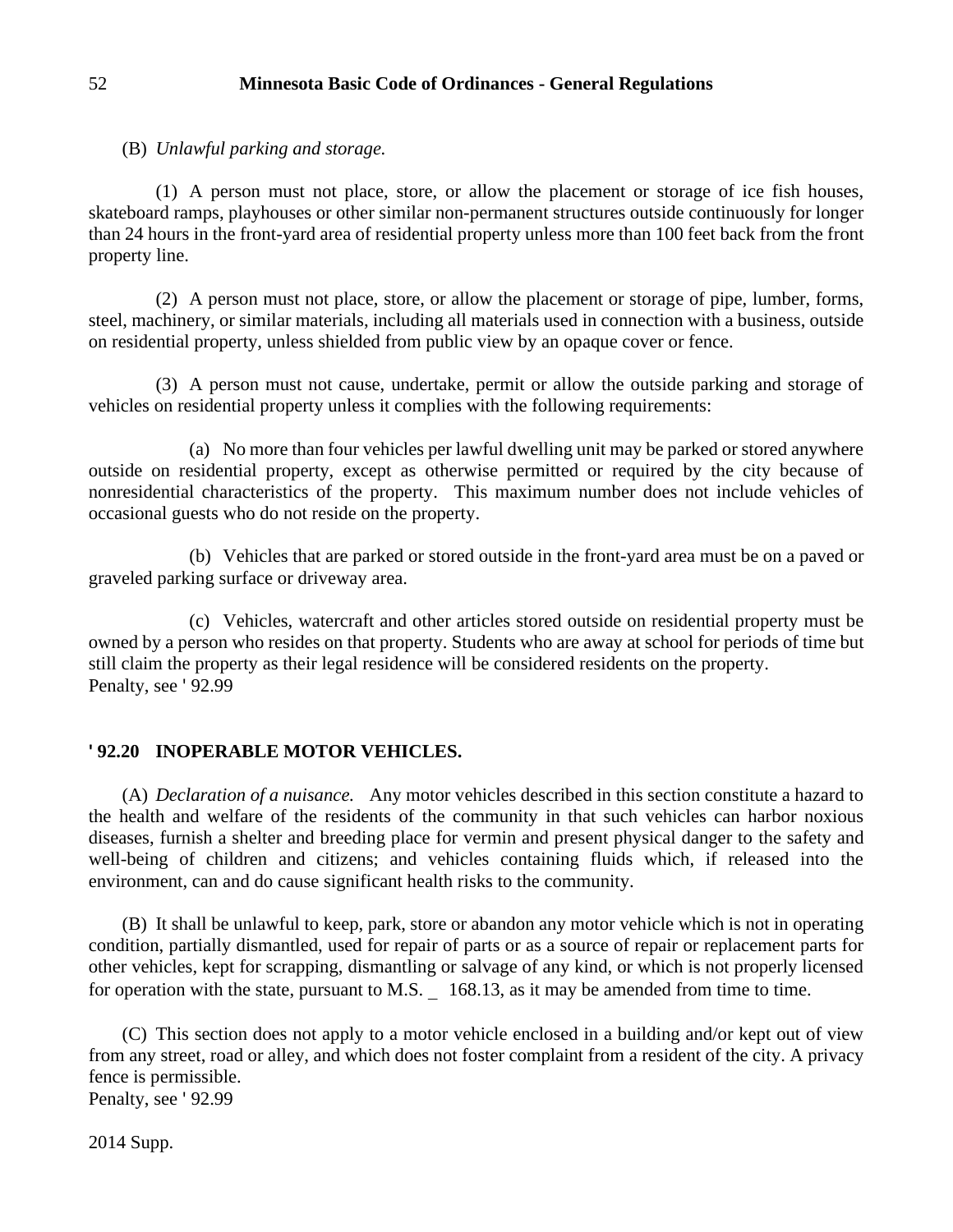# **' 92.21 BUILDING MAINTENANCE AND APPEARANCE.**

(A) *Declaration of nuisance.* Buildings, fences and other structures that have been so poorly maintained that their physical condition and appearance detract from the surrounding neighborhood are declared to be public nuisances because they (a) are unsightly, (b) decrease adjoining landowners and occupants' enjoyment of their property and neighborhood, and (c) adversely affect property values and neighborhood patterns.

(B) *Standards.* A building, fence or other structure is a public nuisance if it does not comply with the following requirements:

(1) No part of any exterior surface may have deterioration, holes, breaks, gaps, loose or rotting boards or timbers.

(2) Every exterior surface that has had a surface finish such as paint applied must be maintained to avoid noticeable deterioration of the finish. No wall or other exterior surface may have peeling, cracked, chipped or otherwise deteriorated surface finish on more than 20% of:

(a) Any one wall or other flat surface; or

(b) All door and window moldings, eaves, gutters, and similar projections on any one side or surface.

(3) No glass, including windows and exterior light fixtures, may be broken or cracked, and no screens may be torn or separated from moldings.

(4) Exterior doors and shutters must be hung properly and have an operable mechanism to keep them securely shut or in place.

(5) Cornices, moldings, lintels, sills, bay or dormer windows and similar projections must be kept in good repair and free from cracks and defects that make them hazardous or unsightly.

(6) Roof surfaces must be tight and have no defects that admit water. All roof drainage systems must be secured and hung properly.

(7) Chimneys, antennae, air vents, and other similar projections must be structurally sound and in good repair. These projections must be secured properly, where applicable, to an exterior wall or exterior roof.

(8) Foundations must be structurally sound and in good repair. Penalty, see ' 92.99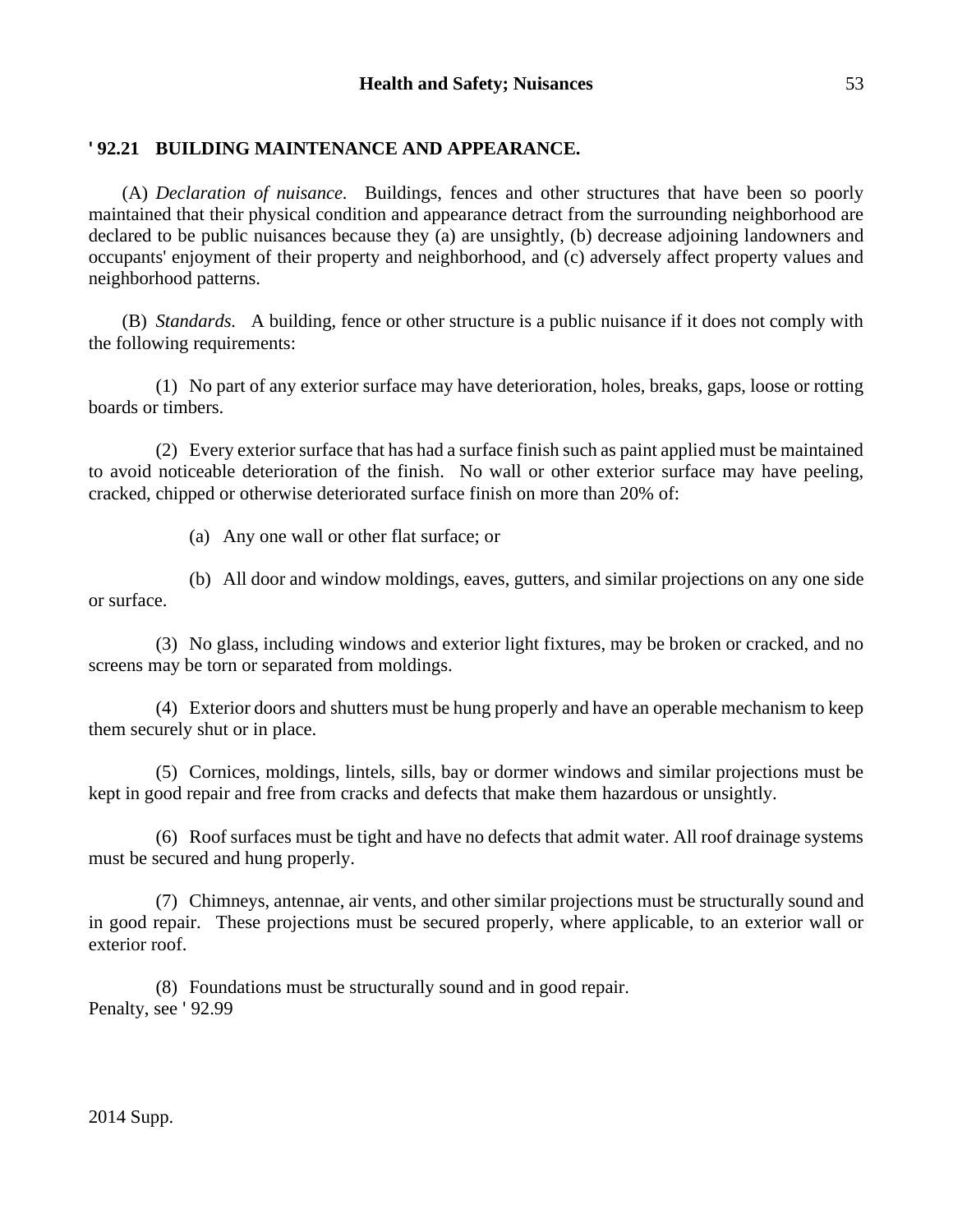#### **' 92.22 DUTIES OF CITY OFFICERS.**

For purposes of '' 92.22 and 92.23, the Police Department, or Sheriff or person designated by the City Council under ' 10.20, if the city has at the time no Police Department, may enforce the provisions relating to nuisances. Any peace officer or designated person shall have the power to inspect private premises and take all reasonable precautions to prevent the commission and maintenance of public nuisances. Except in emergency situations of imminent danger to human life and safety, no police officer or designated person shall enter private property for the purpose of inspecting or preventing public nuisances without the permission of the owner, resident or other person in control of the property, unless the officer or person designated has obtained a warrant or order from a court of competent jurisdiction authorizing the entry, as provided in ' 10.20.

#### **' 92.23 ABATEMENT.**

(A) *Notice.* Written notice of violation; notice of the time, date, place and subject of any hearing before the City Council; notice of City Council order; and notice of motion for summary enforcement hearing shall be given as set forth in this section.

(1) *Notice of violation.* Written notice of violation shall be served by a peace officer or designated person on the owner of record or occupant of the premises either in person or by certified or registered mail. If the premises is not occupied, the owner of record is unknown, or the owner of record or occupant refuses to accept notice of violation, notice of violation shall be served by posting it on the premises.

(2) *Notice of City Council hearing.* Written notice of any City Council hearing to determine or abate a nuisance shall be served on the owner of record and occupant of the premises either in person or by certified or registered mail. If the premises is not occupied, the owner of record is unknown, or the owner of record or occupant refuses to accept notice of the City Council hearing, notice of City Council hearing shall be served by posting it on the premises.

(3) *Notice of City Council order.* Except for those cases determined by the city to require summary enforcement, written notice of any City Council order shall be made as provided in M.S. ' 463.17 (Hazardous and Substandard Building Act), as it may be amended from time to time.

(4) *Notice of motion for summary enforcement.* Written notice of any motion for summary enforcement shall be made as provided for in M.S. ' 463.17 (Hazardous and Substandard Building Act), as it may be amended from time to time.

(B) *Procedure.* Whenever a peace officer or designated person determines that a public nuisance is being maintained or exists on the premises in the city, the officer or person designated may notify in writing the owner of record or occupant of the premises of such fact and order that the nuisance be terminated or abated. The notice of violation shall specify the steps to be taken to abate the nuisance and the time within which the nuisance is to be abated. If the notice of violation is not complied with within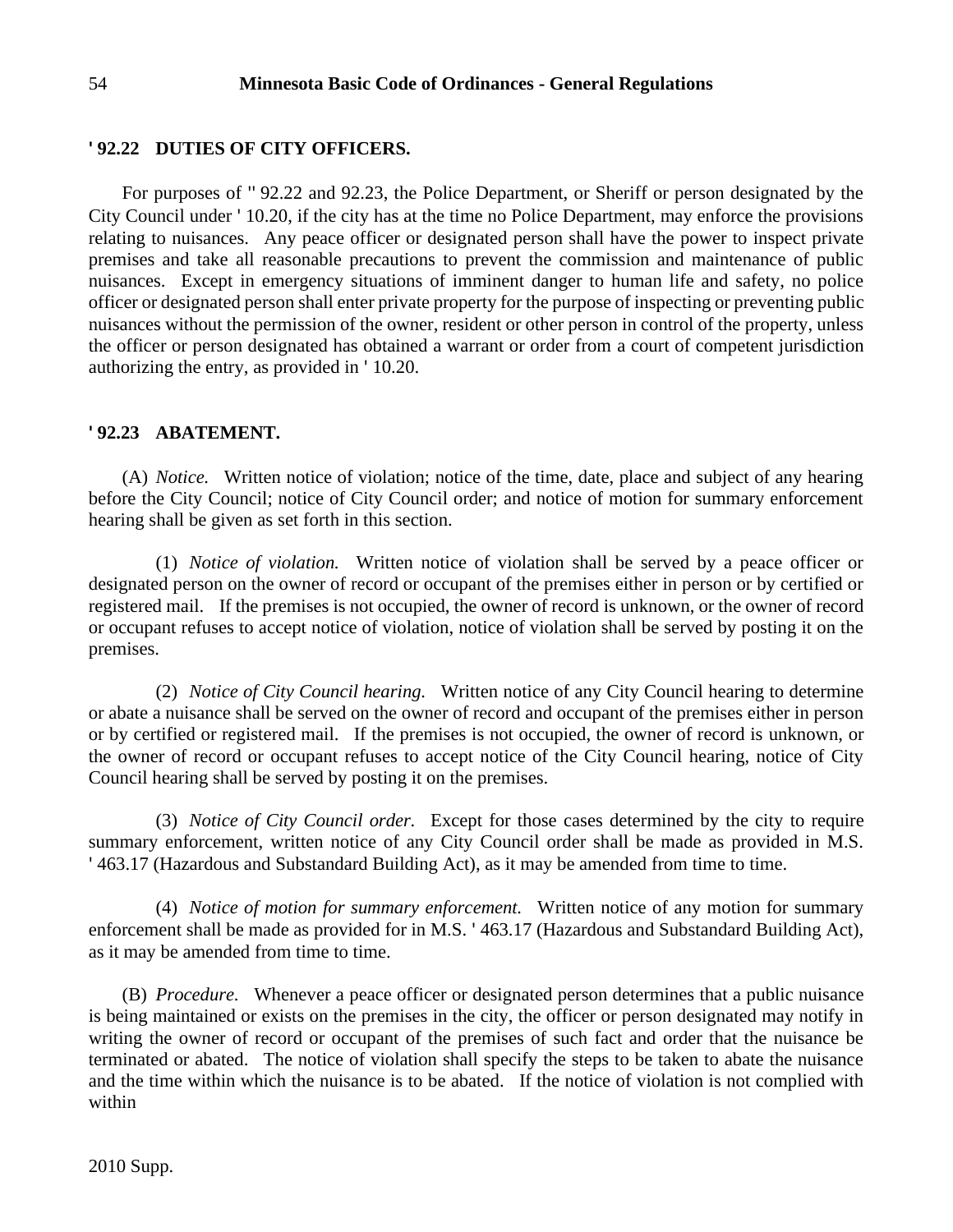the time specified, the officer or designated person shall report that fact forthwith to the City Council. Thereafter, the City Council may, after notice to the owner or occupant and an opportunity to be heard, determine that the condition identified in the notice of violation is a nuisance and further order that if the nuisance is not abated within the time prescribed by the City Council, the city may seek injunctive relief by serving a copy of the City Council order and notice of motion for summary enforcement or obtain an administrative search and seizure warrant and abate the nuisance.

(C) *Emergency procedure; summary enforcement.* In cases of emergency, where delay in abatement required to complete the notice and procedure requirements set forth in divisions (A) and (B) of this section will permit a continuing nuisance to unreasonably endanger public health safety or welfare, the City Council may order summary enforcement and abate the nuisance. To proceed with summary enforcement, the officer or designated person shall determine that a public nuisance exists or is being maintained on premises in the city and that delay in abatement of the nuisance will unreasonably endanger public health, safety or welfare. The officer or designated person shall notify in writing the occupant or owner of the premises of the nature of the nuisance and of the city's intention to seek summary enforcement and the time and place of the City Council meeting to consider the question of summary enforcement. The City Council shall determine whether or not the condition identified in the notice to the owner or occupant is a nuisance, whether public health, safety or welfare will be unreasonably endangered by delay in abatement required to complete the procedure set forth in division (A) of this section, and may order that the nuisance be immediately terminated or abated. If the nuisance is not immediately terminated or abated, the City Council may order summary enforcement and abate the nuisance.

(D) *Immediate abatement.* Nothing in this section shall prevent the city, without notice or other process, from immediately abating any condition which poses an imminent and serious hazard to human life or safety.

Penalty, see ' 92.99

# **' 92.24 RECOVERY OF COST.**

(A) *Personal liability.* The owner of premises on which a nuisance has been abated by the city or a person who has caused a public nuisance on a property not owned by that person shall be personally liable for the cost to the city of the abatement, including administrative costs. As soon as the work has been completed and the cost determined, the City Clerk or other official shall prepare a bill for the cost and mail it to the owner. Thereupon the amount shall be immediately due and payable at the office of the City Clerk.

(B) *Assessment.* After notice and hearing as provided in M.S. ' 429.061, as it may be amended from time to time, if the nuisance is a public health or safety hazard on private property, the accumulation of snow and ice on public sidewalks, the growth of weeds on private property or outside the traveled portion of streets, or unsound or insect-infected trees, the City Clerk shall, on or before September 1 next following abatement of the nuisance, list the total unpaid charges along with all other charges as well as other charges for current services to be assessed under M.S. ' 429.101 against each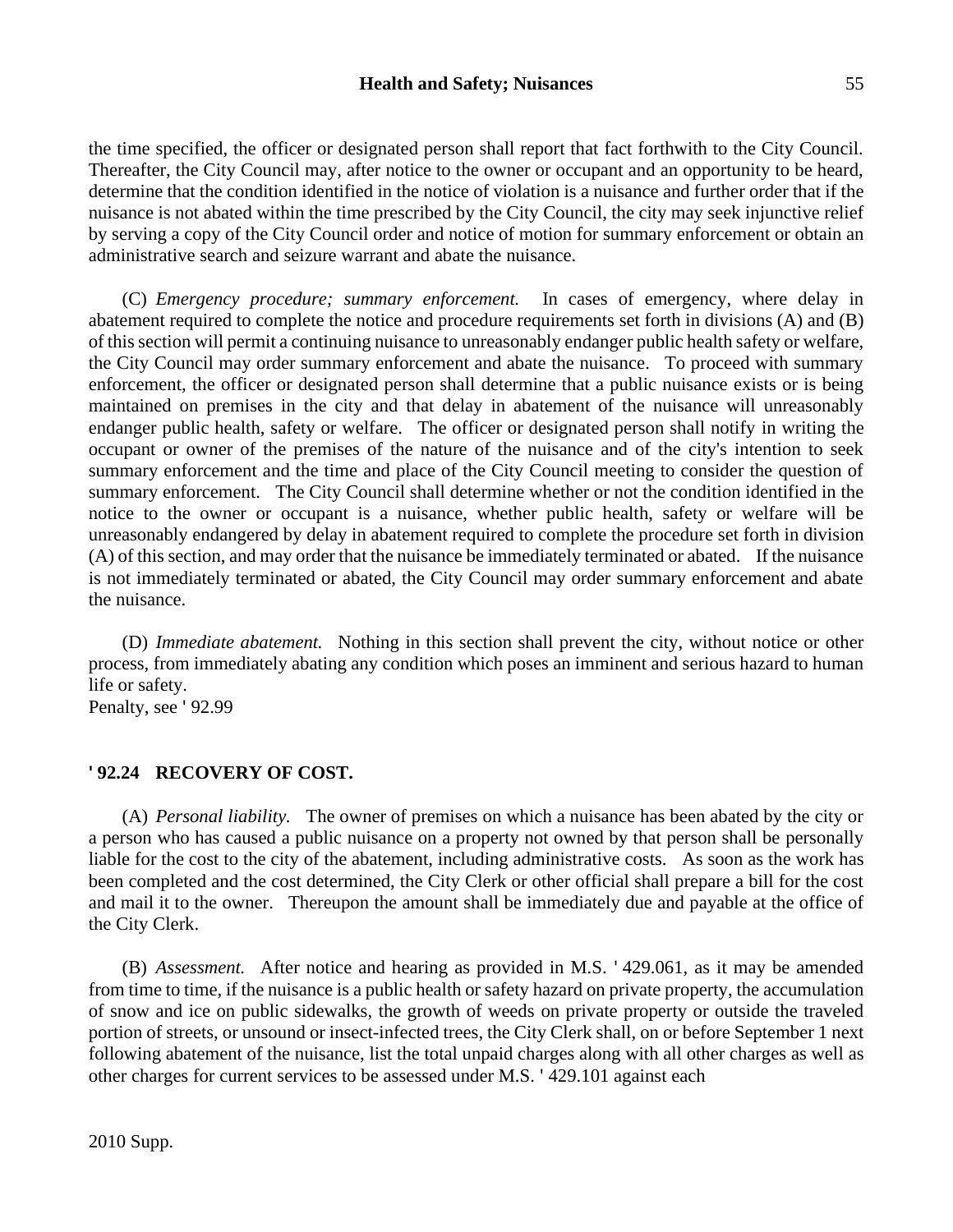separate lot or parcel to which the charges are attributable. The City Council may then spread the charges against the property under that statute and other pertinent statutes for certification to the County Auditor and collection along with current taxes the following year or in annual installments, not exceeding ten, as the City Council may determine in each case. Penalty, see ' 92.99

### *WEEDS*

# **' 92.35 SHORT TITLE.**

This subchapter shall be cited as the AWeed Ordinance. @

### **' 92.36 JURISDICTION.**

This subchapter shall be in addition to any state statute or regulation or county ordinance presently in effect, subsequently added, amended or repealed.

# **' 92.37 DEFINITIONS; EXCLUSIONS.**

(A) For the purpose of this subchapter, the following definitions shall apply unless the context clearly indicates or requires a different meaning.

**DESTRUCTION ORDER.** The notice served by the City Council or designated city official, in cases of appeal, on the property owner of the ordinance violation that shall conform to M.S. ' 18.83, Subd. 2, as it may be amended from time to time.

*MEADOW VEGETATION.* Grasses and flowering broad-leaf plants that are native to, or adapted to, the state of Minnesota, and that are commonly found in meadow and prairie plant communities, except weeds as defined herein.

*PROPERTY OWNER.* The person occupying the property, the holder of legal title or a person having control over the property of another, such as a right-of-way, easement, license or lease.

*WEEDS, GRASSES* and *RANK VEGETATION.* Includes but is not limited to the following:

(a) Noxious weeds and rank vegetation shall include but not be limited to: alum (allium), Buckthorn, Bur Cucumber, Canada Thistle, Corncockle, Cressleaf Groundsel, Curly Dock, Dodder, Field Bindweed, French Weed, Hairy Whitetop, Hedge Bindweed, Hoary Cress, Horsenettle, Johnsongrass, Leafy Spurge, Mile-A-Minute Weed, Musk Thistle, Oxeye Daisy, Perennial Sowthistle,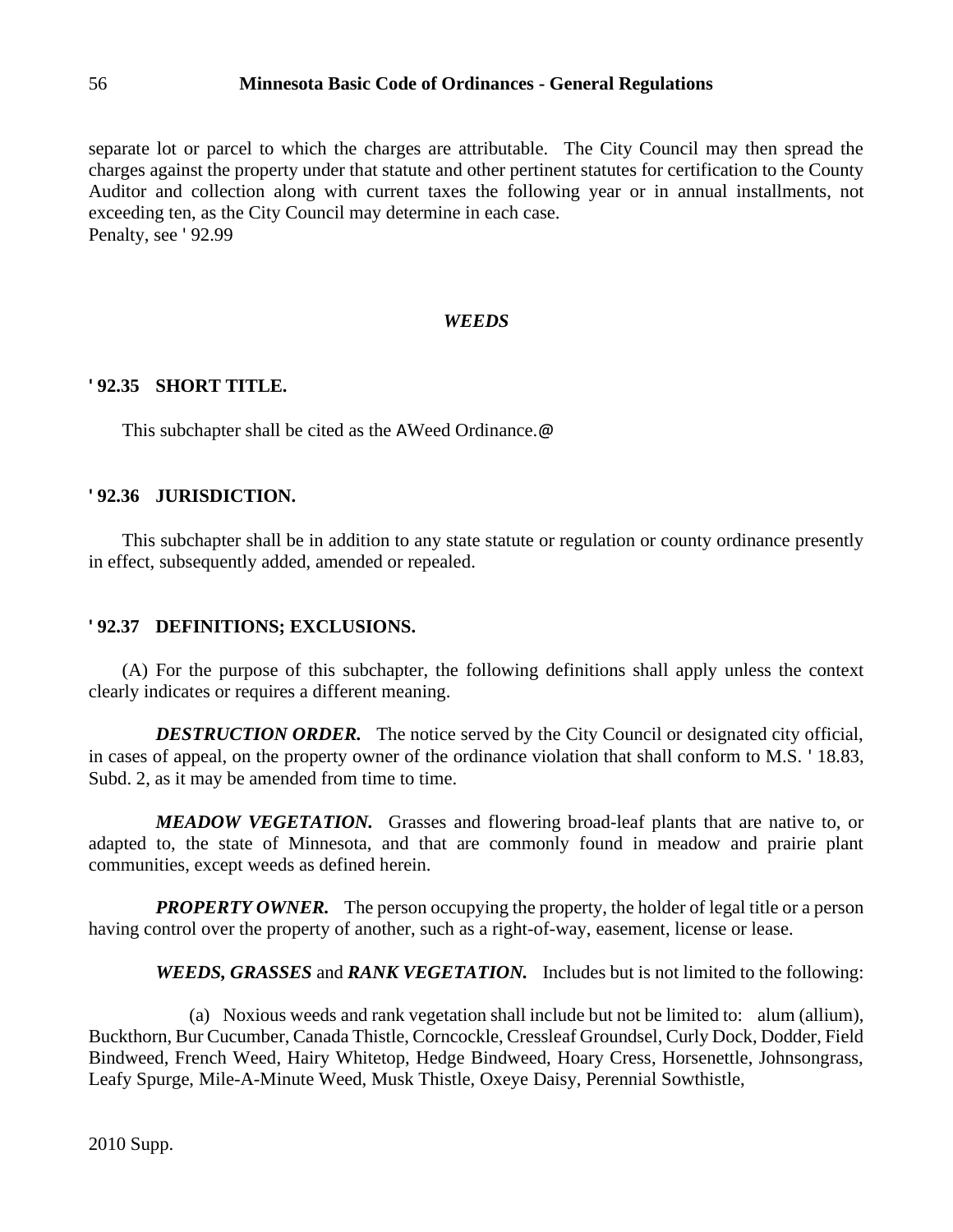Poison Hemlock, Purple Loosestrife, Quackgrass, Russian Knapweed, Russian Thistle, Serrated Tussock, Shatter Cane, Sorghum, Wild Carrot, Wild Garlic, Wild Mustard, Wild Onion, Wild Parsnip;

(b) Grapevines when growing in groups of 100 or more and not pruned, sprayed, cultivated, or otherwise maintained for two consecutive years;

(c) Bushes of the species of tall, common, or European barberry, further known as *berberis vulgaris* or its horticultural varieties;

(d) Any weeds, grass, or plants, other than trees, bushes, flowers, or other ornamental plants, growing to a height exceeding 12 inches;

(e) Rank vegetation includes the uncontrolled, uncultivated growth of annuals and perennial plants;

(f) The term *WEEDS* does not include shrubs, trees, cultivated plants or crops.

(g) Any other weed designated by M.S. ' 18.77, Subd. 8, as it may be amended from time to time, as noxious.

(B) In no event shall cultivated plants or crops include plants which have been defined by state statute or administrative rule as being noxious or detrimental plants.

### **' 92.38 OWNERS RESPONSIBLE FOR TRIMMING, REMOVAL AND THE LIKE.**

(A) All property owners shall be responsible for the removal, cutting, or disposal and elimination of weeds, grasses and rank vegetation or other uncontrolled plant growth on their property, which at the time of notice, is in excess of 12 inches in height.

(B) These provisions shall not apply to an area established with meadow vegetation if:

(1) The prior vegetation is eliminated and the meadow vegetation is planted through transplanting or seed by human or mechanical means; and

(2) A sign is posted on the property in a location likely to be seen by the public, advising that a meadow or prairie is being established. This sign must be no smaller than ten inches square, no larger than one square foot, and no higher than three feet tall. Penalty, see ' 92.99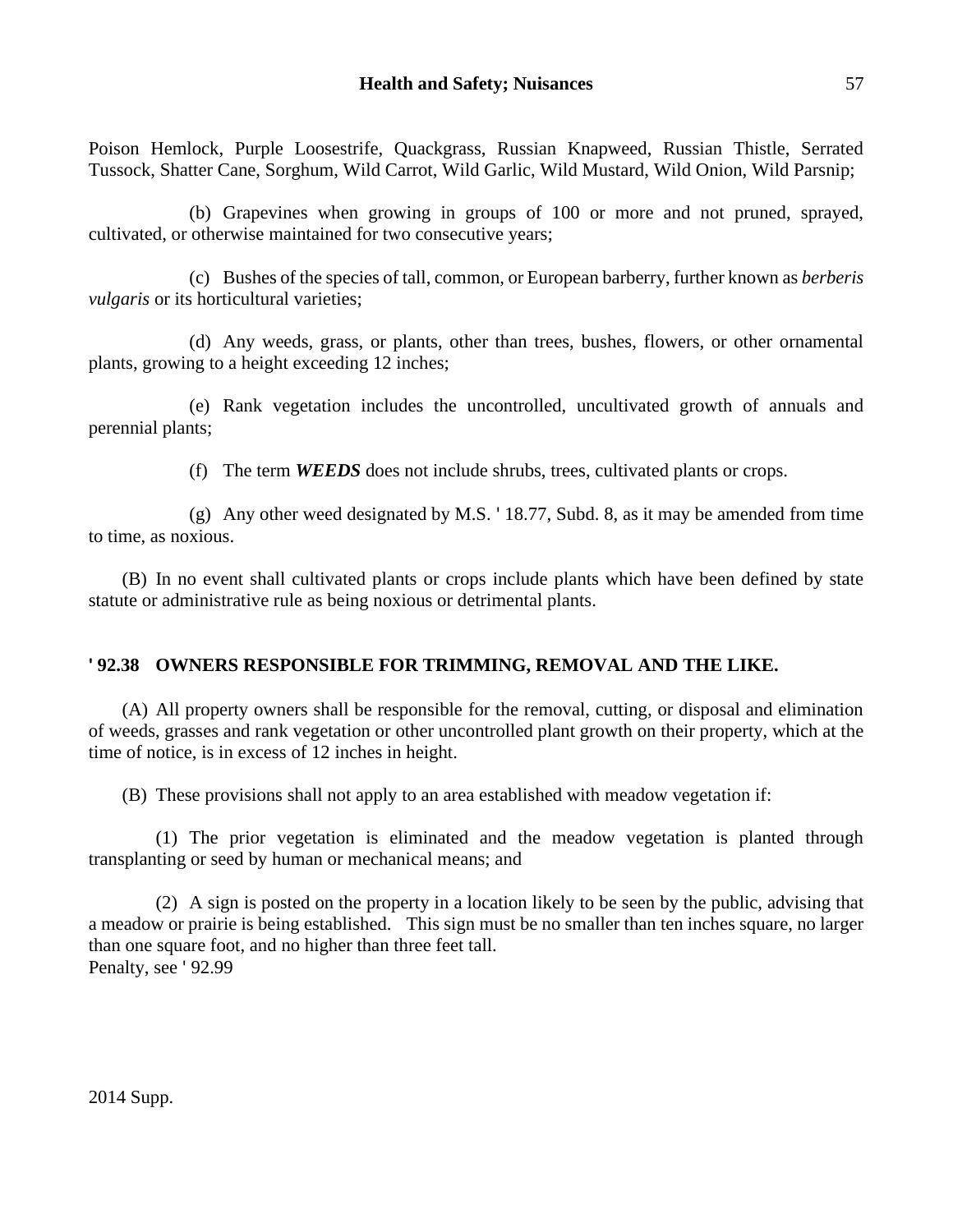#### **' 92.39 FILING COMPLAINT.**

Any person, including the city, who believes there is property located within the corporate limits of the city which has growing plant matter in violation of this subchapter shall make a written complaint signed, dated and filed with the City Clerk. If the city makes the complaint, an employee, officer or Council Member of the city shall file the complaint in all respects as set out above.

#### **' 92.40 NOTICE OF VIOLATIONS.**

(A) Upon receiving notice of the probable existence of weeds in violation of this subchapter, a person designated by the City Council shall make an inspection and prepare a written report to the City Council regarding the condition. The City Council, upon concluding that there is a probable belief that this subchapter has been violated, shall forward written notification in the form of a ADestruction Order@ to the property owner or the person occupying the property as that information is contained within the records of the City Clerk or any other city agency. The notice shall be served in writing by certified mail. The notice shall provide that within seven regular business days after the receipt of the notice that the designated violation shall be removed by the property owner or person occupying the property.

(B) (1) All notices are to be in writing and all filings are to be with the City Clerk.

(2) Certified mailing to the City Clerk or others is deemed filed on the date of posting to the United States Postal Service.

#### **' 92.41 APPEALS.**

(A) The property owner may appeal by filing written notice of objections with the City Council within 48 hours of the notice, excluding weekends and holidays, if the property owner contests the finding of the City Council. It is the property owner's responsibility to demonstrate that the matter in question is shrubs, trees, cultivated plants or crops or is not otherwise in violation of this subchapter, and should not be subject to destruction under the subchapter.

(B) An appeal by the property owner shall be brought before the City Council and shall be decided by a majority vote of the Council Members in attendance and being at a regularly scheduled or special meeting of the City Council.

#### **' 92.42 ABATEMENT BY CITY.**

In the event that the property owner shall fail to comply with the ADestruction Order@ within seven regular business days and has not filed a notice within 48 hours to the City Clerk of an intent to appeal, the City Council may employ the services of city employees or outside contractors and remove the weeds to conform to this subchapter by all lawful means. No person shall enter the property to abate the nuisance, except with the permission of the owner, resident or other person in control of the property or has obtained a warrant issued by a court of competent jurisdiction.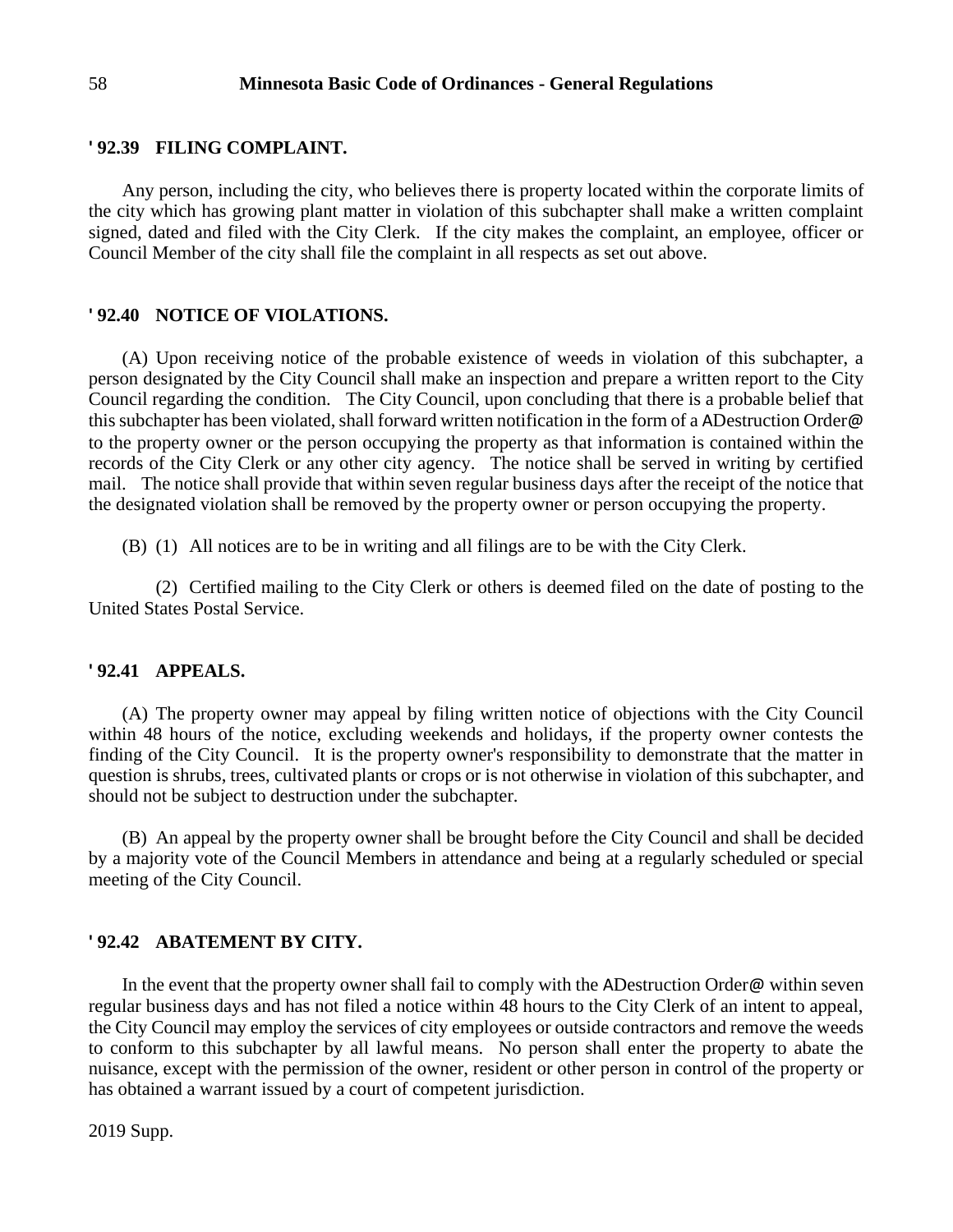#### **' 92.43 LIABILITY.**

(A) The property owner is liable for all costs of removal, cutting or destruction of weeds as defined by this subchapter.

(B) The property owner is responsible for all collection costs associated with weed destruction, including but not limited to court costs, attorney's fees and interest on any unpaid amounts incurred by the city. If the city uses municipal employees, it shall set and assign an appropriate per hour rate for employees, equipment, supplies and chemicals which may be used.

(C) All sums payable by the property owner are to be paid to the City Clerk and to be deposited in a general fund as compensation for expenses and costs incurred by the city.

(D) All sums payable by the property owner may be collected as a special assessment as provided by M.S. ' 429.101, as it may be amended from time to time.

### *OPEN BURNING*

#### **' 92.60 DEFINITIONS.**

For the purpose of this chapter, the following definitions shall apply unless the context clearly indicates or requires a different meaning.

*FIRE CHIEF, FIRE MARSHAL,* and *ASSISTANT FIRE MARSHALS.* The Fire Chief, Fire Marshal, and Assistant Fire Marshals of the Fire Department which provides fire protection services to the city.

*OPEN BURNING.* The burning of any matter if the resultant combustion products are emitted directly to the atmosphere without passing through a stack, duct or chimney, except a Arecreational fire@ as defined herein. Mobile cooking devices such as manufactured hibachis, charcoal grills, wood smokers, and propane or natural gas devices are not defined as Aopen burning. @

*RECREATIONAL FIRE.* A fire set with approved starter fuel no more than three feet in height, contained within the border of a Arecreational fire site@ using dry, clean wood; producing little detectable smoke, odor or soot beyond the property line; conducted with an adult tending the fire at all times; for recreational, ceremonial, food preparation for social purposes; extinguished completely before quitting the occasion; and respecting weather conditions, neighbors, burning bans, and air quality so that nuisance, health or safety hazards will not be created. No more than one recreational fire is allowed on any property at one time.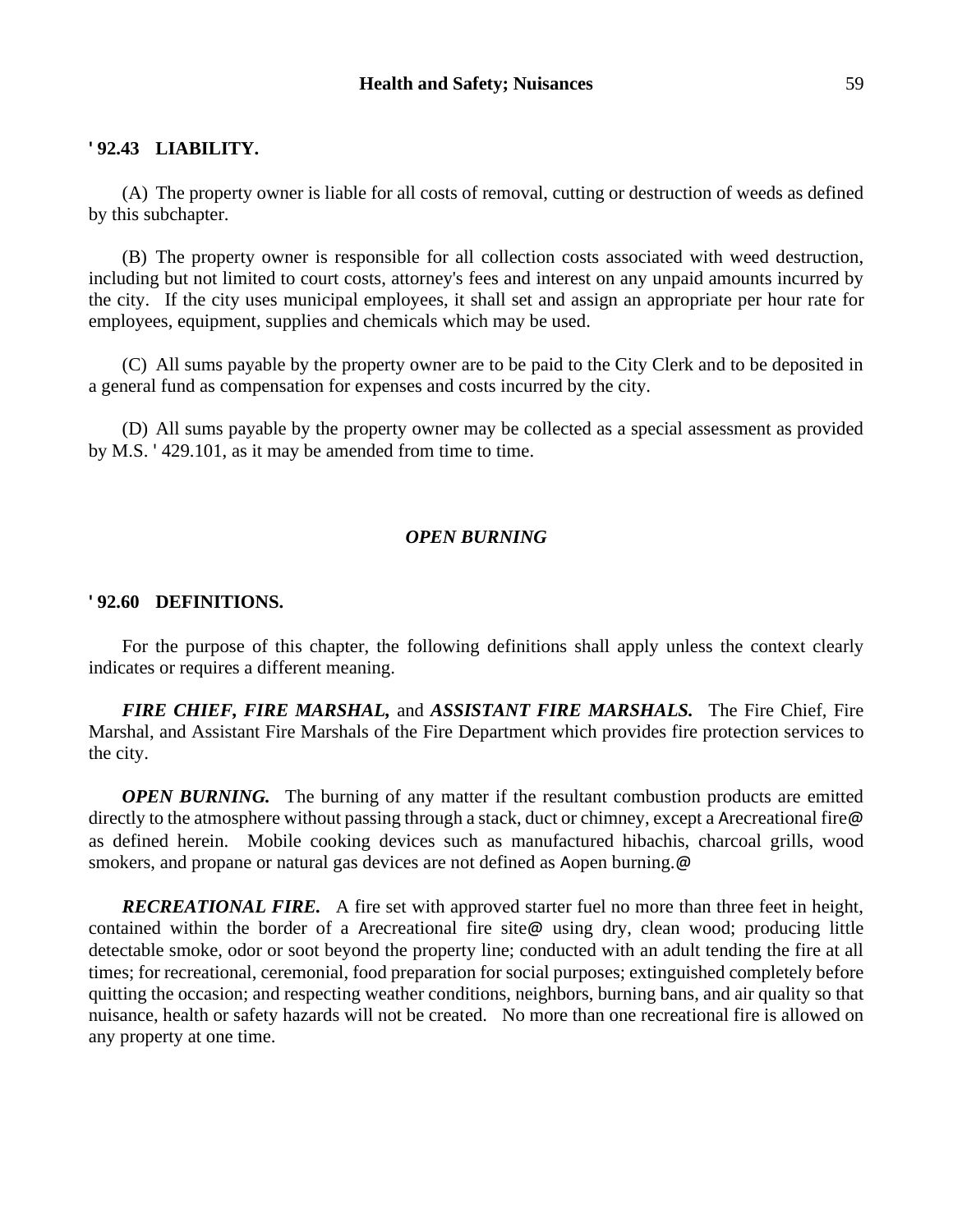*RECREATIONAL FIRE SITE.* An area of no more than a three foot diameter circle (measured from the inside of the fire ring or border); completely surrounded by non-combustible and non-smoke or odor producing material, either of natural rock, cement, brick, tile or blocks or ferrous metal only and which area is depressed below ground, on the ground, or on a raised bed. Included are permanent outdoor wood burning fireplaces. Burning barrels are not a Arecreation fire site@ as defined herein. Recreational fire sites shall not be located closer than 25 feet to any structure or combustible material.

*RUNNING FIRE.* An attended fire allowed to spread through surface vegetative matter under controlled conditions for the purpose of vegetative management, forest management, game habitat management, or agricultural improvement.

*STARTER FUELS.* Dry, untreated, unpainted, kindling, branches, cardboard or charcoal fire starter. Paraffin candles and alcohols are permitted as starter fuels and as aids to ignition only. Propane gas torches or other clean gas burning devices causing minimal pollution must be used to start an open burn.

**VEGETATIVE MATERIALS.** Dry leaves, dry grass clippings, twigs, branches, tree limbs, untreated or unpainted wood that contains no glues or resins, and other similar materials. Paper and cardboard are not considered vegetative materials.

*WOOD.* Dry, clean fuel only such as twigs, branches, limbs, manufactured fireplace logs, charcoal, cord wood or untreated dimensional lumber. AWood@ does not include wood that is green with leaves or needles, rotten, wet, oil soaked, or treated with paint, glue or preservatives. Clean pallets may be used for recreational fires when cut into three foot lengths.

#### **' 92.61 PROHIBITED MATERIALS.**

(A) No person shall conduct, cause or permit open burning of oils, petroleum fuels, rubber, plastics, chemically treated materials, or other materials which produce excessive or noxious smoke such as but not limited to: tires, railroad ties, treated, painted or glued wood composite shingles, tar paper, insulation, composition board, sheet rock, wiring, paint or paint fillers.

(B) No person shall conduct, cause or permit open burning of: hazardous waste or materials from salvage operations; solid waste generated from an industrial or manufacturing process; materials from a service or commercial establishment; or building material generated from demolition of commercial or institutional structures.

(C) No person shall conduct, cause or permit open burning of discarded material resulting from the handling, processing, storage, preparation, serving or consumption of food.

(D) No person shall conduct, cause or permit open burning of any leaves or grass clippings. Penalty, see ' 92.99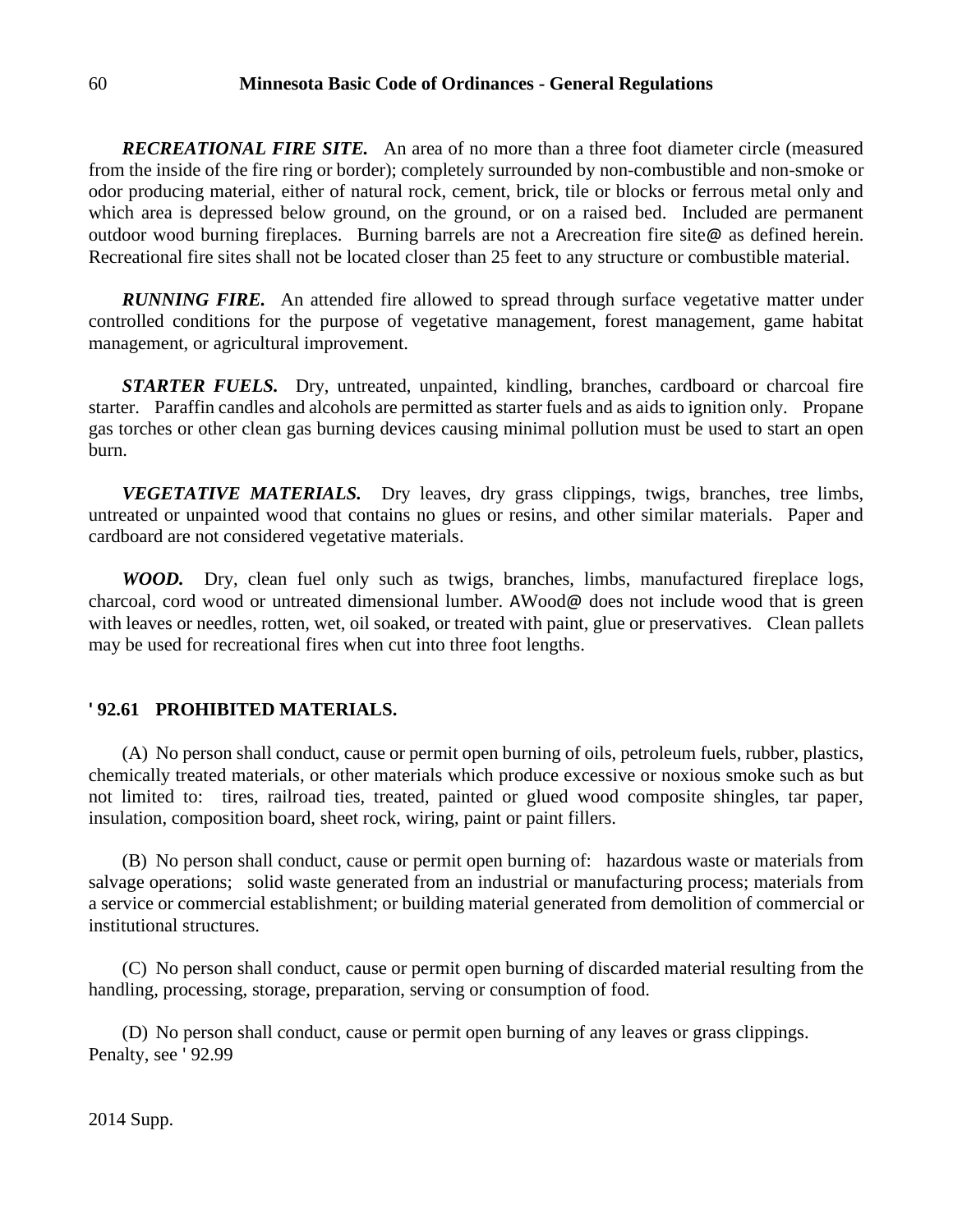# **' 92.62 PERMIT REQUIRED FOR OPEN BURNING.**

No person shall start or allow any open burning on any property in the city without first having obtained an open burn permit, except that a permit is not required for any fire which is a recreational fire as defined in ' 92.60.

Penalty, see ' 92.99

# **' 92.63 PURPOSES ALLOWED FOR OPEN BURNING.**

(A) Open burn permits may be issued only for the following purposes:

- (1) Elimination of fire or health hazard that cannot be abated by other practical means.
- (2) Ground thawing for utility repair and construction.

(3) Disposal of vegetative matter for managing forest, prairie or wildlife habitat, and in the development and maintenance of land and rights-of-way where chipping, composting, landspreading or other alternative methods are not practical.

(4) Disposal of diseased trees generated on-site, diseased or infected nursery stock, diseased bee hives.

(5) Disposal of unpainted, untreated, non-glued lumber and wood shakes generated from construction, where recycling, reuse, removal or other alternative disposal methods are not practical.

(6) Running fires.

(B) Fire training permits can only issued by the Minnesota Department of Natural Resources.

(C) Permits for the operation of permanent tree and brush burning sites may only be issued by the Minnesota Department of Natural Resources (DNR). Penalty, see ' 92.99

# **' 92.64 PERMIT APPLICATION FOR OPEN BURNING; PERMIT FEES.**

(A) Open burning permits shall be obtained by making application on a form prescribed by the Department of Natural Resources (DNR) and adopted by the Fire Department. The permit application shall be presented to the Fire Chief, Fire Marshal, and Assistant Fire Marshals for reviewing and processing those applications.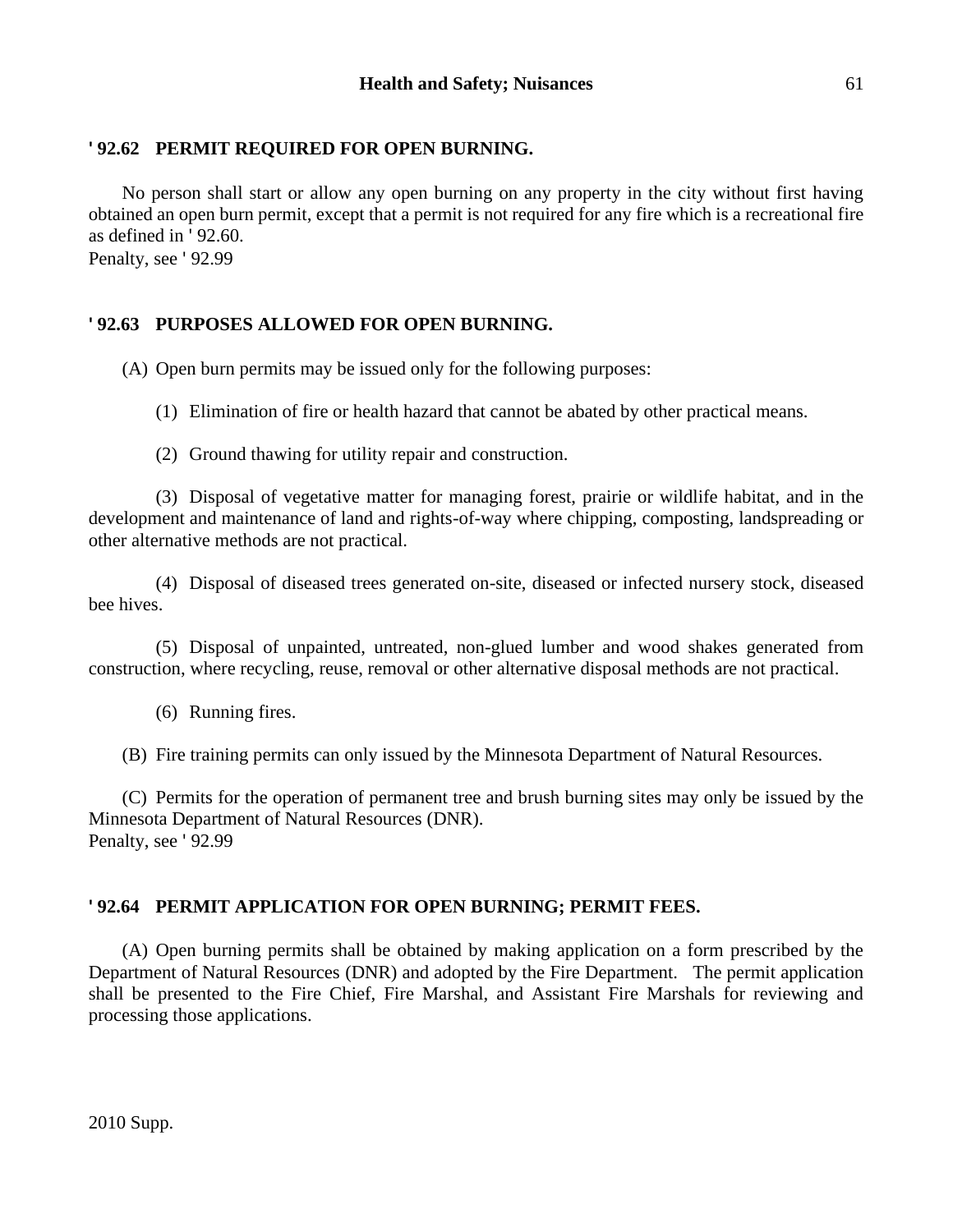(B) An open burning permit shall require the payment of a fee. Permit fees shall be in the amount established in the Ordinance Establishing Fees and Charges, authorized by ' 30.11, as it may be amended from time to time.

Penalty, see ' 92.99

#### **' 92.65 PERMIT PROCESS FOR OPEN BURNING.**

(A) If the established criteria for the issuance of an open burning permit are not met, the application will be denied.

(B) Upon receipt of the completed open burning permit application and permit fee, the Fire Chief, Fire Marshal, or Assistant Fire Marshals, if he or she reasonably believes necessary, may require a preliminary site inspection to locate the proposed burn site, note special conditions, and set dates and time of permitted burn and review fire safety considerations.

#### **' 92.66 PERMIT HOLDER RESPONSIBILITY.**

(A) Prior to starting an open burn, the permit holder shall be responsible for confirming that no burning ban or air quality alert is in effect. Every open burn event shall be constantly attended by the permit holder or his or her competent representative. The open burning site shall have available, appropriate communication and fire suppression equipment as set out in the fire safety plan.

(B) The open burn fire shall be completely extinguished before the permit holder or his or her representative leaves the site. No fire may be allowed to smolder with no person present. It is the responsibility of the permit holder to have a valid permit, as required by this subchapter, available for inspection on the site by the Police Department, Fire Department, MPCA representative or DNR forest officer.

(C) The permit holder is responsible for compliance and implementation of all general conditions, special conditions, and the burn event safety plan as established in the permit issued. The permit holder shall be responsible for all costs incurred as a result of the burn, including but not limited to fire suppression and administrative fees.

Penalty, see ' 92.99

#### **' 92.67 REVOCATION OF OPEN BURNING PERMIT.**

An open burning permit is subject to revocation at the discretion of DNR forest officer, the Fire Chief, Fire Marshal, or Assistant Fire Marshals. Reasons for revocation include but are not limited to a fire hazard existing or developing during the course of the burn, any of the conditions of the permit being violated during the course of the burn, pollution or nuisance conditions developing during the course of the burn, or a fire smoldering with no flame present. Penalty, see ' 92.99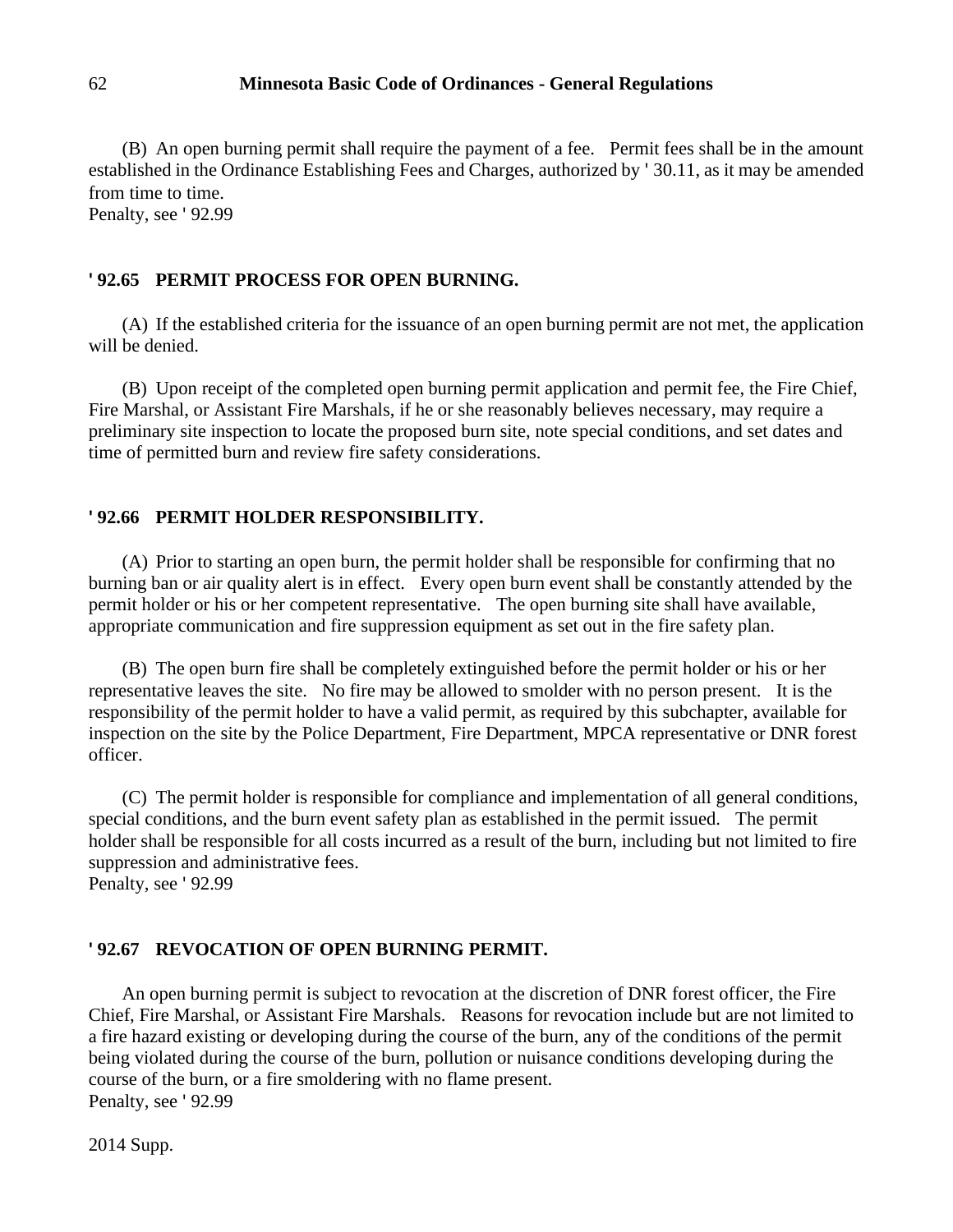# **' 92.68 DENIAL OF OPEN BURNING PERMIT.**

If established criteria for the issuance of an open burning permit are not met during review of the application, it is determined that a practical alternative method for disposal of the material exists, or a pollution or nuisance condition would result, or if a burn event safety plan cannot be drafted to the satisfaction of the Fire Chief, Fire Marshal, or Assistant Fire Marshals, these officers may deny the application for the open burn permit.

# **' 92.69 BURNING BAN OR AIR QUALITY ALERT.**

(A) The designated fire official is authorized to determine when conditions make open burning potentially hazardous and declare a burning ban within the city.

(B) No recreational fire or open burn will be permitted when the city or DNR has officially declared a burning ban due to potential hazardous fire conditions or when the MPCA has declared an Air Quality Alert. Penalty, see ' 92.99

# **' 92.70 RULES AND LAWS ADOPTED BY REFERENCE.**

The provisions of M.S. '' 88.16 to 88.22, as these statutes may be amended from time to time, are hereby adopted by reference and made a part of this subchapter as if fully set forth at this point.

# **' 92.71 EXTERNAL SOLID FUEL-FIRED HEATING DEVICES (OUTDOOR WOOD BURNING STOVES).**

(A) *Definitions.*

(1) *EXTERNAL SOLID FUEL-FIRED HEATING DEVICE.* A device designed for external solid fuel combustion so that usable heat is derived for the interior of a building, and includes solid fuel-fired stoves, solid fuel-fired cooking stoves, and combination fuel furnaces or boiler which burn solid fuel. Solid fuel-fired heating devices do not include natural gas-fired fireplace logs or wood-burning fireplaces or wood stoves in the interior of a dwelling.

(2) *PERSON.* An individual, partnership, corporation, company or other association.

(3) *STACKS OR CHIMNEYS.* Any vertical structure incorporated into a building and enclosing a flue or flues that carry off smoke or exhaust from a solid fuel-fired heating device, especially, the part of such a structure extending above a roof.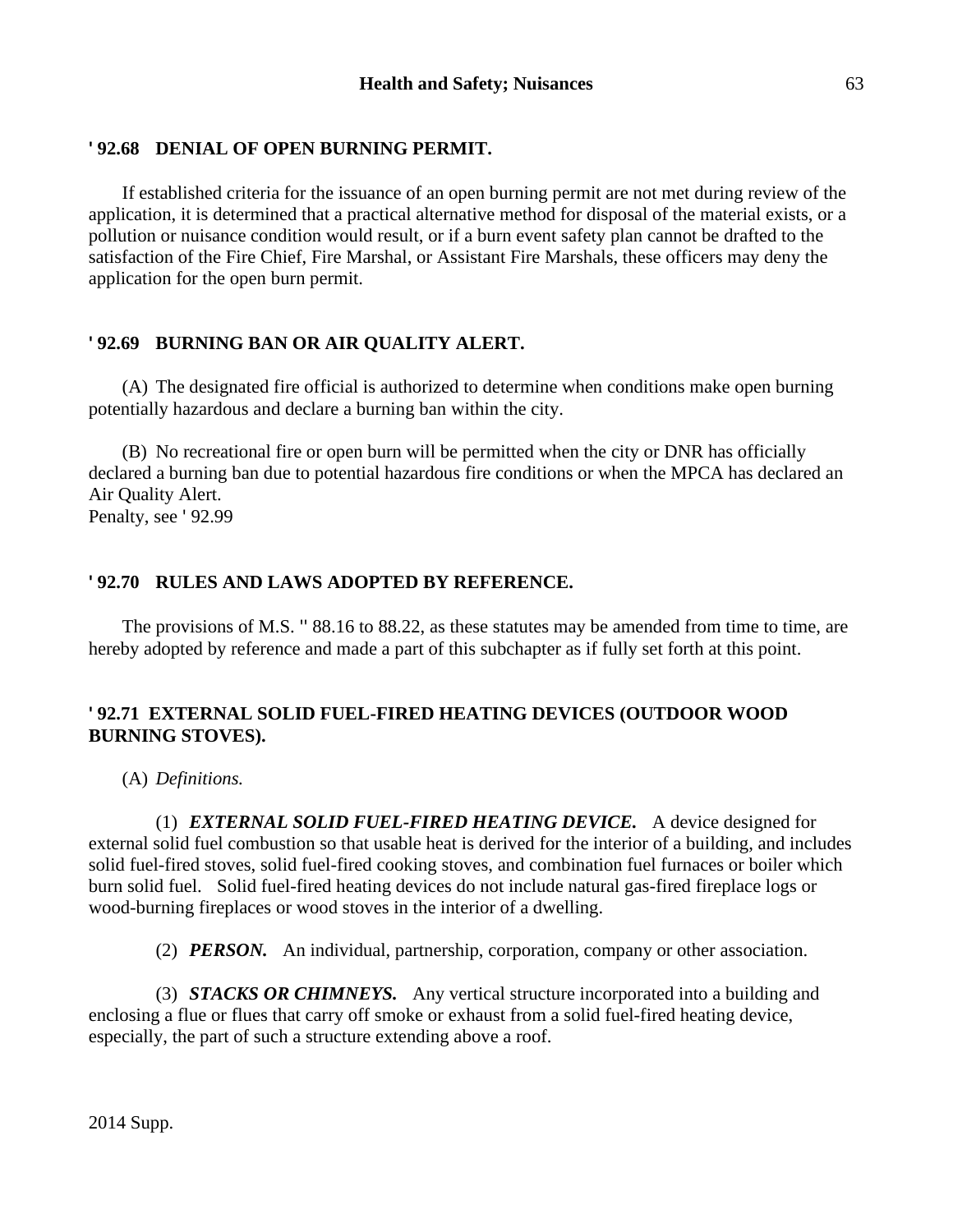(B) *Requirements for operation.*

(1) Any dense smoke, noxious fumes, gas and soot, or cinders, in unreasonable quantities, or any use of an external solid fuel-fired heating device to burn solid fuels other than those solid fuels for which the external solid fuel-fired heating device was designed, is declared a public nuisance.

(2) No person may install, use or operate an external solid fuel fired heating device on a lot less than four acres in size.

(3) All stacks or chimneys must be so constructed to withstand high winds or other related elements and in accordance to the specifications of the manufacturer of the external solid fuel-fired heating device. The stack height shall be a minimum of 25 feet above ground level, but shall also extend at least as high as the height of the roofs of residents within 500 feet. All stacks or chimneys must be of masonry or insulated metal with a minimum six-inch flue.

(4) All external solid fuel-fired heating devices must be setback a minimum of 50 feet from all property lines.

(5) All external solid fuel-fired heating devices must be setback a minimum of ten feet from any principal or accessory structure.

(C) *Fuels*.

(1) Only fuels designed for burning in an external solid fuel-fired heating device may be burned. No garbage may be burned in an external solid fuel-fired heating device.

(2) The only fuel permitted to be burned is untreated fuel. Wood may not be treated, processed, stained, finished or painted - specifically prohibited woods include plywood, particle board and similar products. Other fuels, such as corn, shall not contain any additives, treatments or chemicals. No petroleum products or processed materials of any kind may be burned.

### **' 92.99 PENALTY.**

Violation of any provision of this chapter, including maintaining a nuisance after being notified in writing by first class mail of a violation of any provision of this chapter, shall be a misdemeanor and punished as provided in ' 10.99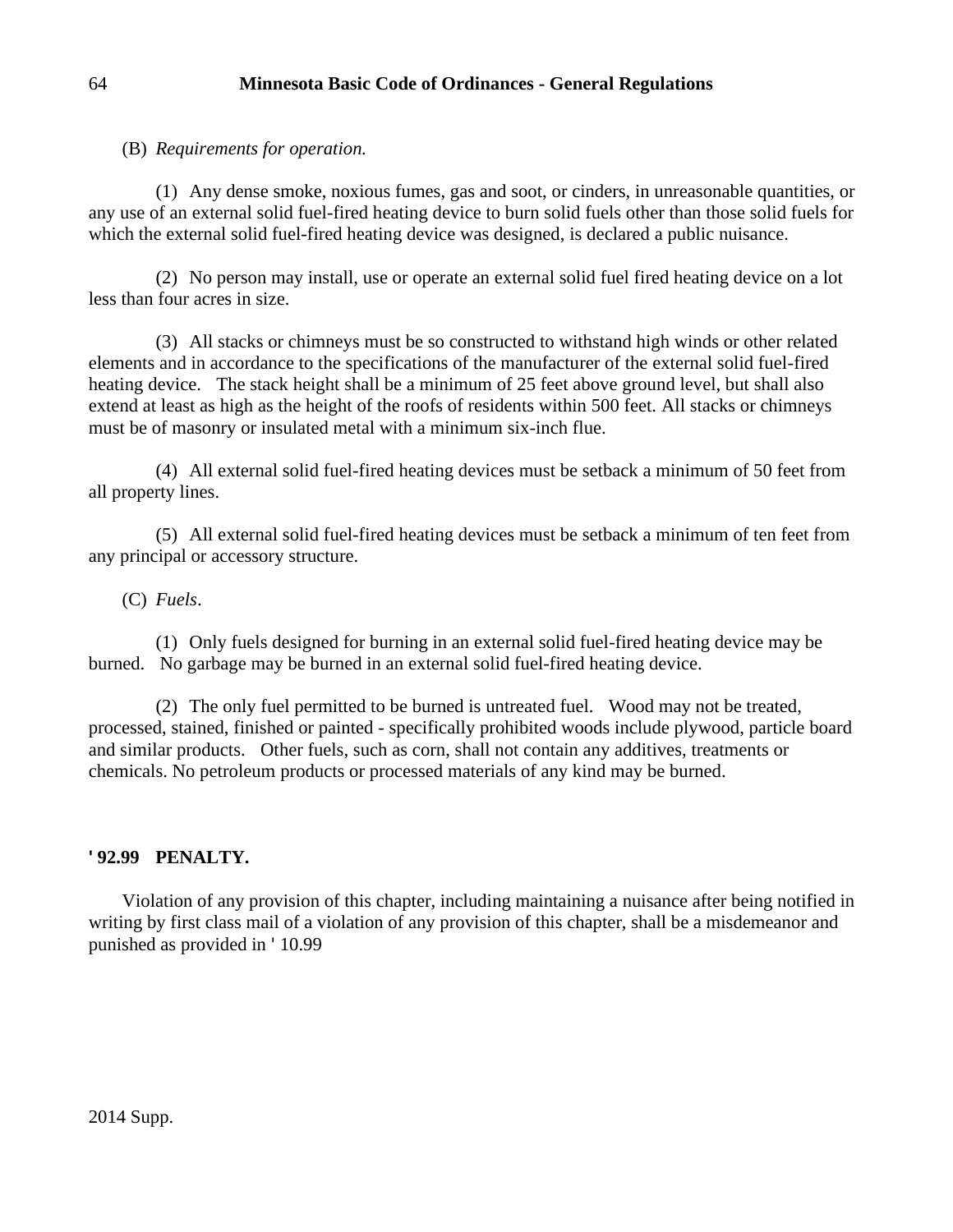# **CHAPTER 93: STREETS AND SIDEWALKS**

### Section

# *General Provisions*

- 93.01 Unloading on street or sidewalk
- 93.02 Street and sidewalk obstruction
- 93.03 Materials on street or sidewalk

### *Right-Of-Way Construction Regulations*

- 93.20 Election to manage the public right-of-way
- 93.21 Definitions and adoption of rules by reference
- 93.22 Permit requirement
- 93.23 Permit applications
- 93.24 Issuance of permit; conditions
- 93.25 Permit fees
- 93.26 Right-of-way patching and restoration
- 93.27 Permit limitations
- 93.28 Timeline for action on permit applications
- 93.29 Installation requirements
- 93.30 Inspection
- 93.31 Work done without a permit
- 93.32 Supplementary notification
- 93.33 Revocation of permits
- 93.34 Mapping data; information required
- 93.35 Location of facilities
- 93.36 Damage to other facilities
- 93.37 Right-of-way vacation
- 93.38 Indemnification and liability
- 93.39 Abandoned facilities; removal of abandoned facilities
- 93.40 Appeal
- 93.41 Reservation of regulatory and police powers

# *Cross-reference:*

*Assessable current services, see ' 92.01*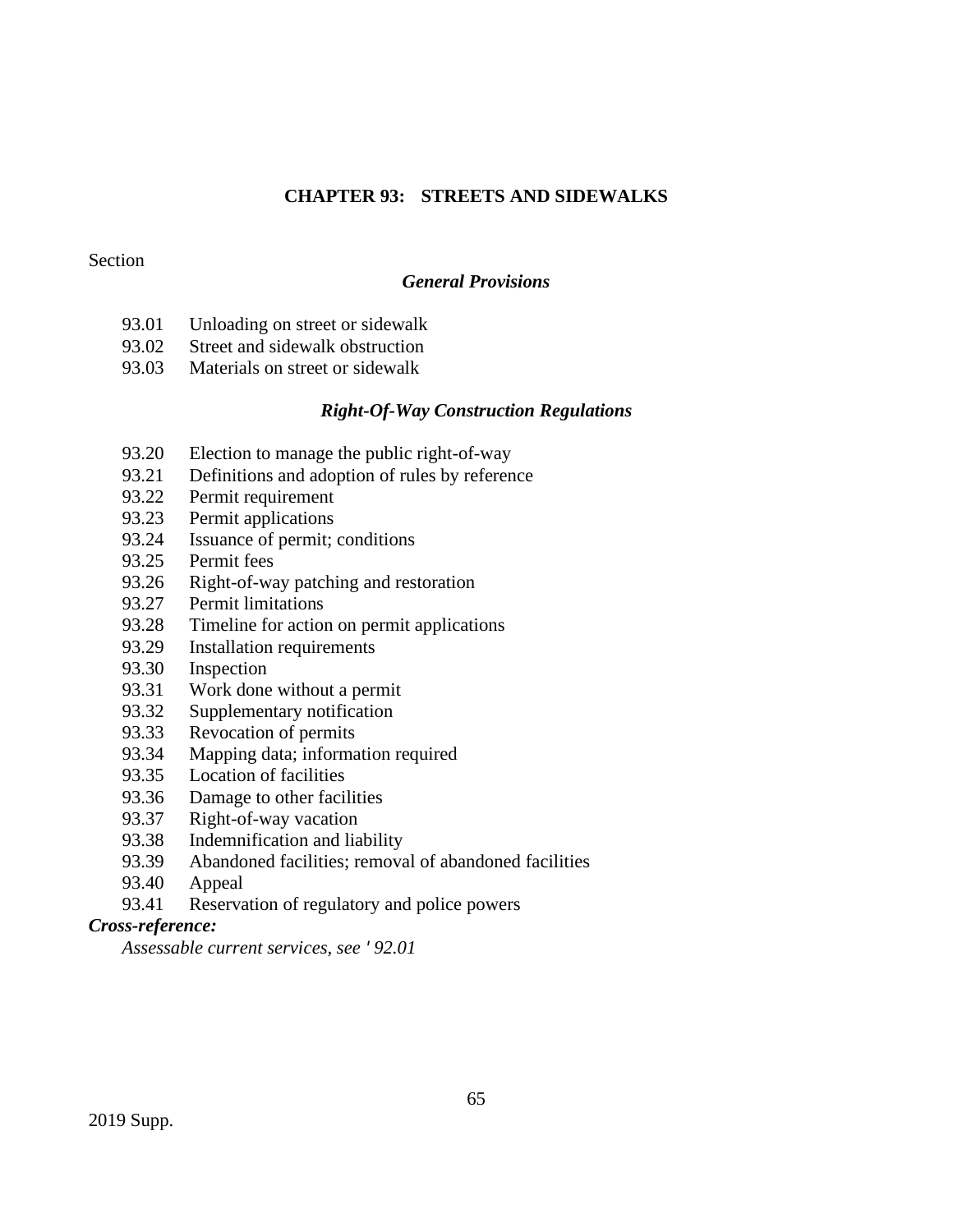#### *GENERAL PROVISIONS*

#### **' 93.01 UNLOADING ON STREET OR SIDEWALK.**

No person shall unload any heavy material in the streets of the city by throwing or letting the material fall upon the pavement of any street, alley, sidewalk, or other public way, without first placing some sufficient protection over the pavement. Penalty, see '10.99

#### **' 93.02 STREET AND SIDEWALK OBSTRUCTION.**

No person shall obstruct any street, alley, sidewalk, or other public way within the city by erecting thereon any fence or building, or permitting any fence or building to remain thereon. Each day that any fence or building is permitted to remain upon the public way shall constitute a separate offense. Penalty, see '10.99

#### **' 93.03 MATERIALS ON STREET OR SIDEWALK.**

(A) No person shall encumber any street, sidewalk, or right-of-way. No owner, occupant, or person having the care of any building or lot of land, bordering on any street, sidewalk, or right-of-way shall permit it to be encumbered with barrels, boxes, cans, articles, or substances of any kind, so as to interfere with the free and unobstructed use thereof.

(B) Except for the actions of the city employees and contractors carrying out their duties, no person shall:

(1) Obstruct any street or sidewalk by depositing snow or ice thereon;

(2) Dig any holes in any street, sidewalk or right-of-way;

(3) Remove any earth, gravel, or rock from any street, sidewalk or right-of-way;

(4) Obstruct any ditch draining any street or drain any noisome materials into any ditch;

(5) Deface, mar, damage, or tamper with any structure, work, material, equipment, tools, signs, markers, signals, paving, guardrails, drains or any other highway appurtenance on or along any street, sidewalk or right-of-way.

(6) Remove, injure, displace, or destroy right-of-way markers, or reference or witness monuments, or markers placed to preserve section or quarter-section corners;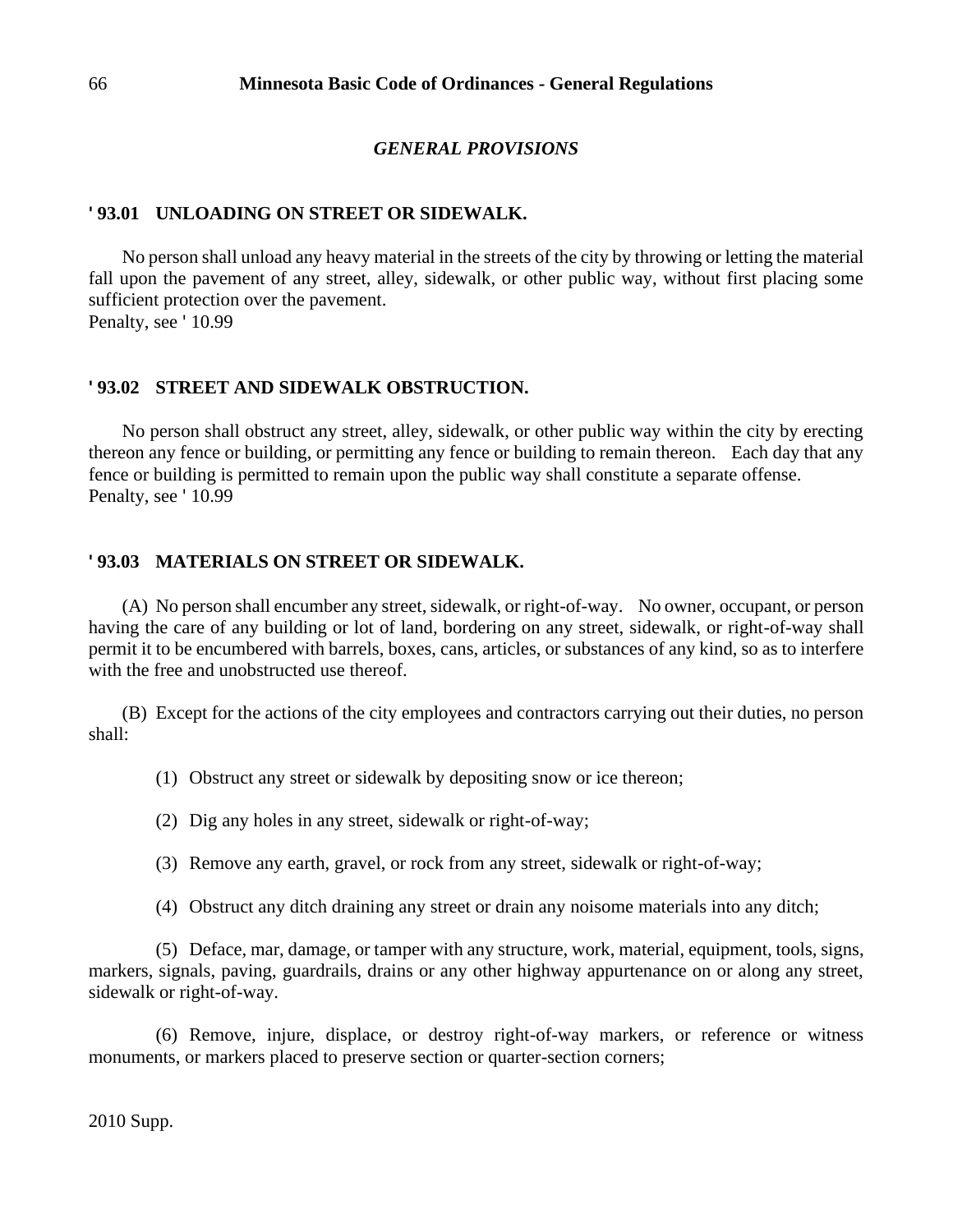(7) Drive over, through, or around any barricade, fence, or obstruction erected for the purpose of preventing traffic from passing over a portion of a street or sidewalk closed to public travel or to remove, deface, or damage any such barricade, fence or obstruction. Penalty, see '10.99

# *RIGHT-OF-WAY CONSTRUCTION REGULATIONS*

### **' 93.20 ELECTION TO MANAGE THE PUBLIC RIGHT-OF-WAY.**

In accordance with the authority granted to the city under state and federal statutory, administrative, and common law, the city hereby elects pursuant to this chapter to manage rights-of-ways within its jurisdiction.

# **' 93.21 DEFINITIONS AND ADOPTION OF RULES BY REFERENCE.**

Minn. Rules Ch. 7819, as it may be amended from time to time, is hereby adopted by reference and is incorporated into this code as if set out in full. The definitions included in M.S. ' 237.162, Minn. Rules 7819.0100 subps. 1 through 23, and Minn. Rules 7560.0100 subps. 1 through 12 are hereby adopted by reference and are incorporated into this chapter as if set out in full.

### **' 93.22 PERMIT REQUIREMENT.**

(A) *Permit required.* Except as otherwise provided in this code, no person may obstruct or excavate any right-of-way without first having obtained the appropriate permit from the city.

(1) *Excavation permit.* An excavation permit is required to excavate that part of the right-ofway described in the permit and to hinder free and open passage over the specified portion of the rightof-way by placing facilities described therein, to the extent and for the duration specified therein.

(2) *Obstruction permit.* An obstruction permit is required to hinder free and open passage over the specified portion of right-of-way by placing equipment described therein on the right-of-way, to the extent and for the duration specified therein. An obstruction permit is not required if a person already possesses a valid excavation permit for the same project.

(3) *Small Wireless Facility Permit.* A small wireless facility permit is required to place a new wireless support structure (collocate) in the right-of-way, with the exception that a permit is not required for the installation, placement, maintenance, operation, or replacement of micro wireless facilities suspended on cables strung between existing utility poles in compliance with national safety codes.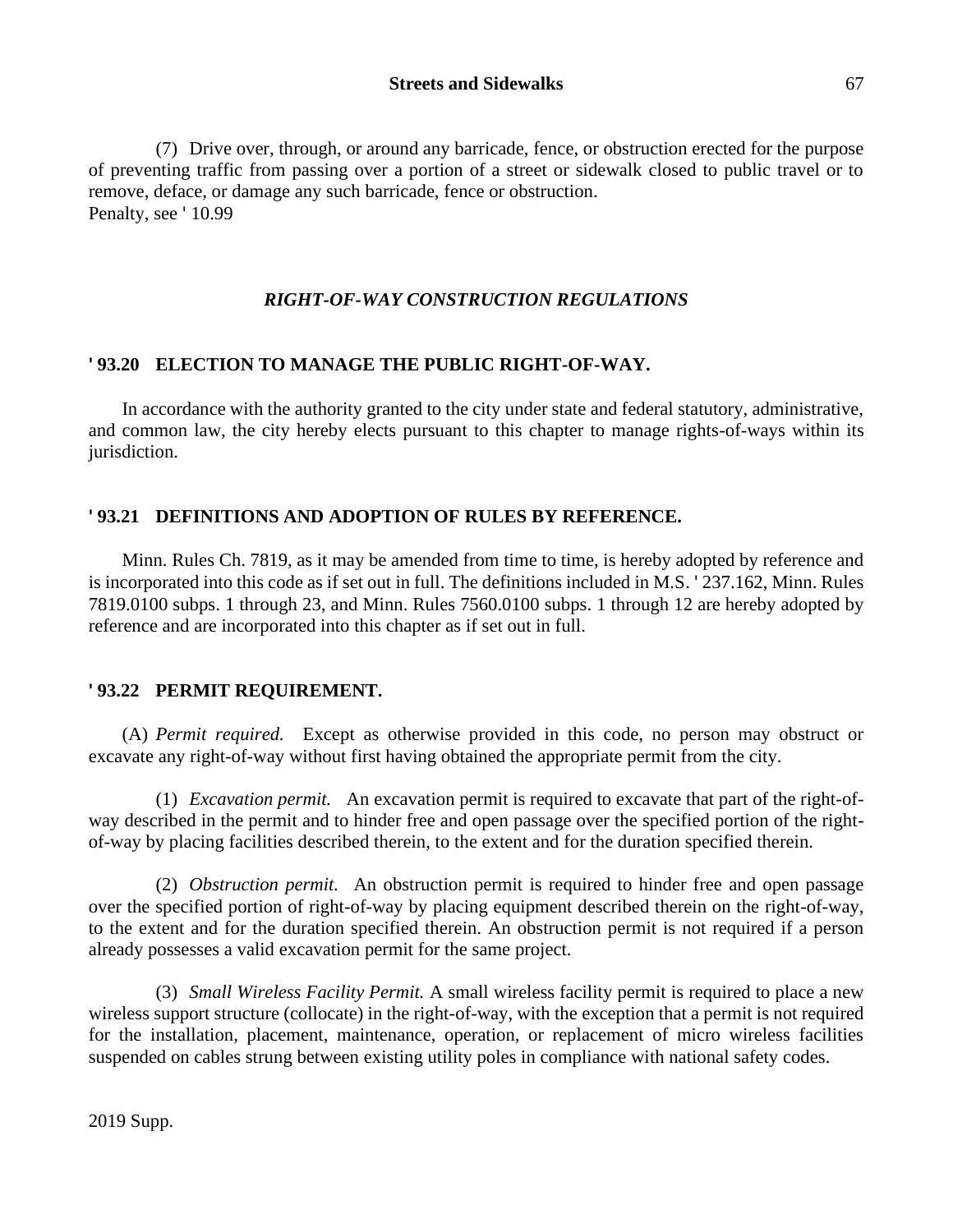(4) *Small Wireless Special or Conditional Land Use Permit.* A special or conditional land use permit is required to install a new wireless support structure in a right-of-way where the underlying district or area is zoned for single-family residential use or is in a historic district established by federal or state law or city ordinance.

(B) *Permit extensions*. No person may excavate or obstruct the right-of-way beyond the date or dates specified in the permit unless the person makes a supplementary application for another right-ofway permit before the expiration of the initial permit, and a new permit or permit extension is granted.

(C) *Delay penalty.* In accordance with Minn. Rules part 7819.1000 subp. 3, as it may be amended from time to time and notwithstanding division (B) of this section, the city shall establish and impose a delay penalty for unreasonable delays in right-of-way excavation, obstruction, patching, or restoration. The delay penalty shall be established from time to time by the Ordinance Establishing Fees and Charges, adopted pursuant to ' 30.11 of this code, as it may be amended from time to time.

(D) *Permit display.* Permits issued under this subchapter shall be conspicuously displayed or otherwise available at all times at the indicated work site and shall be available for inspection by the city. Penalty, see ' 10.99

### **' 93.23 PERMIT APPLICATIONS.**

Application for a permit shall contain, and will be considered complete only upon compliance with the requirements of the following provisions:

(A) Submission of a completed permit application form, including all required attachments, scaled drawings showing the location and area of the proposed project and the location of all known existing and proposed facilities, and the following information:

(1) Each permittee=s name, gopher one-call registration certificate number, address and e-mail address if applicable, and telephone and facsimile numbers.

(2) The name, address and e-mail address, if applicable, and telephone and facsimile numbers of a local representative. The local representative or designee shall be available at all times. Current information regarding how to contact the local representative in an emergency shall be provided at the time of registration.

(3) A certificate of insurance or self-insurance:

(a) Verifying that an insurance policy has been issued to the registrant by an insurance company licensed to do business in the state, or a form of self-insurance acceptable to the city;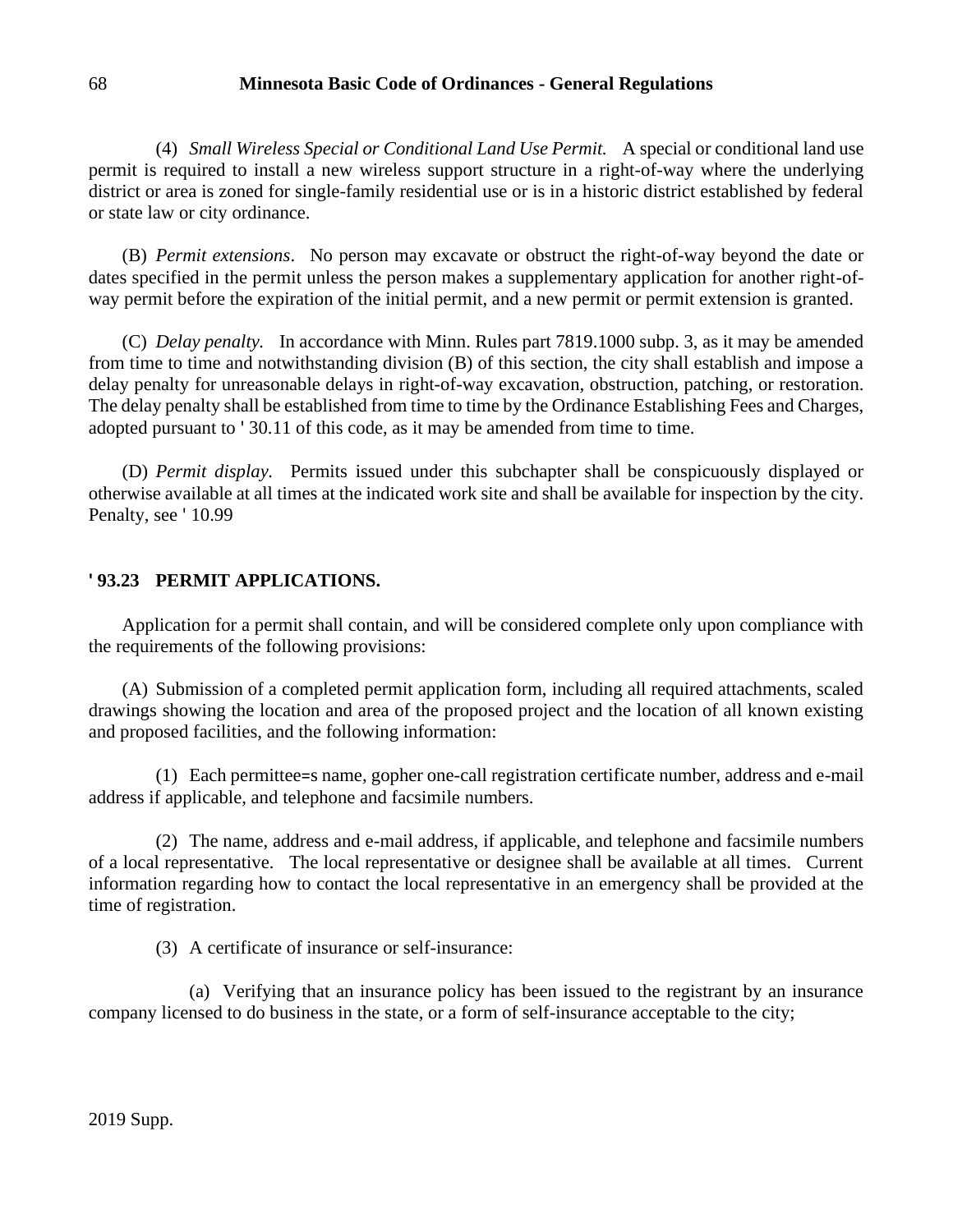# **Streets and Sidewalks** 69

(b) Verifying that the registrant is insured against claims for personal injury, including death, as well as claims for property damage arising out of the use and occupancy of the right-of-way by the registrant, its officers, agents, employees, and permittees, and placement and use of facilities and equipment in the right-of-way by the registrant, its officers, agents, employees, and permittees, including, but not limited to, protection against liability arising from completed operations, damage of underground facilities, and collapse of property;

(c) Naming the city as an additional insured as to whom the coverages required herein are in force and applicable and for whom defense will be provided as to all coverages;

(d) Requiring that the city be notified 30 days in advance of cancellation of the policy or material modification of a coverage term;

(e) Indicating comprehensive liability coverage, automobile liability coverage, workers compensation and umbrella coverage established by the city in amounts sufficient to protect the city and the public and to carry out the purposes and policies of this chapter.

(4) The city may require a copy of the actual insurance policies.

(5) If the person is a corporation, a copy of the certificate of incorporation issued by the Secretary of State pursuant to M.S. ' 302A.155.

(6) A copy of the person's order granting a certificate of authority from the Minnesota Public Utilities Commission or other applicable state or federal agency, where the person is lawfully required to have the certificate from the Commission or other state or federal agency.

(B) A Small Wireless Facility Permit applicant may file a consolidated Small Wireless Permit Application to collocate up to 15 small wireless facilities provided that all the small wireless facilities in the application:

(1) Are located within a two-mile radius;

(2) Consist of substantially similar equipment; and

(3) Are to be placed on similar types of wireless support structures.

(C) Payment of money due the city for:

(1) Permit fees as established by the Ordinance Establishing Fees and Charges adopted pursuant to ' 30.11 of this code, as that ordinance may be amended from time to time, estimated restoration costs and other management costs including inspections;

(2) Prior obstructions or excavations;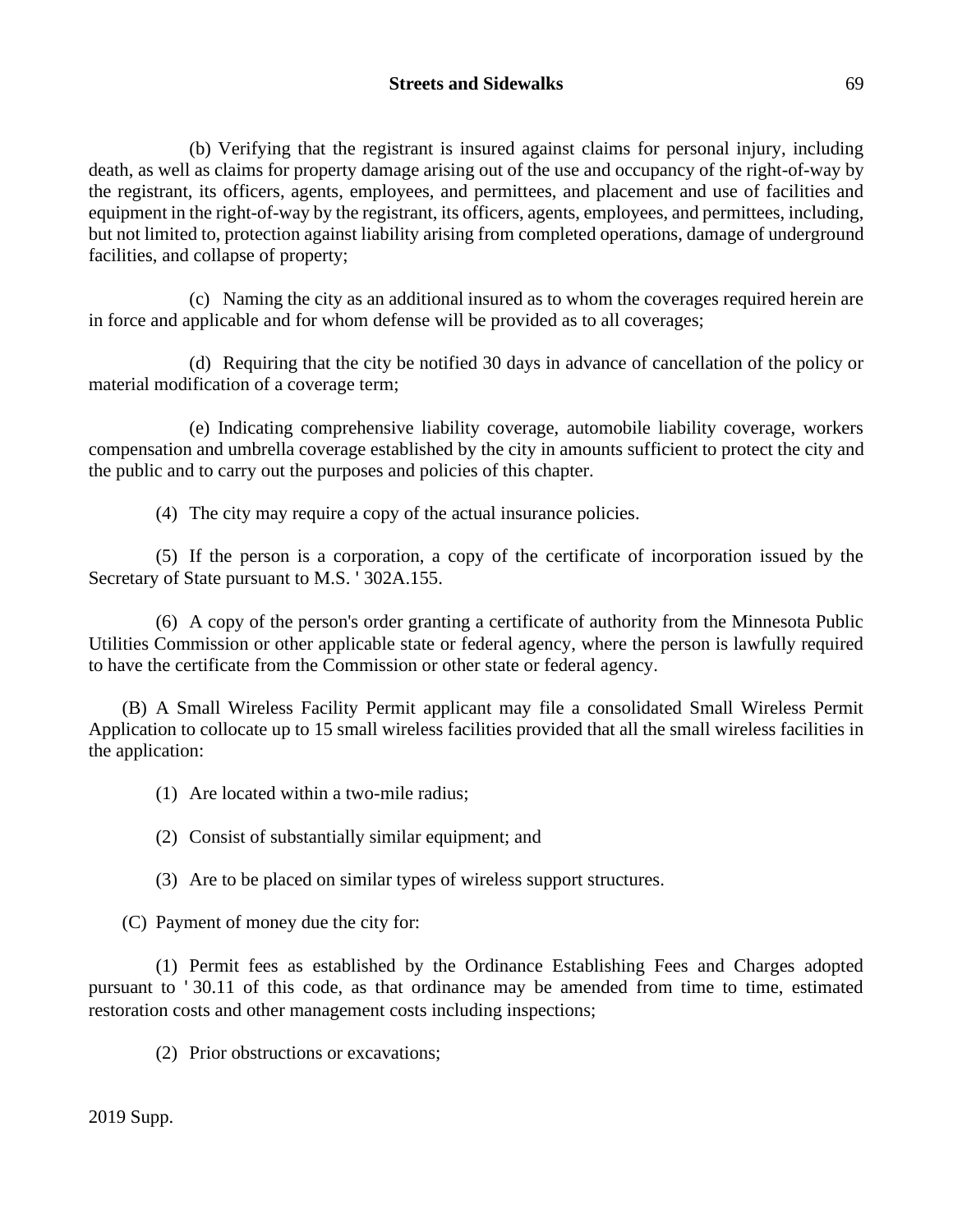(3) Any undisputed loss, damage, or expense suffered by the city because of the applicant's prior excavations or obstructions of the rights-of-way or any emergency actions taken by the city; or

(4) Franchise fees or other charges as established by the Ordinance Establishing Fees and Charges adopted pursuant to ' 30.11 of this code, as that ordinance may be amended from time to time, if applicable.

# **' 93.24 ISSUANCE OF PERMIT; CONDITIONS.**

(A) *Permit issuance.* If the applicant has satisfied the requirements of this chapter, the city shall issue a permit.

(B) *Conditions.* The city may impose reasonable conditions upon the issuance of the permit and the performance of the applicant thereunder to protect the health, safety, and welfare or when necessary to protect the right-of-way and its current use. In addition, a permittee shall comply with all requirements of local, state and federal laws, including but not limited to M.S. ' 216D.01 - 09 (Gopher One Call Excavation Notice System) and Minn. Rules Ch. 7560.

(C) *Additional Small Wireless Facility Conditions.* In addition to subdivision 2, the erection or installation of a wireless support structure, or the collocation of a small wireless facility, shall be subject to the following conditions:

(1) A small wireless facility shall only be collocated on the particular wireless support structure, under those attachment specifications, and at the height indicated in the applicable permit application.

(2) No new wireless support structure installed within the right-of-way shall exceed 50 feet in height without the city=s written authorization, and further provided that an applicant may replace an existing wireless support structure exceeding 50 feet in height with a structure of the same height subject to such conditions or requirements as may be imposed in the applicable permit.

(3) No wireless facility may extend more than 10 feet above its wireless support structure.

(4) Where an applicant proposes to install a new wireless support structure in the right-of-way, the city may impose separation requirements between such support structures and any existing wireless support structure or other facilities in and around the right-of-way.

(5) Where an applicant proposes collocation on a decorative wireless support structure, sign or other structure not intended to support small wireless facilities, the city may impose reasonable requirements to accommodate the particular design, appearance or intended purpose of such structure.

(6) Where an applicant proposes to replace a wireless support structure, the city may impose reasonable restocking, replacement, or relocation requirements on the replacement of such structure.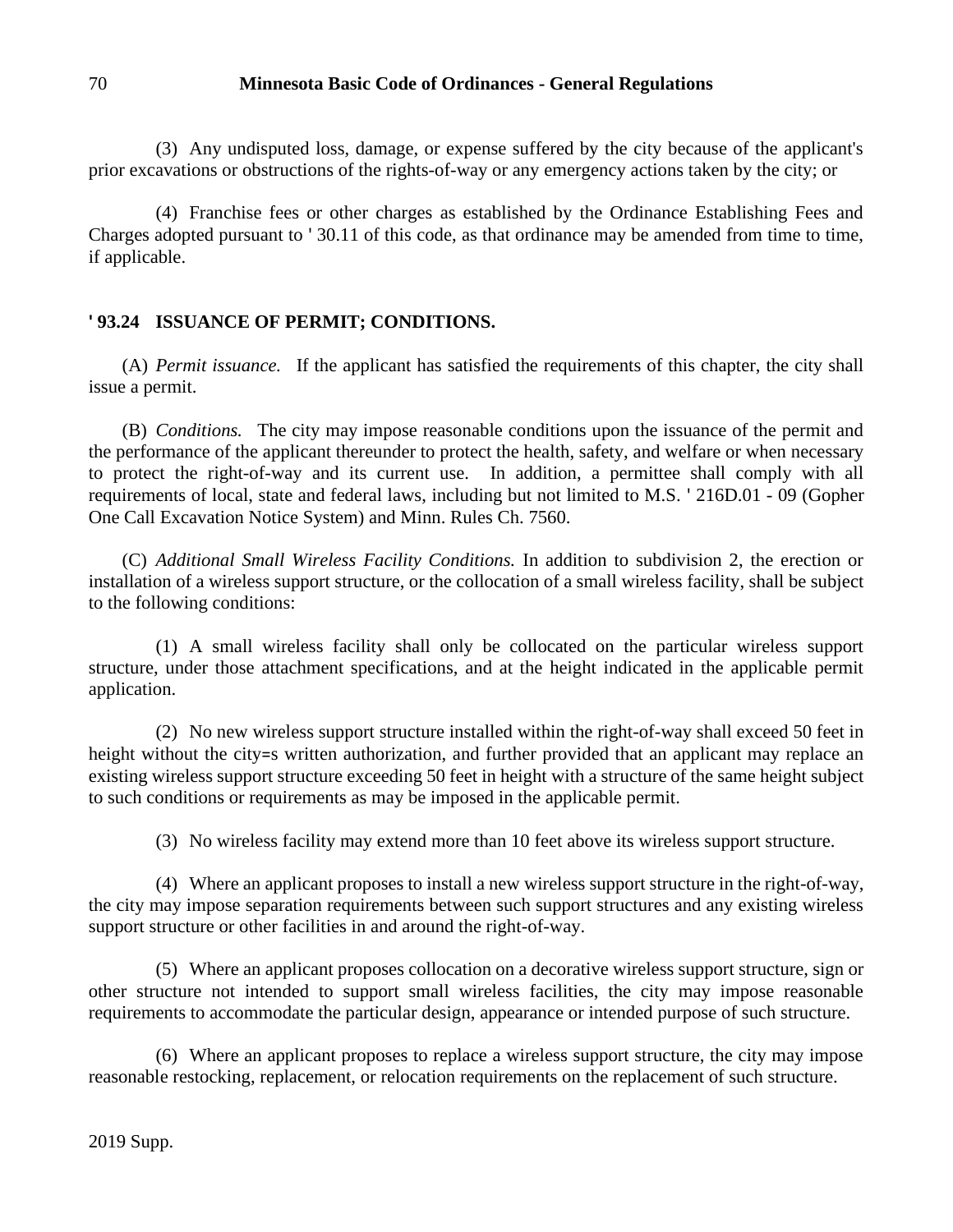(7) The execution of a Small Wireless Facility Collocation Agreement that incorporates any additional terms and conditions mutually agreed upon by the city and the applicant. A small wireless facility collocation agreement is considered public data not on individuals and is accessible to the public under section 13.03. Issuance of a small wireless facility permit does not supersede, alter or affect any then-existing agreement between the city and applicant.

(D) *Payment of Rent.*

(1) For collocations of small wireless facilities, the city can, either in its permit or in a standard collocation agreement, require annual rental payments for the small wireless collocations of up to:

- (a) \$150 per year for rent to collocate on the city structure.
- (b) \$25 per year for maintenance associated with the collocation.
- (c) A monthly fee for electrical service as follows:
	- 1. \$73 per radio node less than or equal to 100 maximum watts;
	- 2. \$182 per radio node over 100 maximum watts; or
	- 3. The actual cost of electricity if the actual cost exceeds the foregoing.

(2) For collocations or placements, other than of small wireless facilities, the city can charge a mutually agreed upon rent reached between the city and the applicant.

(E) *Trenchless excavation.* As a condition of all applicable permits, permittees employing trenchless excavation methods, including but not limited to Horizontal Directional Drilling, shall follow all requirements set forth in M.S. Ch. 216D and Minn. Rules Ch. 7560, and shall require potholing or open cutting over existing underground utilities before excavating, as determined by the city.

# **' 93.25 PERMIT FEES.**

Permit fees shall be in an amount established in the Ordinance Establishing Fees and Charges, adopted pursuant to ' 30.11, as it may be amended from time to time.

(A) *Excavation permit fee.* The city shall establish an excavation permit fee as established by the Ordinance Establishing Fees and Charges adopted pursuant to ' 30.11 of this code, as that ordinance may be amended from time to time, in an amount sufficient to recover the following costs:

(1) The city management costs; and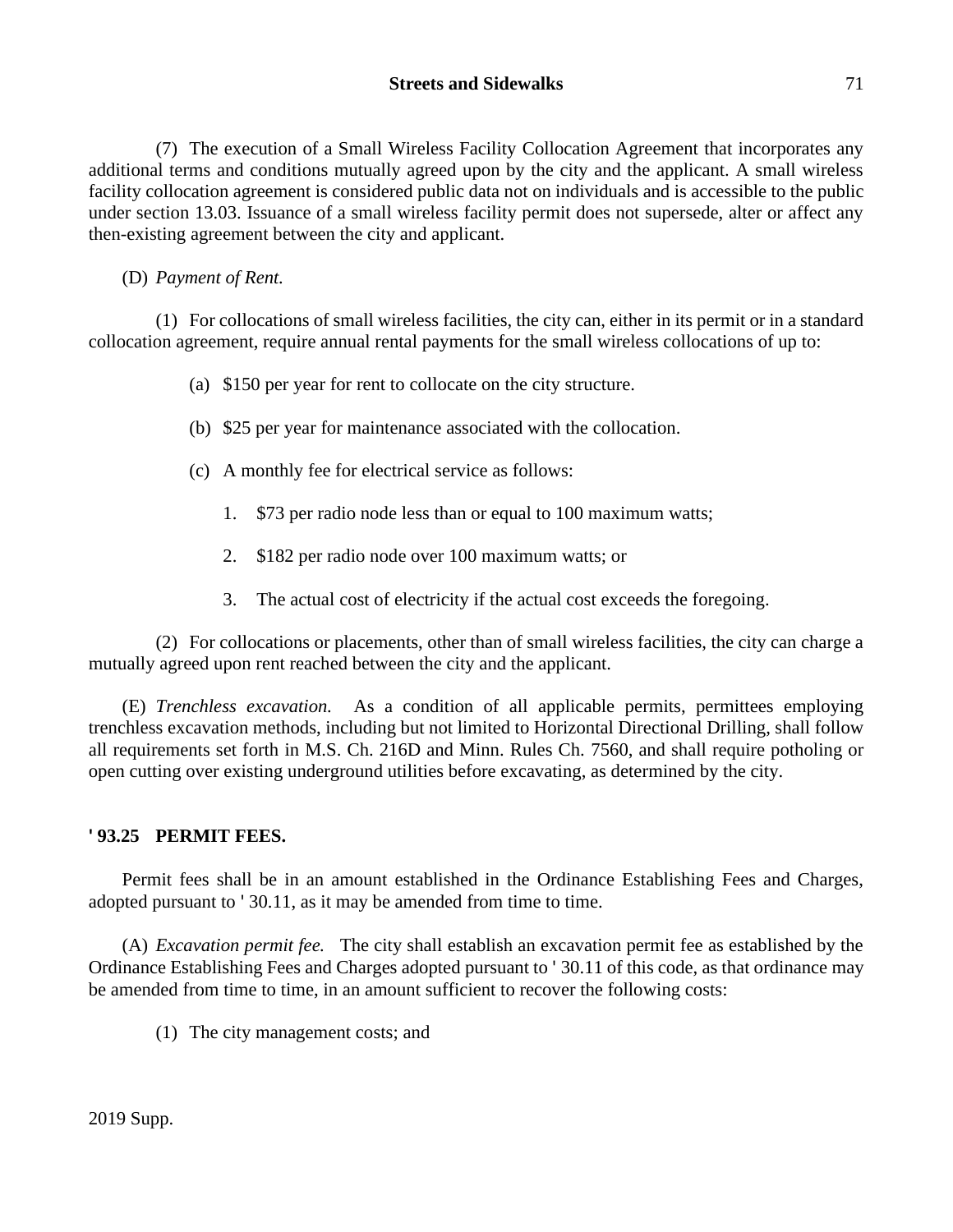(2) Degradation costs, if applicable.

(B) *Obstruction Permit Fee.* The city shall establish the obstruction permit fee as established by the Ordinance Establishing Fees and Charges adopted pursuant to ' 30.11 of this code, as that ordinance may be amended from time to time, and shall be in an amount sufficient to recover the city management costs.

(C) *Small Wireless Facility Permit Fee.*

(1) The city shall impose a one-time small wireless facility permit fee at the time of approval of the collocation application in an amount sufficient to recover:

- (a) Management costs;
- (b) Restoration costs or degradation fee, if applicable,
- (c) Inspection fees, if applicable,

(d) City engineering, make-ready, and construction costs associated with collocation of small wireless facilities.

(2) The city will not impose a small wireless facility permit fee for any of the following activities:

(a) Routine maintenance of a small wireless facility;

(b) Replacement of a small wireless facility with a new facility that is substantially similar or smaller in size, weight, height, and wind or structural loading than the small wireless facility being replaced; or

(c) Installation, placement, maintenance, operation, or replacement of micro wireless facilities that are suspended on cables strung between existing utility poles in compliance with national safety codes

(D) *Payment of permit fees.* No excavation permit or obstruction permit shall be issued without payment of excavation or obstruction permit fees. The city may allow applicant to pay those fees within 30 days of billing.

(E) *Non-refundable.* Permit fees as established by the Ordinance Establishing Fees and Charges adopted pursuant to ' 30.11 of this code, as that ordinance may be amended from time to time, that were paid for a permit that the city has revoked for a breach as stated in ' 93.33 are not refundable.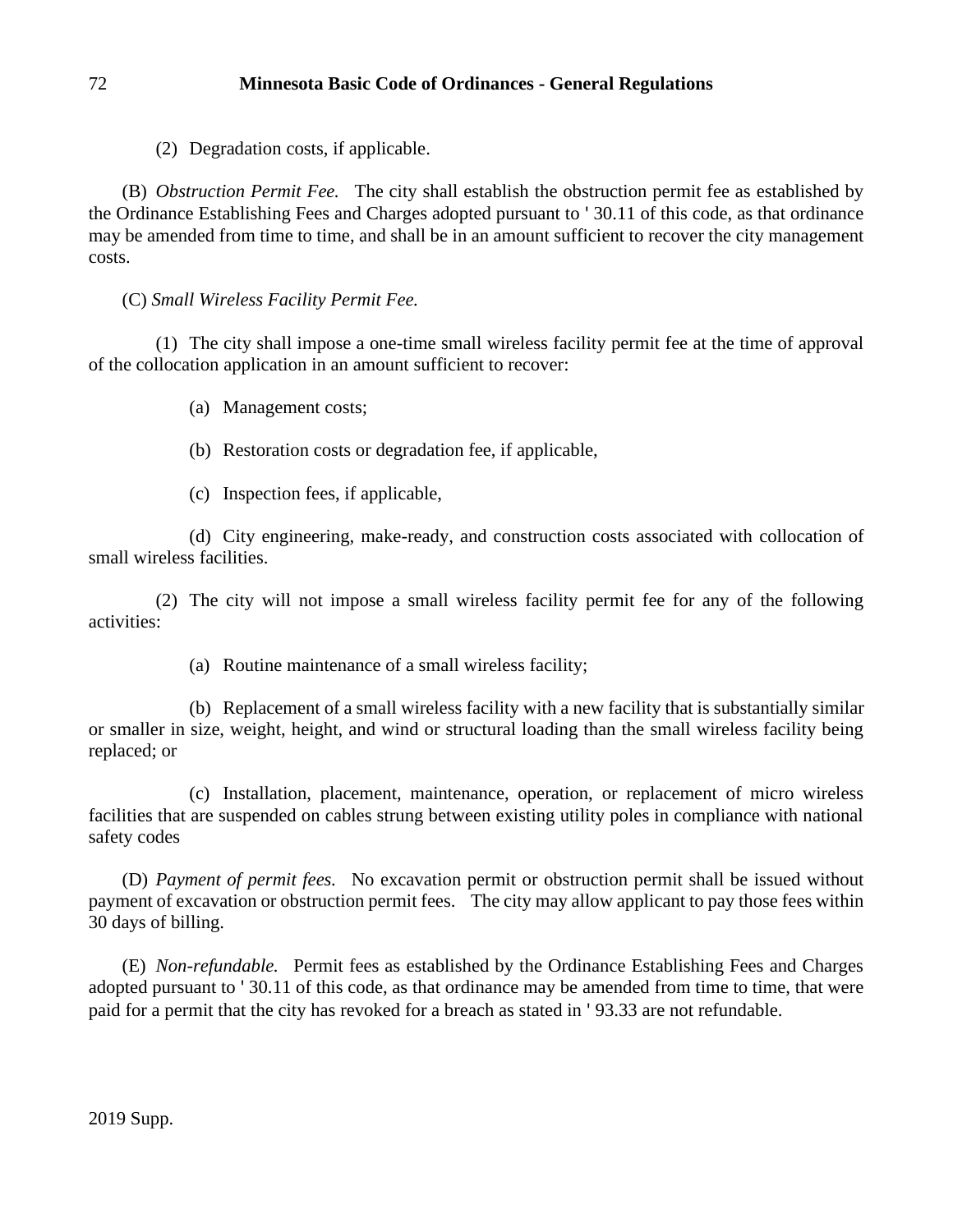(F) *Application to franchises.* Unless otherwise agreed to in a franchise, management costs may be charged separately from and in addition to the franchise fees imposed on a right-of-way user in the franchise.

(G) All permit fees shall be established consistent with the provisions of Minn. Rules part 7819.1000, as it may be amended from time to time. Penalty, see '10.99

# **' 93.26 RIGHT-OF-WAY PATCHING AND RESTORATION.**

(A) *Timing.* The work to be done under the excavation permit, and the patching and restoration of the right-of-way as required herein, must be completed within the dates specified in the permit, increased by as many days as work could not be done because of circumstances beyond the control of the permittee or when work was prohibited as unseasonal or unreasonable under this subchapter.

(B) *Patch and restoration.* The permittee shall patch its own work. The city may choose either to have the permittee restore the right-of-way or to restore the right-of-way itself.

(1) *City restoration.* If the city restores the right-of-way, the permittee shall pay the costs thereof within 30 days of billing. If following the restoration, the pavement settles due to the permittee's improper backfilling, the permittee shall pay to the city, within 30 days of billing, all costs associated with having to correct the defective work.

(2) *Permittee restoration.* If the permittee restores the right-of-way itself, it may be required at the time of application for an excavation permit to post a construction performance bond or a deposit in accordance with the provisions of Minn. Rules part 7819.3000, as it may be amended from time to time.

(C) *Standards.* The permittee shall perform patching and restoration according to the standards and with the materials specified by the city and shall comply with Minn. Rules part 7819.1100, as it may be amended from time to time. The city shall have the authority to prescribe the manner and extent of the restoration, and may do so in written procedures of general application or on a case-by-case basis.

(D) *Duty to correct defects.* The permittee shall correct defects in patching, or restoration performed by the permittee or its agents. The permittee upon notification from the Clerk, Utilities Superintendent or other person designated by the Council, shall correct all restoration work to the extent necessary, using the method required by the Clerk, Utilities Superintendent or other person designated by the Council. The work shall be completed within five calendar days of the receipt of the notice from the Clerk, Utilities Superintendent or other person designated by the Council, not including days during which work cannot be done because of circumstances constituting force majeure or days when work is prohibited as unseasonal or unreasonable under this subchapter.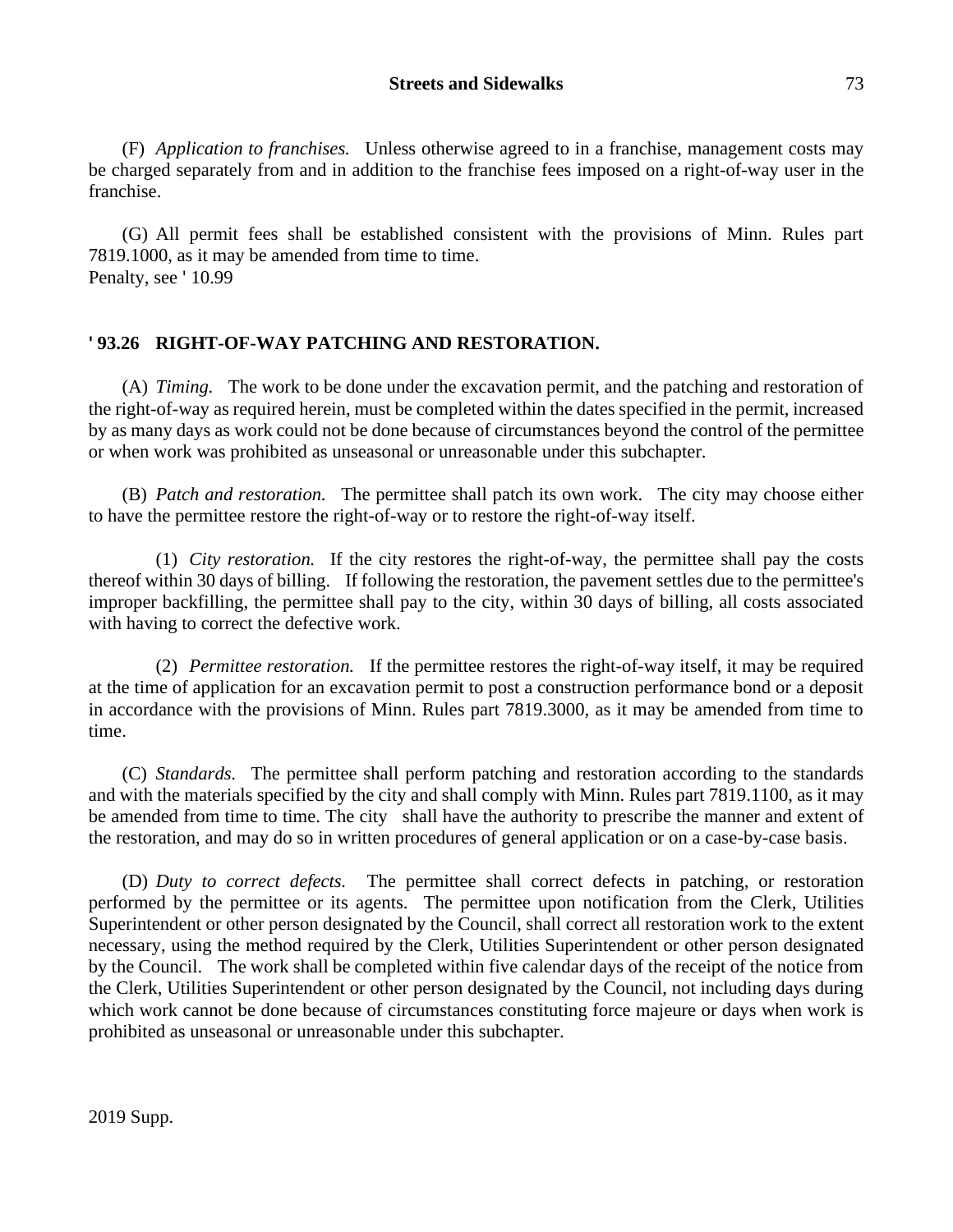#### 74 **Minnesota Basic Code of Ordinances - General Regulations**

(E) *Failure to restore.* If the permittee fails to restore the right-of-way in the manner and to the condition required by the city, or fails to satisfactorily and timely complete all restoration required by the city, the city may do the work. In that event the permittee shall pay to the city, within 30 days of billing, the cost of restoring the right-of-way. If the permittee fails to pay as required, the city may exercise its rights under the construction performance bond.

(F) *Degradation fee in lieu of restoration.* In lieu of right-of-way restoration, a right-of-way user may elect to pay a degradation fee as established by the Ordinance Establishing Fees and Charges adopted pursuant to ' 30.11 of this code, as that ordinance may be amended from time to time. However, the right-of-way user shall remain responsible for patching and the degradation fee shall not include the cost to accomplish these responsibilities.

#### **' 93.27 PERMIT LIMITATIONS.**

(A) *Limitation on area.* A right-of-way permit is valid only for the area of the right-of-way specified in the permit. No permittee may do any work outside the area specified in the permit, except as provided herein. Any permittee which determines that an area greater than that specified in the permit must be obstructed or excavated must before working in that greater area make application for a permit extension and pay any additional fees required thereby, and be granted a new permit or permit extension.

(B) *Obstruction from Small Wireless Facility Work*. The city will not require an additional small wireless facility permit fee or require a new collocation agreement for routine maintenance of a small wireless facility, for replacement of a small wireless facility with a new facility that is substantially similar or smaller in size, weight, height, and wind or structural loading than the small wireless facility being replaced; or for installation, placement, maintenance, operation, or replacement of micro wireless facilities that are suspended on cables strung between existing utility poles in compliance with national safety codes. The city may require advance notification, however, of these activities if the work will obstruct the public right-of-way.

(C) *Limitation on dates.* A right-of-way permit is valid only for the dates specified in the permit. No permittee may begin its work before the permit start date or, except as provided herein, continue working after the end date. If a permittee does not finish the work by the permit end date, it must apply for a new permit for the additional time it needs, and receive the new permit or an extension of the old permit before working after the end date of the previous permit. This supplementary application must be submitted before the permit end date.

#### **' 93.28 TIMELINE FOR ACTION ON PERMIT APPLICATIONS.**

(A) *Denial in General.* The city may deny a permit for failure to meet the requirements and conditions of this chapter or if the city determines that the denial is necessary to protect the health, safety, and welfare or when necessary to protect the right-of-way and its current use.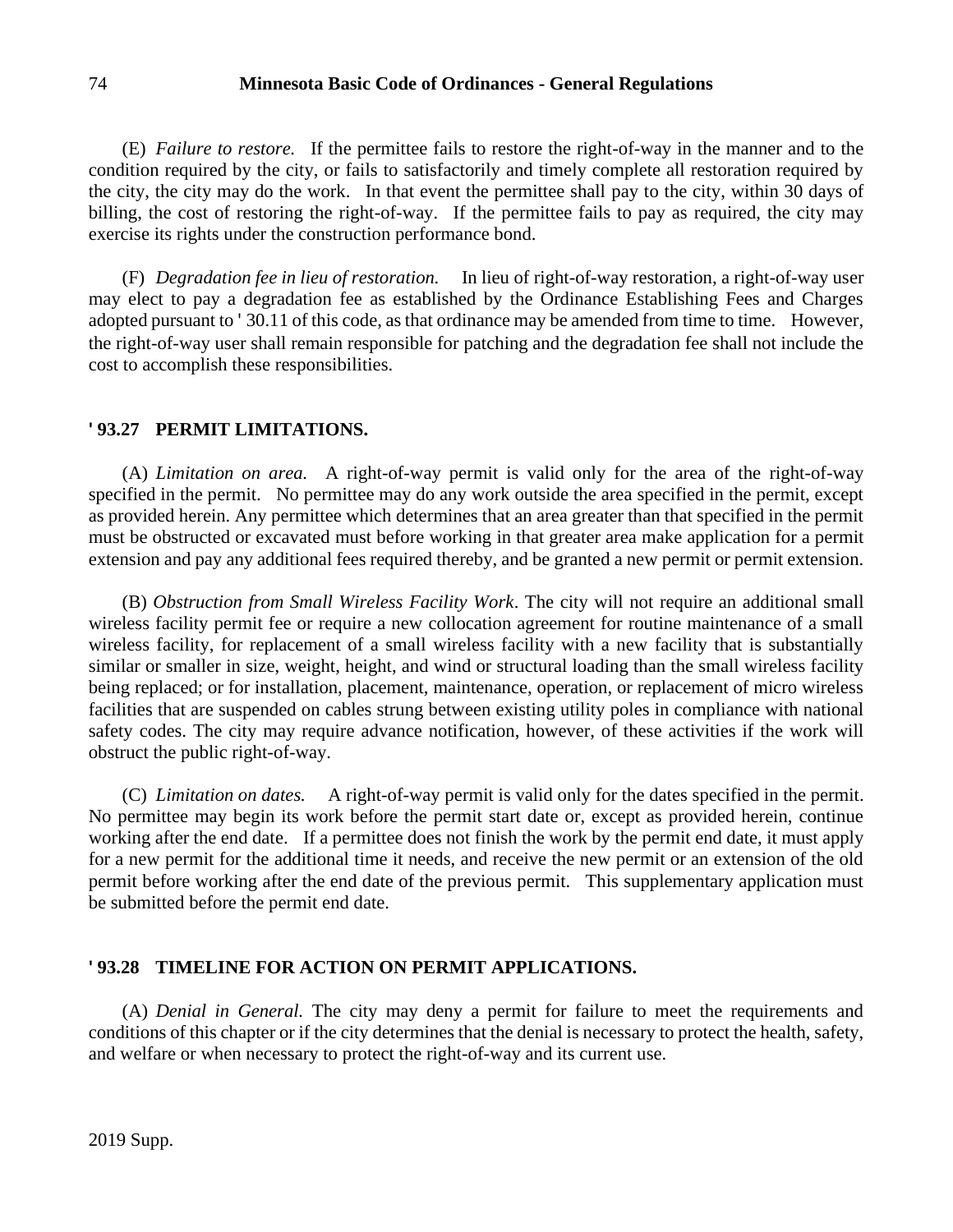### **Streets and Sidewalks** 75

(B) *Procedure for Denial on Permits other than Small Wireless Facilities Permits.* The denial of a permit must be made in writing and must document the basis for the denial. The city must notify the applicant or right-of-way user in writing within three business days of the decision to deny a permit. If an application is denied, the right-of-way user may address the reasons for denial identified by the city and resubmit its application. If the application is resubmitted within 30 days of receipt of the notice of denial, no additional application fee shall be imposed. The city must approve or deny the resubmitted application within 30 days after submission.

(C) *Procedure for Denial on Small Wireless Facilities Permits*. The city shall approve or deny a small wireless facility permit application within 90 days after filing of such application, unless the collocation is on a support structure that already qualifies as an existing wireless tower or base station under Section 6409(a), codified at 47 U.S.C. 1455(a), which, in those instances, the city shall approve or deny the small wireless facility permit within 60 days. The small wireless facility permit, and any associated building permit application, shall be deemed approved if the city fails to approve or deny the application within the review periods established in this section.

(D) *Tolling of Deadline on Small Wireless Facility Permit.* The deadline for action on a small wireless facility permit application may be tolled if:

(1) The city receives applications from one or more applicants seeking approval of permits for more than 30 small wireless facilities within a seven-day period. In such case, the city may extend the deadline for all such applications by 30 days and shall inform the affected applicant in writing of such extension.

(2) The applicant fails to submit all required documents or information and the city provides written notice of incompleteness to the applicant within 30 days of receipt the application. Upon submission of additional documents or information, the city shall have ten days to notify the applicant in writing of any still-missing information.

(3) The city and a small wireless facility applicant agree in writing to toll the review period.

# **' 93.29 INSTALLATION REQUIREMENTS.**

The excavation, backfilling, patching and restoration, and all other work performed in the right-ofway shall be done in conformance with Minn. Rules part 7819.1100, as it may be amended from time to time and other applicable local requirements, in so far as they are not inconsistent with M.S. '' 237.162 and 237.163, as they may be amended from time to time.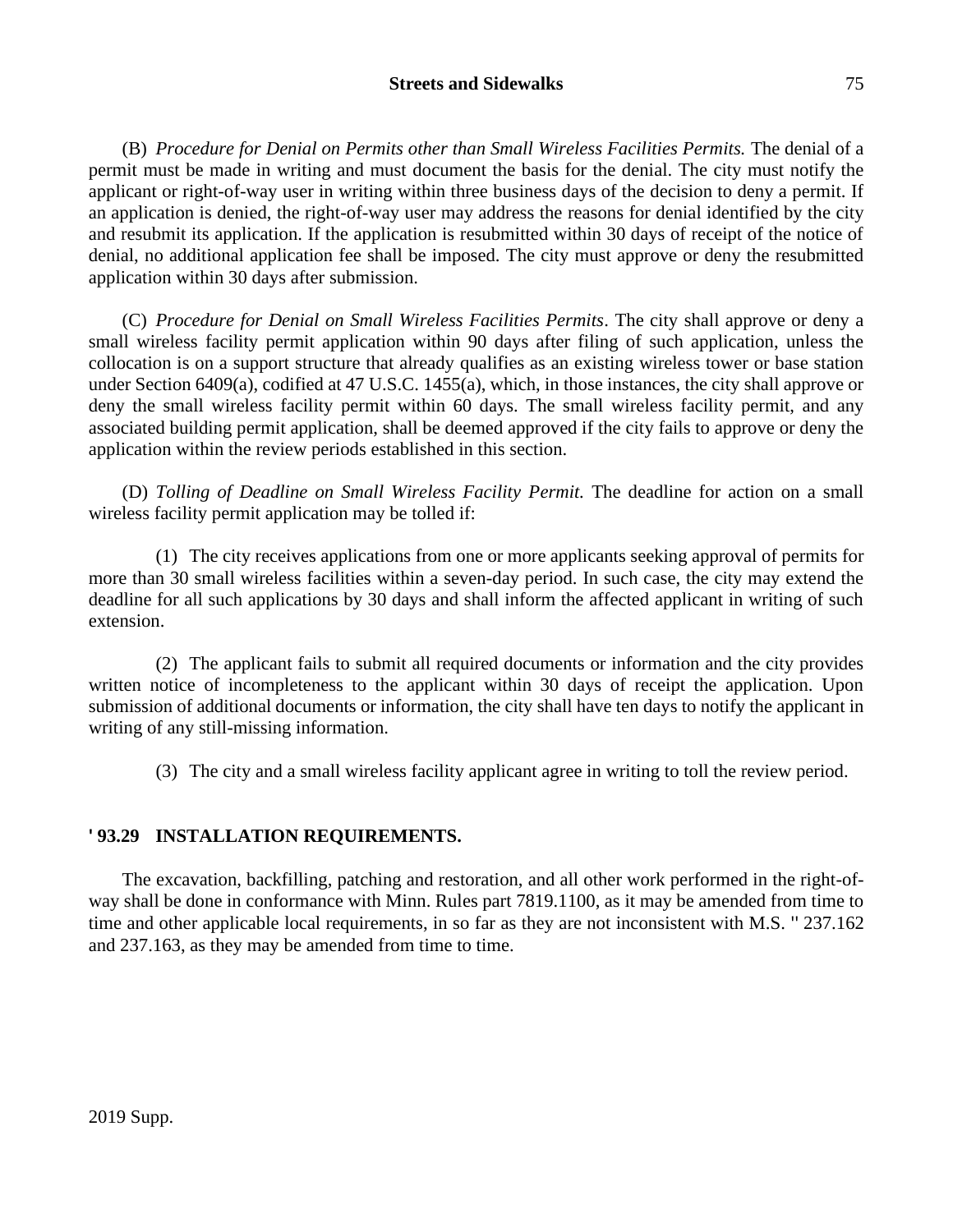## **' 93.30 INSPECTION.**

(A) *Notice of completion.* When the work under any permit hereunder is completed, the permittee shall furnish a completion certificate in accordance Minn. Rules part 7819.1300, as it may be amended from time to time.

(B) *Site inspection.* The permittee shall make the work-site available to city personnel and to all others as authorized by law for inspection at all reasonable times during the execution of and upon completion of the work.

(C) *Authority of City.*

(1) At the time of inspection, the Clerk, Utilities Superintendent or other person designated by the Council may order the immediate cessation of any work which poses a serious threat to the life, health, safety, or well-being of the public.

(2) The city may issue an order to the permittee for any work which does not conform to the terms of the permit or other applicable standards, conditions, or codes. The order shall state that failure to correct the violation will be cause for revocation of the permit. Within ten days after issuance of the order, the permittee shall present proof to the city that the violation has been corrected. If proof has not been presented within the required time, the city may revoke the permit pursuant to ' 93.33.

# **' 93.31 WORK DONE WITHOUT A PERMIT.**

### (A) *Emergency situations.*

(1) Each person with facilities in the right-of-way shall immediately notify the city of any event regarding its facilities which it considers to be an emergency. The owner of the facilities may proceed to take whatever actions are necessary to respond to the emergency. Within two business days after the occurrence of the emergency, the owner shall apply for the necessary permits, pay the fees associated therewith and fulfill the rest of the requirements necessary to bring itself into compliance with this chapter for the actions it took in response to the emergency.

(2) If the city becomes aware of an emergency regarding facilities, the city will attempt to contact the local representative of each facility owner affected, or potentially affected, by the emergency. In any event, the city may take whatever action it deems necessary to respond to the emergency, the cost of which shall be borne by the person whose facilities occasioned the emergency.

(B) *Non-emergency situations.* Except in an emergency, any person who, without first having obtained the necessary permit, obstructs or excavates a right-of-way must subsequently obtain a permit, and as a penalty pay double the normal fee for the permit, pay double all the other fees required by this code, deposit with the city the fees necessary to correct any damage to the right-of-way and comply with all of the requirements of this chapter.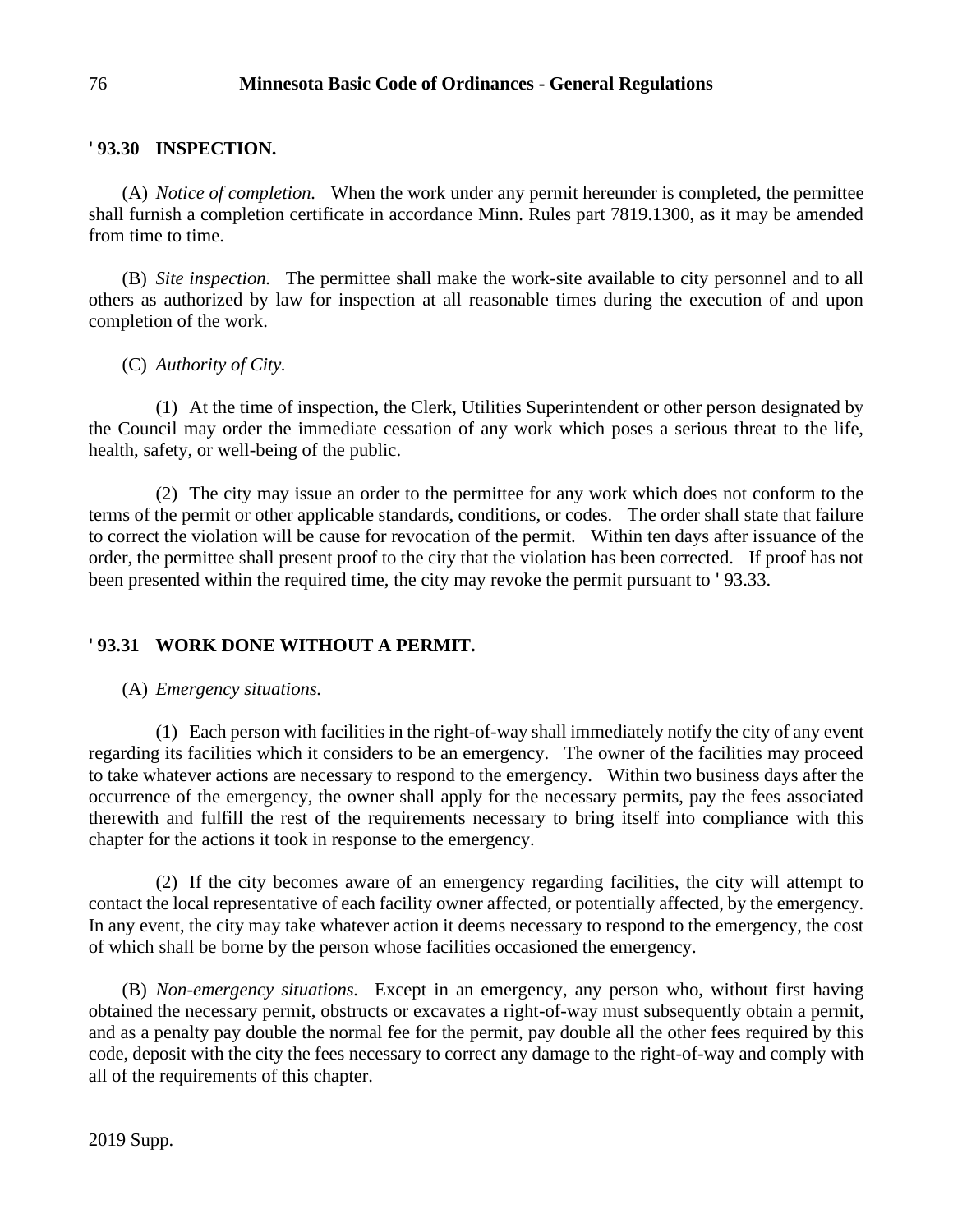## **' 93.32 SUPPLEMENTARY NOTIFICATION.**

If the obstruction or excavation of the right-of-way begins later or ends sooner than the date given on the permit, the permittee shall notify the city of the accurate information as soon as this information is known.

## **' 93.33 REVOCATION OF PERMITS.**

(A) *Substantial breach.* The city reserves its right, as provided herein, to revoke any right-of-way permit, without a fee refund if there is a substantial breach of the terms and conditions of any statute, ordinance, rule or regulation, or any material condition of the permit. A substantial breach by the permittee shall include, but shall not be limited, to the following:

(1) The violation of any material provision of the right-of-way permit;

(2) An evasion or attempt to evade any material provision of the right-of-way permit, or the perpetration or attempt to perpetrate any fraud or deceit upon the city or its citizens;

(3) Any material misrepresentation of fact in the application for a right-of-way permit;

(4) The failure to complete the work in a timely manner; unless a permit extension is obtained or unless the failure to complete work is due to reasons beyond the permittees control; or

(5) The failure to correct, in a timely manner, work that does not conform to a condition indicated on an order issued pursuant to ' 93.30.

(B) *Written notice of breach.* If the city determines that the permittee has committed a substantial breach of a term or condition of any statute, ordinance, rule, regulation or any condition of the permit the city shall make a written demand upon the permittee to remedy that violation. The demand shall state that continued violations may be cause for revocation of the permit. A substantial breach, as stated above, will allow the city, at its discretion, to place additional or revised conditions on the permit to mitigate and remedy the breach.

(C) *Response to notice of breach.* Within 24 hours of receiving notification of the breach, the permittee shall provide the city with a plan, acceptable to the city, that will cure the breach. The permittee's failure to so contact the city, or the permittee's failure to submit an acceptable plan, or the permittee=s failure to reasonably implement the approved plan, shall be cause for immediate revocation of the permit.

(D) *Reimbursement of city costs.* If a permit is revoked, the permittee shall also reimburse the city for the city's reasonable costs, including restoration costs and the costs of collection and reasonable attorneys' fees incurred in connection with the revocation.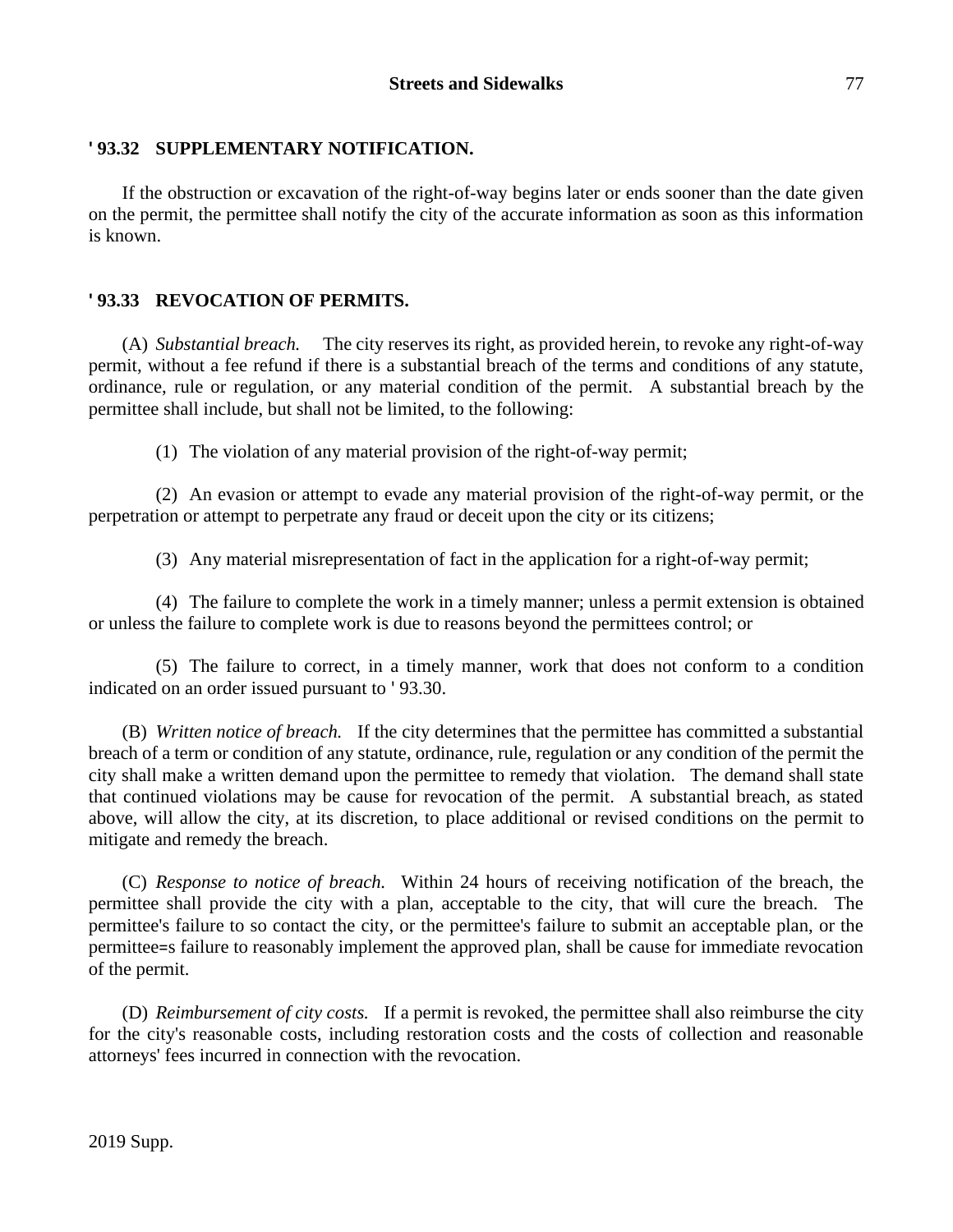#### 78 **Minnesota Basic Code of Ordinances - General Regulations**

### **' 93.34 MAPPING DATA; INFORMATION REQUIRED.**

(A) *Information required.* Each permittee shall provide mapping information required by the city in accordance with Minn. Rules parts 7819.4000 and 7819.4100, as it may be amended from time to time.

(B) *Service laterals.* All permits issued for the installation or repair of service laterals, other than minor repairs as defined in Minn. Rules 7560.0150, Subp. 2, shall require the permittee=s use of appropriate means of establishing the horizontal locations of installed service laterals, and the service lateral vertical locations in those cases where the city reasonably requires it. Permittees or other subcontractors shall submit to the city evidence of the installed service lateral locations. Compliance with this division (B) and with applicable Gopher State One Call law and Minn. Rules governing service laterals installed after December 31, 2005, shall be a condition of any city approval necessary for:

(1) Payments to contractors working on a public improvement project including those under M. S. Ch. 429;

(2) City approval of performance under development agreements, or other subdivision or site plan approval under M.S. Ch. 462.

The city shall reasonably determine the appropriate method of providing such information. Failure to provide prompt and accurate information on the service laterals installed may result in the revocation of the permit issued for the work or for future permits to the offending permittee or its subcontractors.

### **' 93.35 LOCATION OF FACILITIES.**

(A) *Compliance required.* Placement, location, and relocation of facilities must comply with applicable laws, and with Minn. Rules parts 7819.3100, 7819.5000 and 7819.5100, as they may be amended from time to time, to the extent the rules do not limit authority otherwise available to cities.

(B) *Corridors.* The city may assign specific corridors within the right-of-way, or any particular segment thereof as may be necessary, for each type of facilities that is or, pursuant to current technology, the city expects will someday be located within the right-of-way. All excavation, obstruction, or other permits issued by the city involving the installation or replacement of facilities shall designate the proper corridor for the facilities at issue.

(C) *Limitation of space.* To protect the health, safety, and welfare or when necessary to protect the right-of-way and its current use, the city shall have the power to prohibit or limit the placement of new or additional facilities within the right-of-way. In making those decisions, the Clerk, Utilities Superintendent or other person designated by the Council shall strive to the extent possible to accommodate all existing and potential users of the right-of-way, but shall be guided primarily by considerations of the public interest, the public's needs for the particular utility service, the condition

2019 Supp.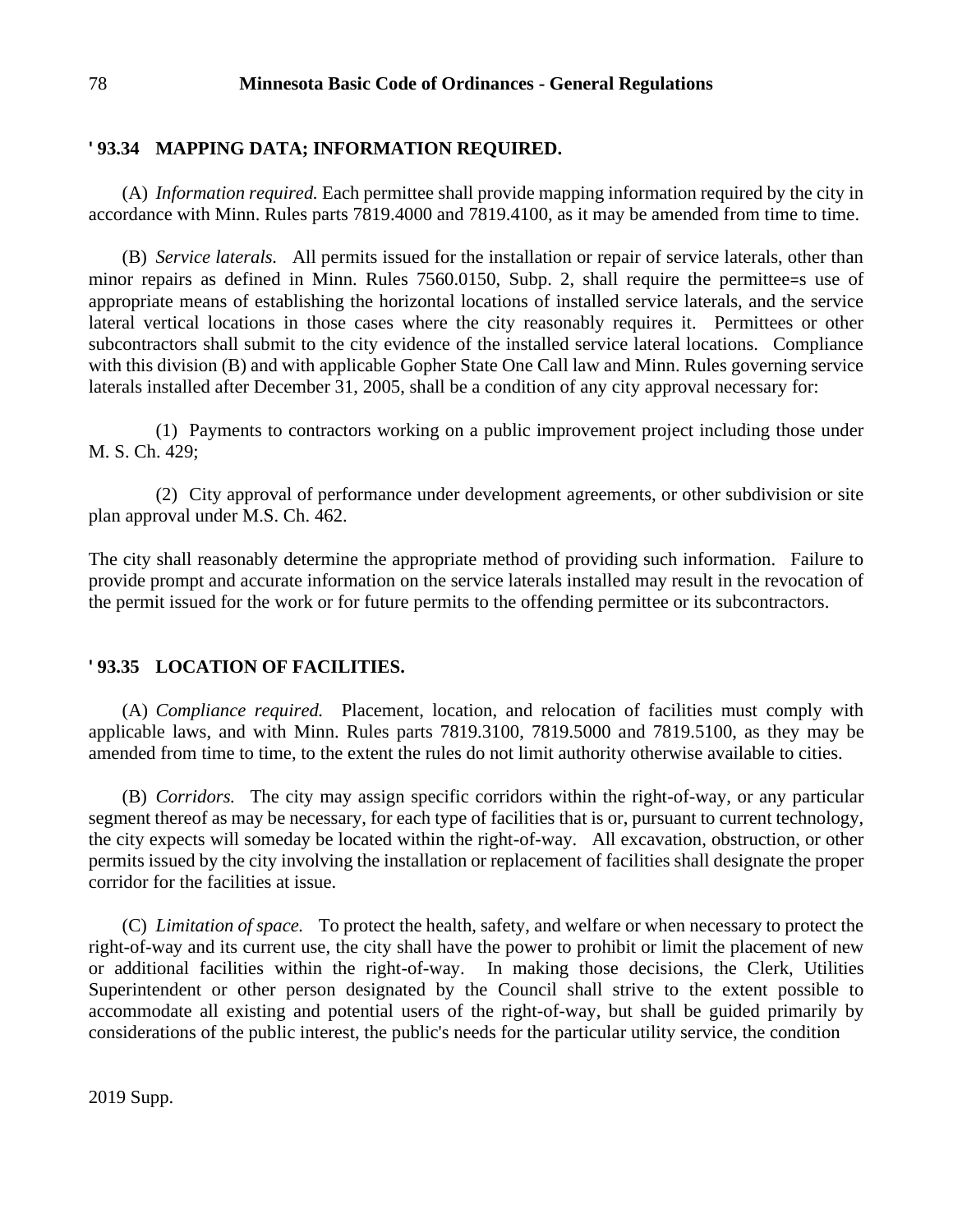of the right-of-way, the time of year with respect to essential utilities, the protection of existing facilities in the right-of-way, and future city plans for public improvements and development projects which have been determined to be in the public interest.

## **' 93.36 DAMAGE TO OTHER FACILITIES.**

When the city does work in the right-of-way and finds it necessary to maintain, support, or move facilities to protect it, the Clerk, Utilities Superintendent or other person designated by the Council shall notify the local representative as early as is reasonably possible and placed as required. The costs associated therewith will be billed to that registrant and must be paid within 30 days from the date of billing. Each facility owner shall be responsible for the cost of repairing any facilities in the right-ofway which it or its facilities damages. Each facility owner shall be responsible for the cost of repairing any damage to the facilities of another registrant caused during the city's response to an emergency occasioned by that owner=s facilities.

## **' 93.37 RIGHT-OF-WAY VACATION.**

If the city vacates a right-of-way which contains the facilities of a registrant, the registrant=s rights in the vacated right-of-way are governed by Minn. Rules part 7819.3200, as it may be amended from time to time.

# **' 93.38 INDEMNIFICATION AND LIABILITY.**

By applying for and accepting a permit under this chapter, a permittee agrees to defend and indemnify the city in accordance with the provisions of Minn. Rules 7819.1250, as it may be amended from time to time.

# **' 93.39 ABANDONED FACILITIES; REMOVAL OF ABANDONED FACILITIES.**

Any person who has abandoned facilities in any right-of-way shall remove them from that right-ofway if required in conjunction with other right-of-way repair, excavation, or construction, unless this requirement is waived by the Clerk, Utilities Superintendent or other person designated by the Council.